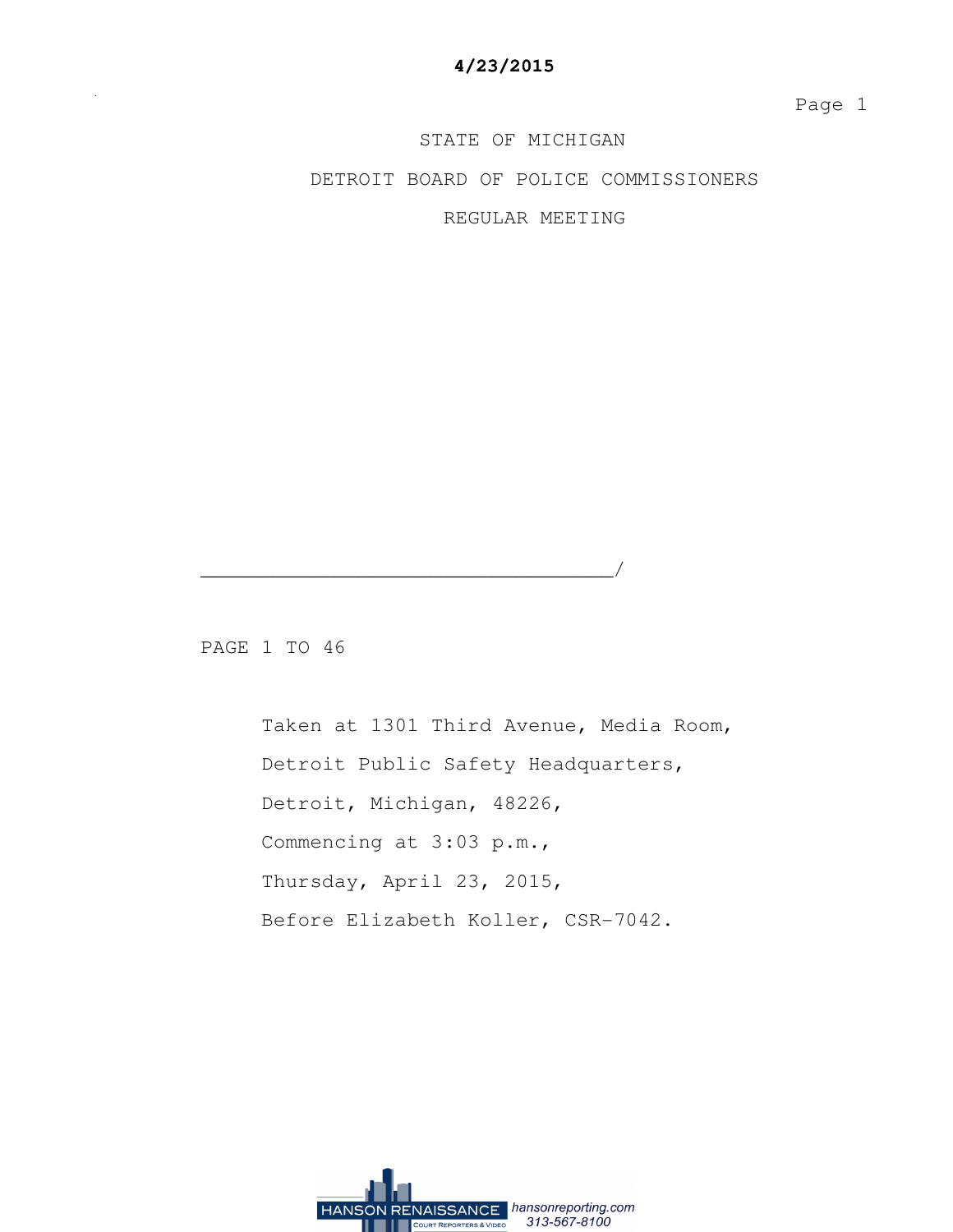- 1 APPEARANCES:
- 2 CHAIRPERSON WILLIE BELL
- 3 VICE CHAIRPERSON LISA CARTER
- 4 COMMISSIONER RICARDO MOORE
- 5 COMMISSIONER EVA DEWAELSCHE
- 6 COMMISSIONER CONRAD MALLETT
- 7 COMMISSIONER REGINALD CRAWFORD
- 8 COMMISSIONER DONNELL WHITE
- 9 COMMISSIONER WILLIE BURTON
- 10 COMMISSIONER EDGAR VANN
- 11 EXECUTIVE SECRETARY GEORGE ANTHONY
- 12 ASSISTANT CHIEF STEVE DOLUNT
- 13
- 14
- 15
- 16
- 17
- 18
- 
- 19
- 20
- 21
- 22
- 
- 23
- 24
- 25

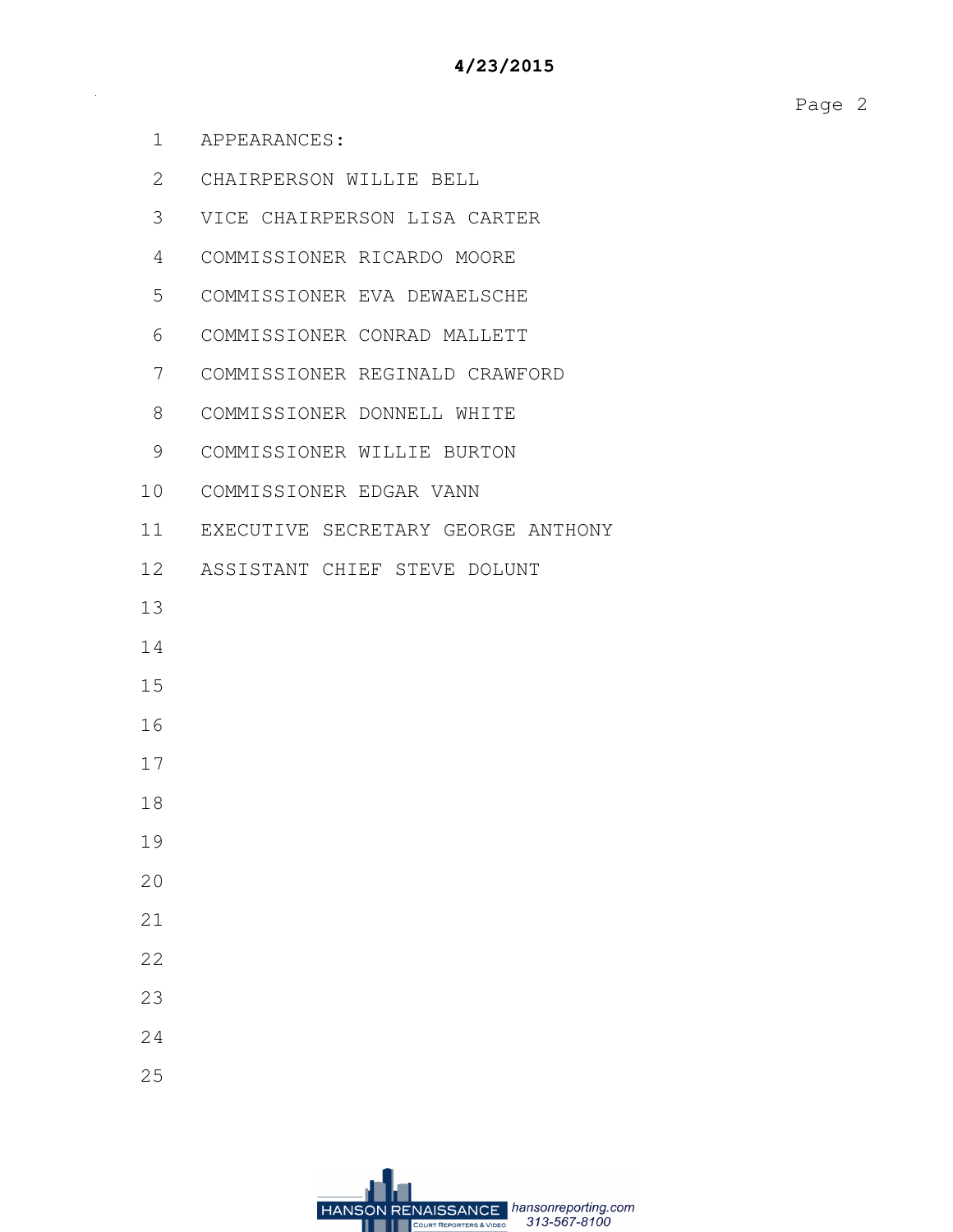1 Detroit, Michigan

2 April 23, 2015

3 About 3:03

4 CHAIRPERSON BELL: Good afternoon.

5 AUDIENCE: Good afternoon.

6 CHAIRPERSON BELL: I think we are now on. I 7 hear the sound. Welcome to the weekly meeting of the 8 Board of Police Commission. I'm am your Chair, Willie 9 Bell, from District 4. And it's good to see all your 10 smiling faces this afternoon here at the Public Safety 11 facility. I almost wanted to say headquarters, but 12 it's no longer 1300 Headquarters, but this is a great 13 facility to host the meeting.

14 I'm going to ask if Commissioner Donnell 15 White would bless us with an opening prayer.

16 (Prayer from Commissioner White.)

17 CHAIRPERSON BELL: Amen. Thank you,

18 Commissioner White. And to my immediate left is one of

19 my favorite Assistant Chiefs, who needs no

20 introduction --

21 A.C. DOLUNT: Not here apparently.

22 CHAIRPERSON BELL: -- Dolunt. It's always 23 good to see him sitting in for Chief James E. Craig. 24 So as you can see he's quite busy as always. So it's 25 good to have the Assistant Chief the in house.

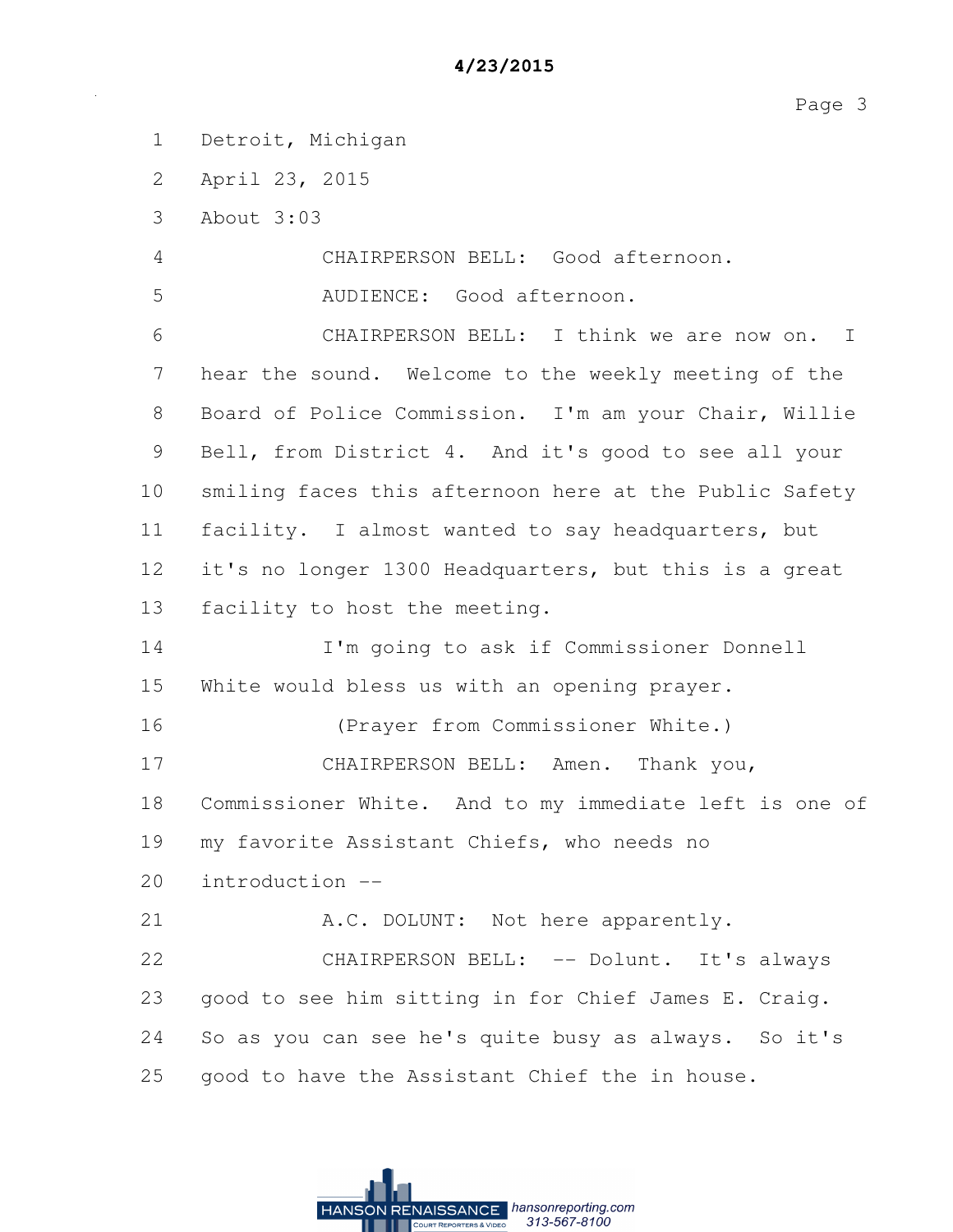1 I'm going to ask our Board Secretary, 2 Mr. George Anthony, to introduce the Commissioners for 3 roll call. 4 SECRETARY ANTHONY: Mr. Chair, for the 5 record, George Anthony, Secretary to the Board. 6 Commissioner Lisa Carter? 7 COMMISSIONER CARTER: Present. 8 SECRETARY ANTHONY: Commissioner Willie E. 9 Burton? 10 COMMISSIONER BURTON: Present. 11 SECRETARY ANTHONY: Commissioner Reginald 12 Crawford? 13 COMMISSIONER CRAWFORD: Present. 14 SECRETARY ANTHONY: Commissioner Eva Garza 15 Dewaelsche? 16 COMMISSIONER DEWAELSCHE: Present. 17 SECRETARY ANTHONY: Commissioner Conrad 18 Mallett? 19 (No response.) 20 SECRETARY ANTHONY: Commissioner Ricardo R. 21 Moore? 22 COMMISSIONER MOORE: Present. 23 SECRETARY ANTHONY: Commissioner Richard 24 Shelby asked to be excused, and also Commissioner 25 Jessica Taylor asked to be excused.

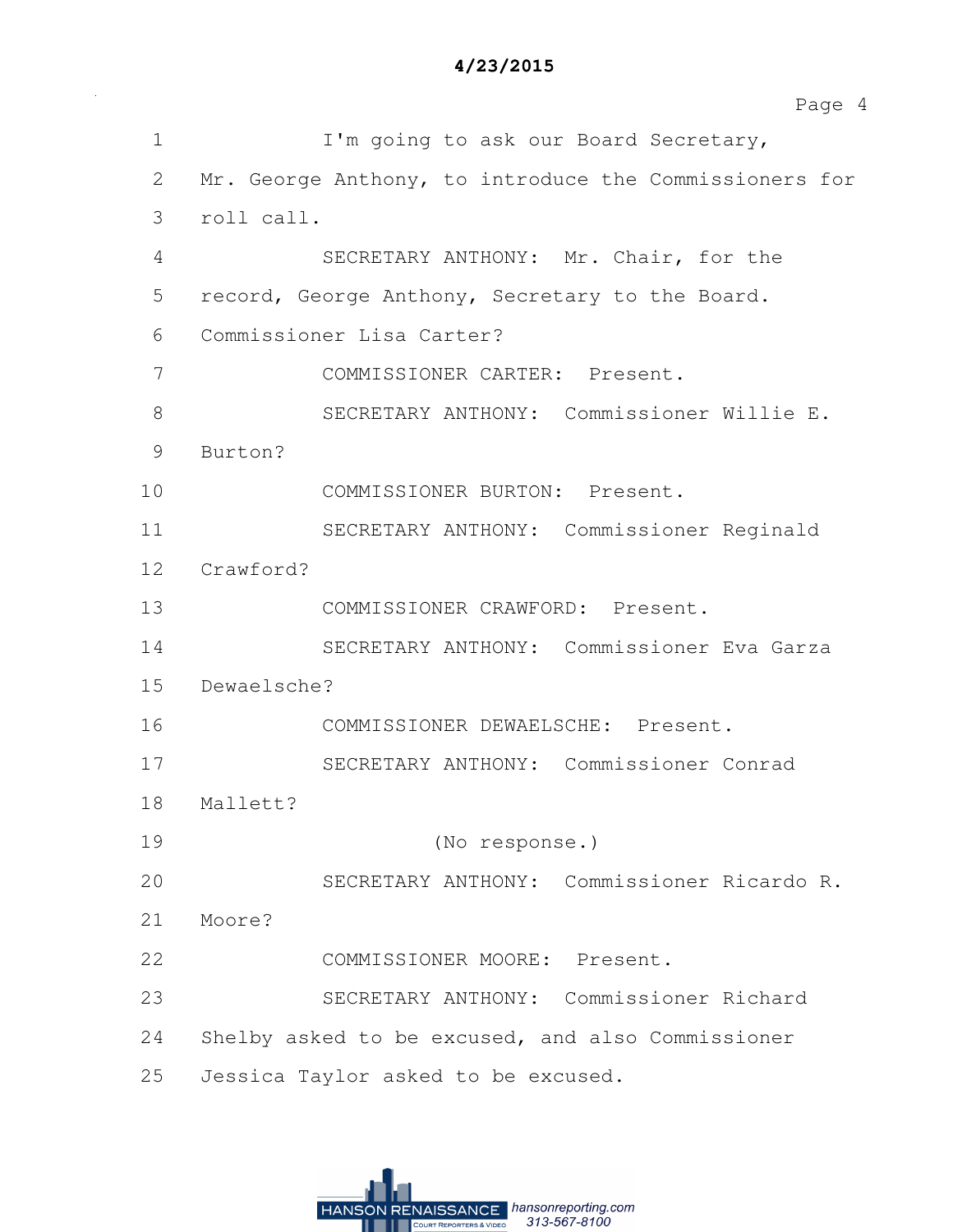| $\mathbf 1$    | Commissioner Edgar Vann?                                |
|----------------|---------------------------------------------------------|
| $\overline{2}$ | COMMISSIONER VANN: Present.                             |
| 3              | SECRETARY ANTHONY: Commissioner Donnell R.              |
| 4              | White?                                                  |
| 5              | COMMISSIONER WHITE: Present.                            |
| 6              | SECRETARY ANTHONY: Mr. Chair, you have a                |
| 7              | quorum of eight Commissioners.                          |
| 8              | CHAIRPERSON BELL: Thank you, sir. If you                |
| 9              | would take this opportunity to introduce the staff of   |
| 10             | the Board we would appreciate it.                       |
| 11             | SECRETARY ANTHONY: Well, seated in the                  |
| 12             | audience we have from the Office of the Chief           |
| 13             | Investigator Senior Investigator Charlotte Jones; to my |
| 14             | right is Mr. Robert Brown from our office; Sergeant     |
| 15             | Alan Quinn recording our proceedings; and Ms. Elizabeth |
| 16             | Koller from Hanson Court Reporting Service is taking    |
| 17             | the transcript. That completes the introductions.       |
| 18             | CHAIRPERSON BELL: Thank you, sir. Moving                |
| 19             | right into the Agenda for this afternoon's meeting, the |
| 20             | Chair would entertain a motion to approve the agenda    |
| 21             | for this afternoon's meeting.                           |
| 22             | COMMISSIONER DEWAELSCHE: So move.                       |
| 23             | COMMISSIONER MOORE: Supported.                          |
| 24             | CHAIRPERSON BELL: It's been properly moved              |
| 25             | and second. Ready for the question, those in favor?     |

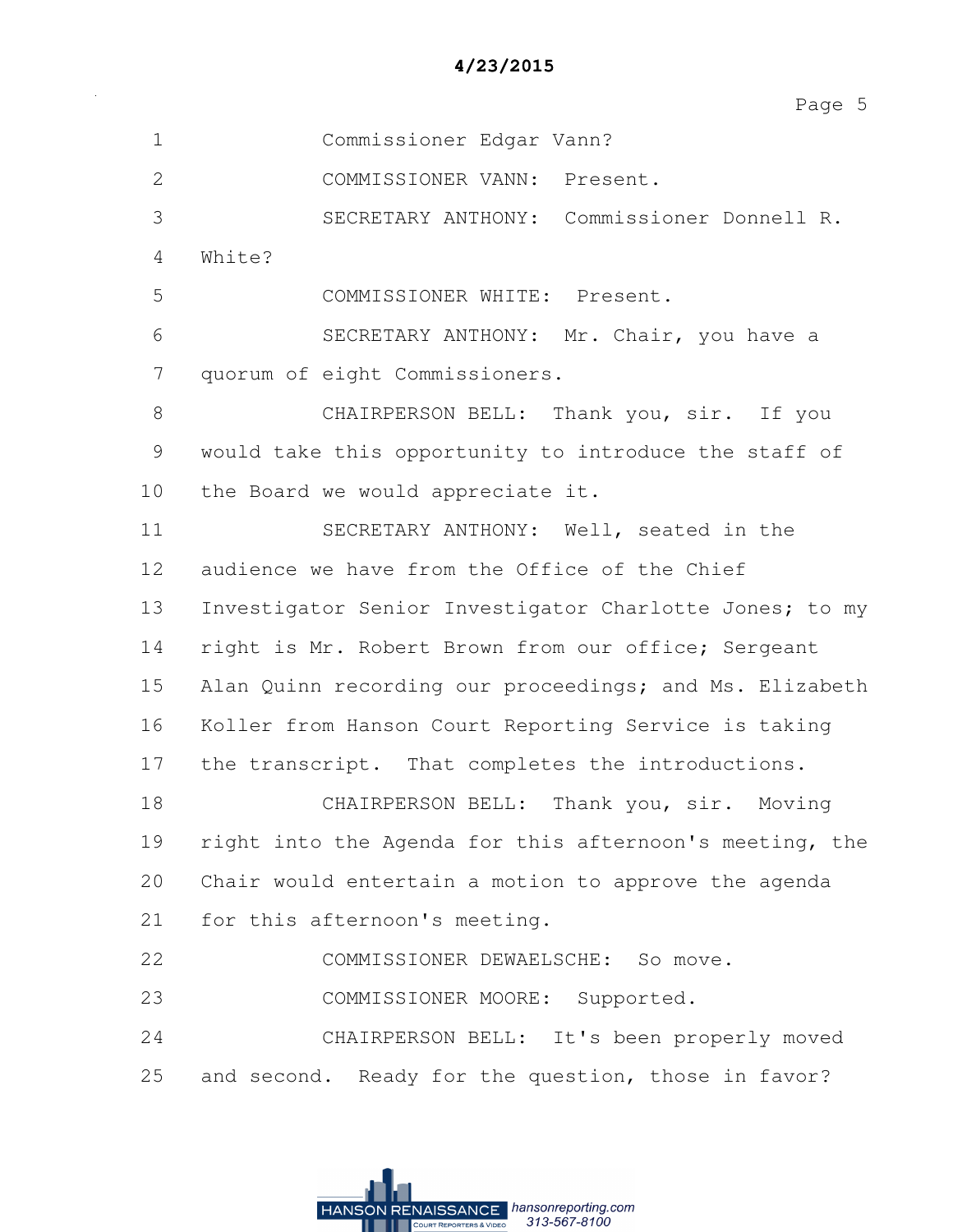| 4/23/2015 |  |  |  |
|-----------|--|--|--|
|-----------|--|--|--|

1 COMMISSIONERS: Aye. 2 CHAIRPERSON BELL: Those opposed? Motion 3 carries. 4 The next item on the agenda would be the 5 approval of the minutes from Thursday, April 16th, 6 2015. What is your pleasure in reference to a motion 7 to that effect? 8 COMMISSIONER BURTON: So move. 9 COMMISSIONER CRAWFORD: Second. 10 CHAIRPERSON BELL: It's been properly moved 11 and second. Ready for the question, those in favor, 12 aye? 13 COMMISSIONERS: Aye. 14 COMMISSIONER BELL: Those opposed? Motion 15 carries. 16 We have joining us, our Attorney to the Board 17 Linda Barnard, for the record. Thank you, ma'am. 18 Next item would be the Chair reporting out. 19 I just want to say briefly that the Chair and Chief 20 Investigator Pamela Davis-Drake had an opportunity to 21 interact with the graduating class this past Friday 22 morning and it was a good session with the class. 23 They was quite active and we did a PowerPoint 24 presentation in reference to the Board of Police 25 Commission and also Office of the Chief Investigator,

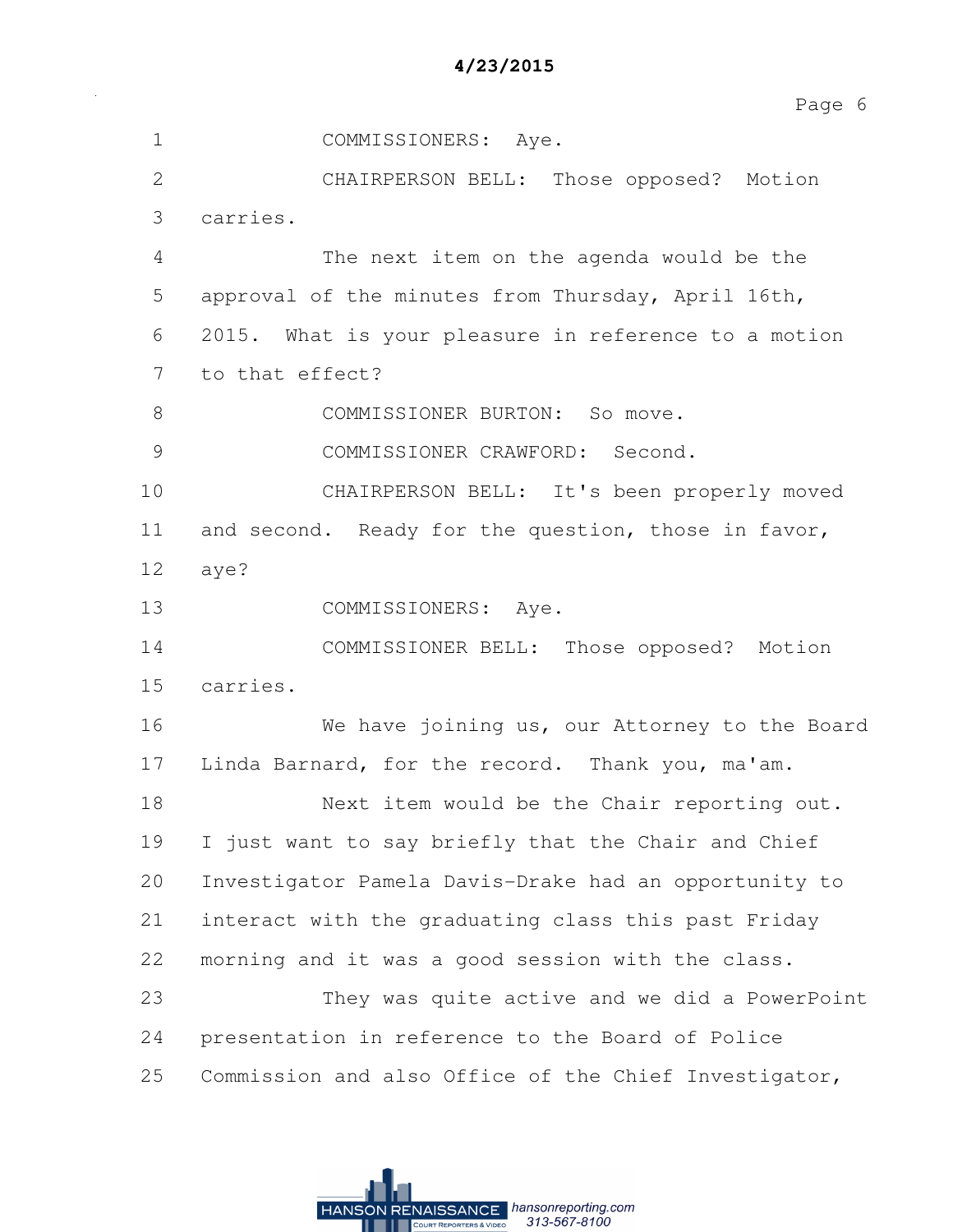1 that was the main thrust, and it was good dialog, good 2 in terms of questions and more so in the past class and 3 to enlighten them to the role of the Board of Police 4 Commission and history and our goals and objectives; 5 and also the OCI, Office of Chief investigator in 6 reference to our main focus in terms of handling 7 complaints. There was a great deal of interest in 8 terms of that type of dialog so that went extremely 9 well.

10 The next opportunity I had in reference to 11 representing the Board was at Northwest Activity 12 Center, and that was a kickoff for victims assistance 13 program for the week. And that was well attended in 14 terms of victims and concerns and the Chief and the 15 whole process, and the Council President; and released 16 some balloons and some of the victims had the 17 opportunity to speak and, so it was a good interaction 18 in reference to that type of support for our victims.

19 As you well know that's something that's 20 ongoing. I'm pretty sure that maybe Assistant Chief 21 might want to elaborate or other staff a little bit 22 later on in reference to that particular thrust.

23 The next item would be...Training is going to 24 be rescheduled for another date and time and we're 25 looking for that type of interaction.

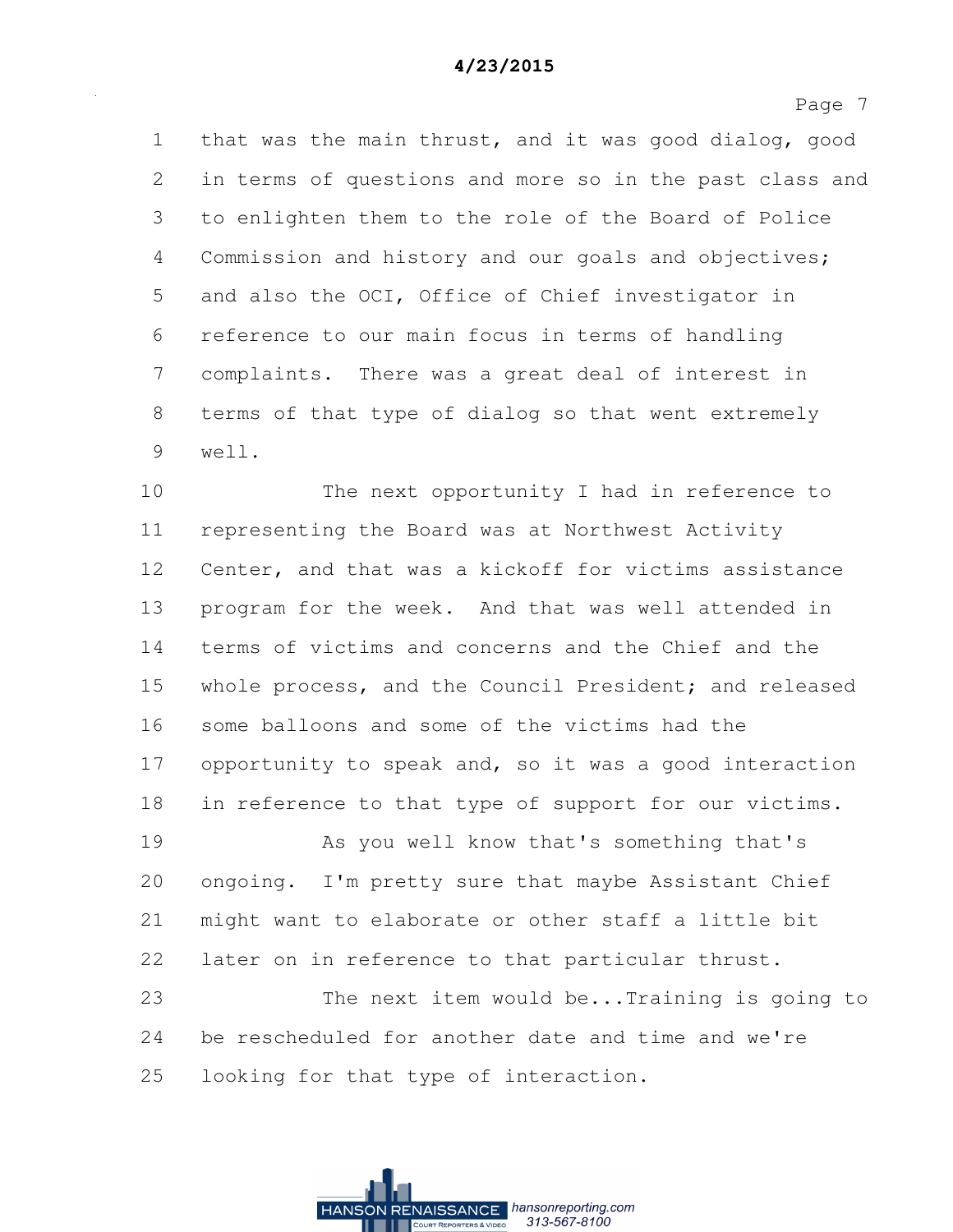1 So Assistant Chief, you have the floor? 2 A.C. DOLUNT: Thank you. Assistant Chief 3 Dolunt, through the Chair, I have a couple things 4 actually. Number one, I'm glad you like me because the 5 Tigers are not going to hire me as their relief 6 pitcher. I threw out the first pitch yesterday and 7 unfortunately Quinn taped it and I did not bounce to 8 the plate, but I have been ridiculed for the last 9 24 hours about that. So if you need a laugh look at 10 that. That's the first thing.

11 The second thing, yesterday we had a tragic 12 scene where we had to do a well-being check on a 13 possible person with a mental disorder. The Officers 14 responded. They couldn't gain entry. They called the 15 Fire Department which is normal procedure. They 16 breached the first door of the family flat. No 17 problems. The second door as they breached it, the 18 individual came out armed with a -- I believe a knife 19 and meat cleaver, went after the Fire Fighter.

20 The Officers had to take action. He was shot 21 twice. He's critical right now. Hopefully he lives. 22 He has a mental disorder. There's nothing you can do 23 about that -- well, you could do things about that, 24 there's just no money.

25 Fire Fighter was visibly shaken; really had a

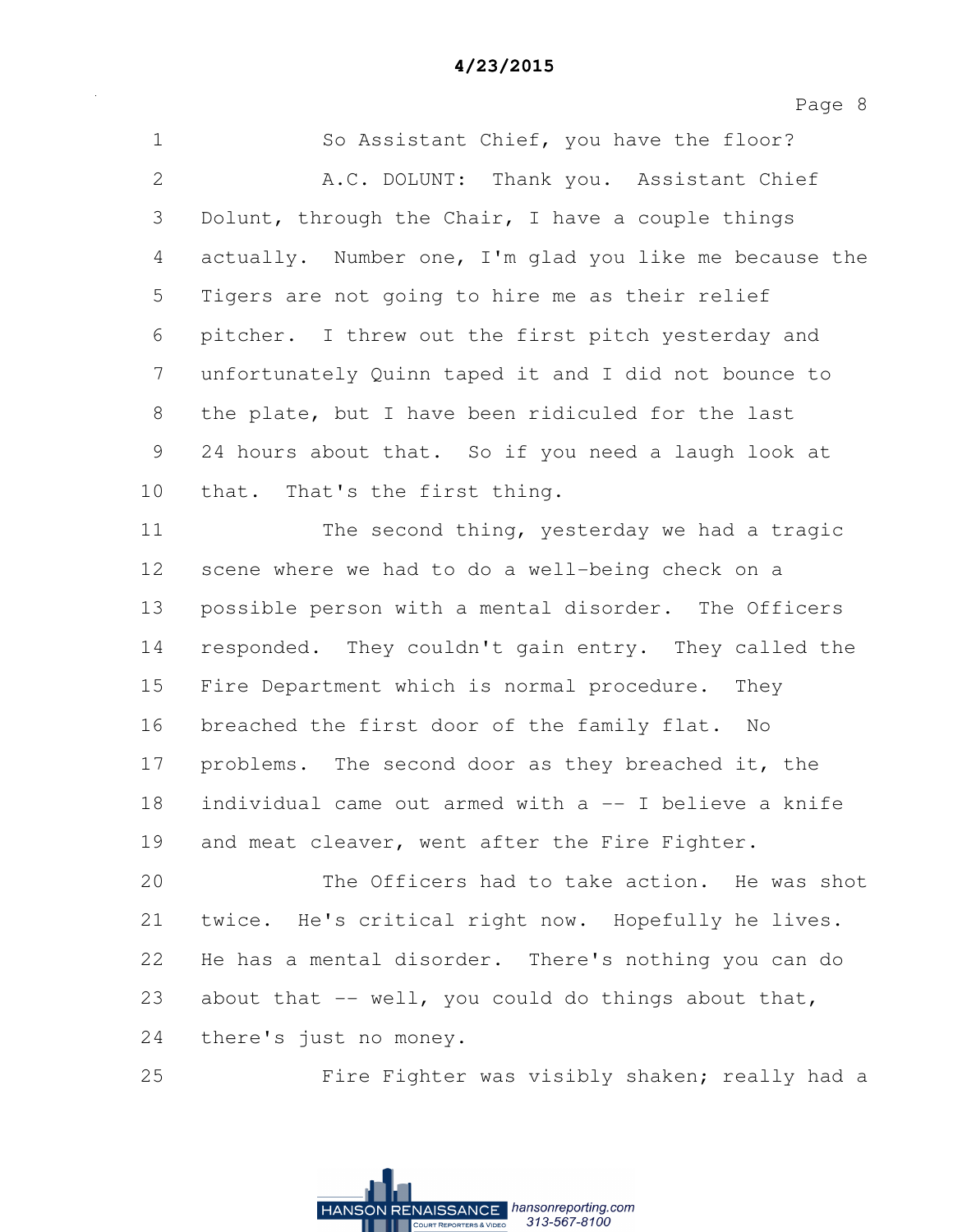1 tough time and he was in tears talking to the Chief 2 thanking him for the respond of the Officers. We 3 actually talked to the daughter of the individual who 4 was shot and said you had no choice. And she said 5 that's the first time ever -- family members said you 6 had no choice because it was tight quarters and he came 7 at him.

8 It meant a lot to us as a Department 9 considering what's been happening nationwide. Police 10 Departments are under a lot scrutiny. Luckily, I think 11 so far we've been blessed. We haven't had too many bad 12 incidents/instances. And we also have, I think, a 13 better rapport with our community than some other 14 Departments. And I think for everyone in the room and 15 everyone in the City they're supporting the Chief and 16 he's supporting us and you guys as a whole. By "guys" 17 I mean, the men and women of the City of Detroit.

18 So I want to thank you for that because it 19 means a lot to us. There's a lot of you scrutiny. You 20 see what happened in Inkster. Both of those 21 individuals, the one Officer and Chief are former 22 Detroit Officers and it's unfortunate what happened. I 23 want the justice system to do what it has to do. 24 Today at role call -- excuse me, at the

25 CompStat Meeting, I told everyone that we need to have

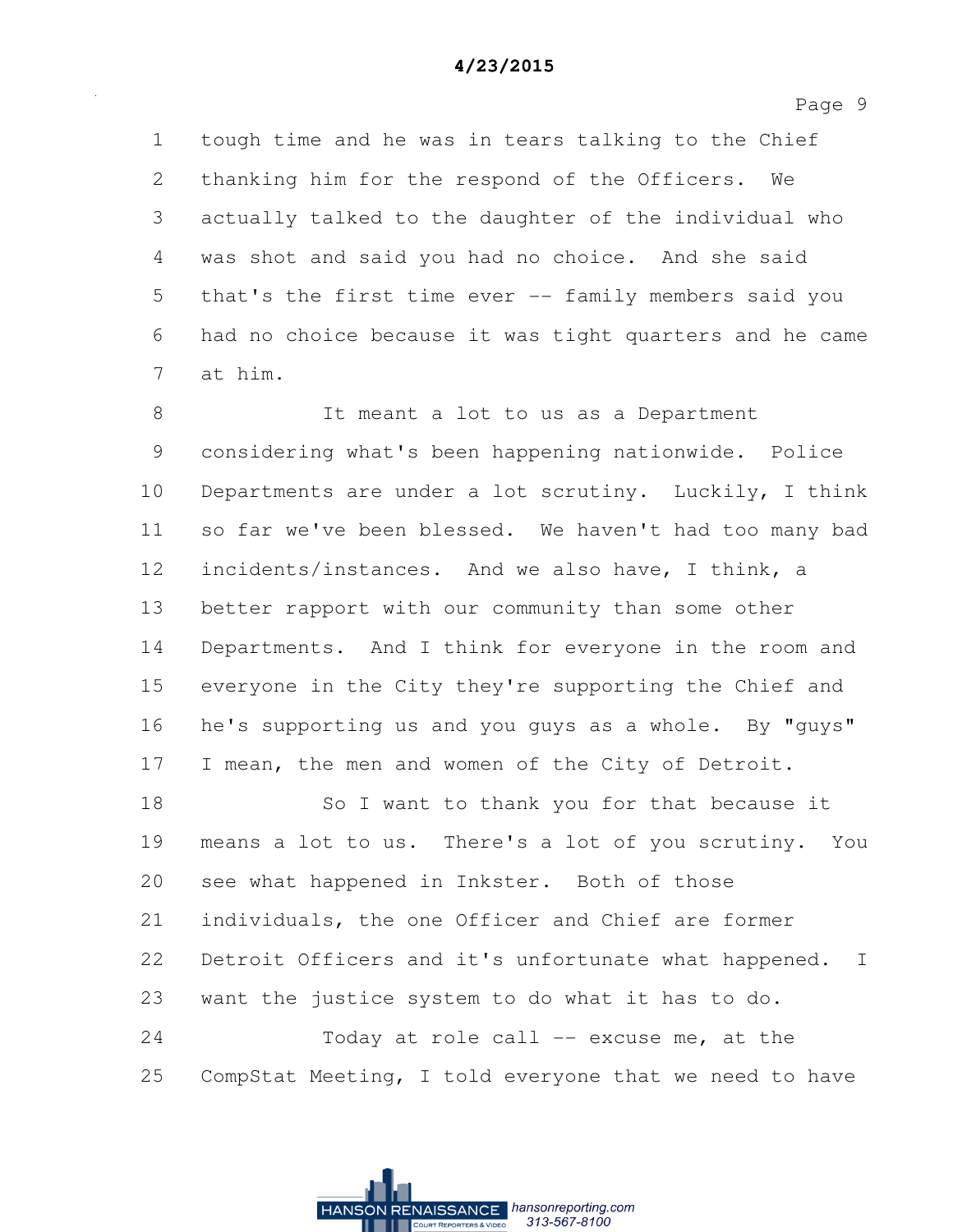1 a -- hold ourselves to a higher standard. Everyone has 2 a camera. It's not a crime to use a camera. We 3 shouldn't have to use a camera if we're doing 4 everything right.

5 Even last night we arrested a Warren Police 6 Lieutenant downtown for obstructing. But a lot of 7 people don't understand just because you wear a badge 8 doesn't give you immunity. You are held to the same 9 standard, actually a higher standard than the average 10 citizen.

11 If you're carrying a gun you have a lower 12 threshold as far as alcohol than the average 13 individual. Which one drinking, depending on your 14 size, you're violating the law if you're carrying a 15 gun.

16 So let's be mindful that in the use of force 17 in the way they arrest people and their demeanor 18 because they represent the Department. We've had 19 several instances recently, the Officer who fired shots 20 in Ray Township at the house. We've had a couple 21 Officers indicted, allegations, fraud. It's looks bad 22 the allegations. So we need to watch ourselves. 23 Hopefully they got the message. Okay. 24 CHAIRPERSON BELL: Okay. Thank you,

25 Assistant Chief. Any comments or questions for the

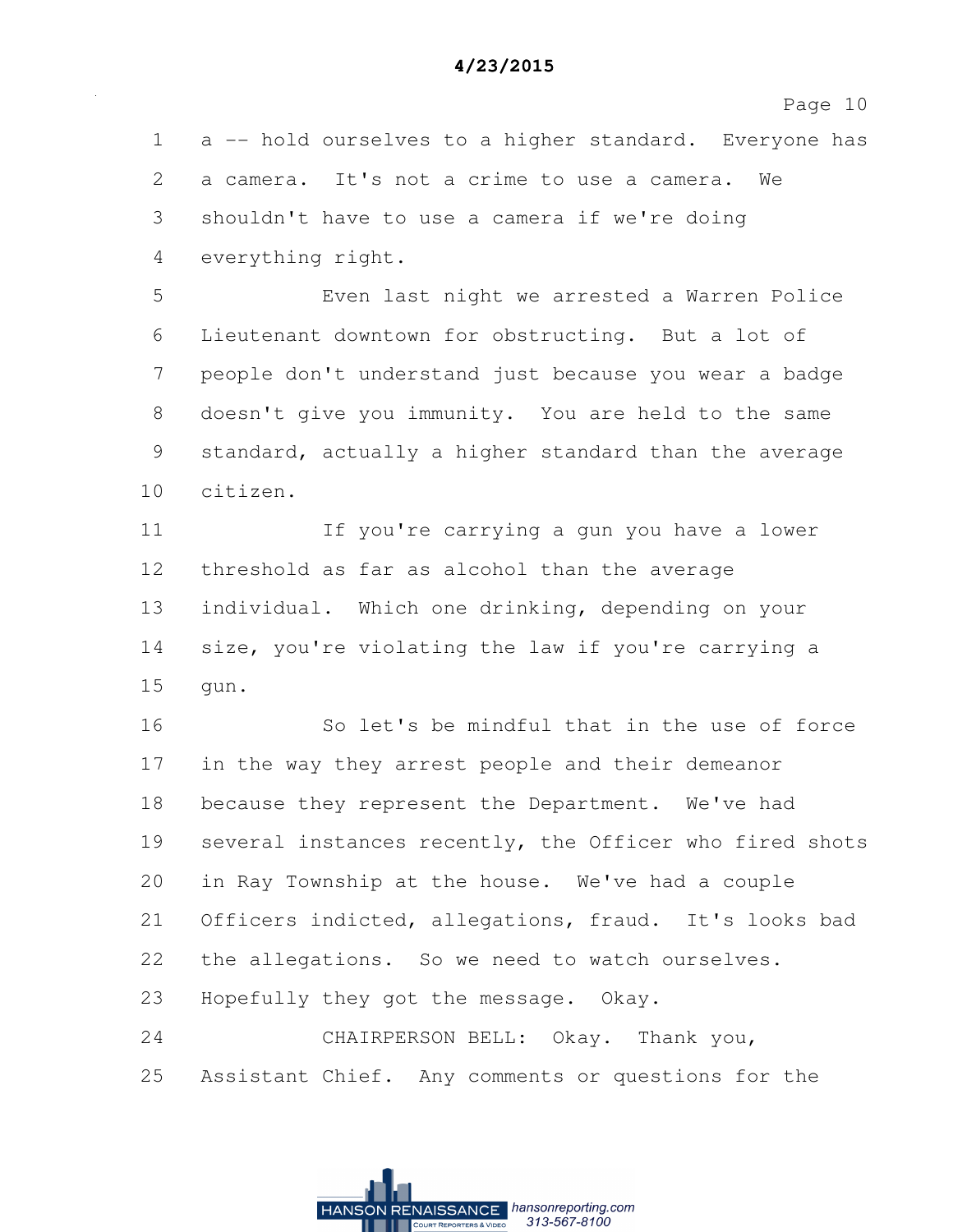1 Assistant Chief? Yes, sir.

2 COMMISSIONER CRAWFORD: Yes, sir. Through 3 the Chair, on that note, and my prayers go out to the 4 family of the individual who was shot yesterday. 5 Also, another issued that occurred I guess it 6 was last week on Covington Street which is in my 7 district, the 3rd District, as was reported in the 8 media that there were some four or five police runs to 9 a particular house. 10 And I do realize there is an investigation 11 ongoing on at this time and I respect the integrity of 12 that investigation. My concern is I really want to 13 know what happened out there and as to what's going to 14 be done about that. And this was just for those who 15 don't know, this individual who was deceased in a house 16 and what was reported in the media that for a day and a 17 half there were four police runs by one car. And I 18 guess the fifth run was a different car that actually 19 entered the dwelling and found this individual and I 20 guess the preliminary was he died of natural causes. 21 I have great concern about that. And I do 22 understand the integrity of some of the investigations. 23 But also, too, the issue of, I guess, there was

24 whistleblower in that incident, which I don't take 25 issue with. Matter of fact, I support those who are,

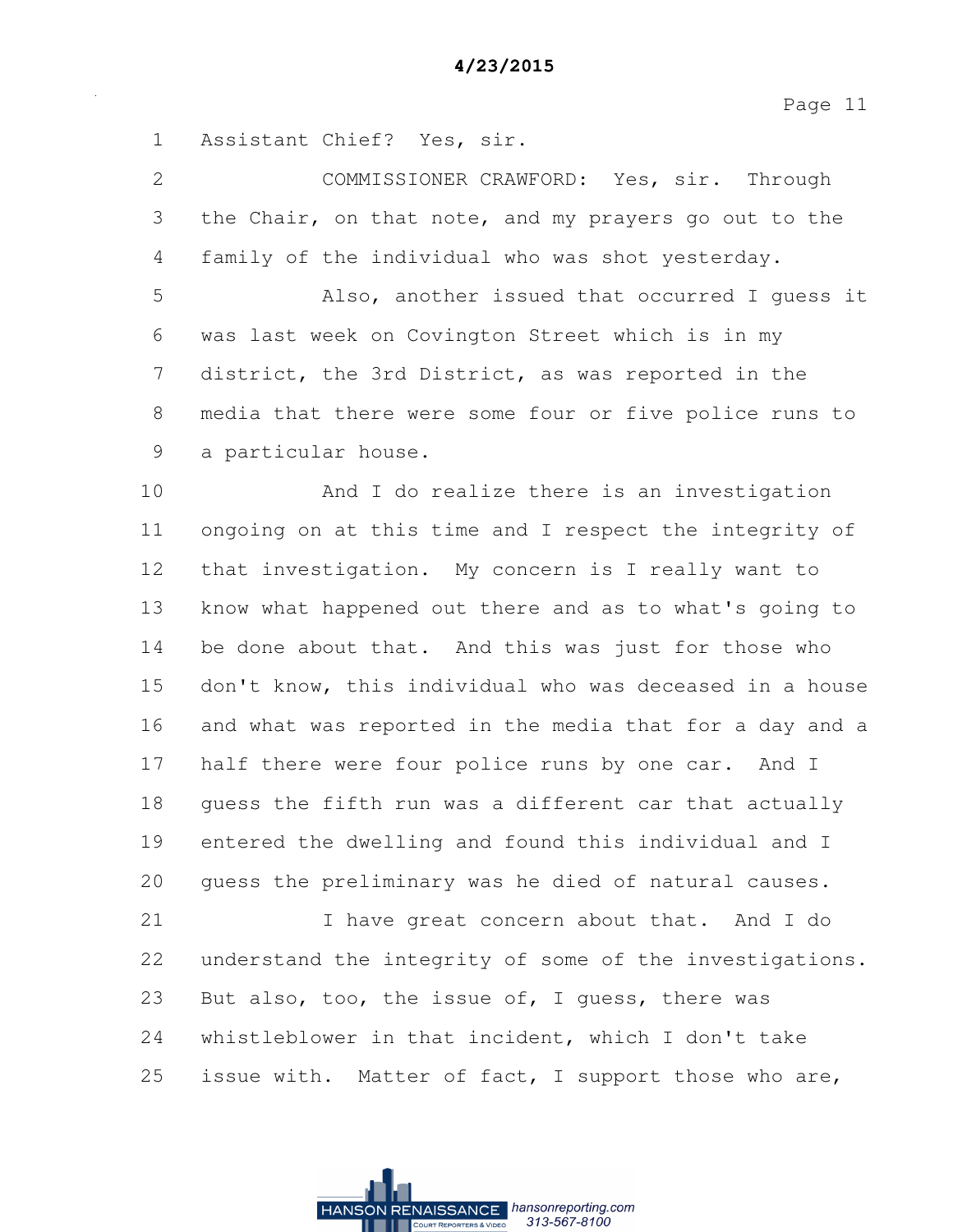1 want to stand up and speak out and tell the truth and 2 expose some things when -- particularly when they're 3 criminal, but also most importantly when, if indeed, in 4 this case, there may be some procedural issues that may 5 have been violated. So I just look forward to once 6 this investigation is completed.

7 And, also, too, from a personal note, because 8 I did work the 4th Precinct back in the late 90's. I 9 did a little short stint there. And Officer Mendez, 10 there were those of us that let's just say suspected; 11 some of us that knew of things that were going on and 12 they were Officers back then that stood up and as a 13 result of that Mendez and I believe it was seven other 14 Officers were indicted. Unfortunately, there wasn't 15 any conviction. And here we are years later with what 16 has occurred in Inkster.

17 So in terms of Officers they don't have to 18 snitch, just tell when things occurred that are -- what 19 they suspect where other Officer have engaged in some 20 wrongdoing particularly criminal, so.

21 A.C. DOLUNT: Okay. As far as the 22 whistleblower my thing is this, if there's an issue 23 tell your boss first. Don't run to the media. I 24 was -- if I was a family member of that individual, I'd 25 be highly upset. As you know, from being on the job,

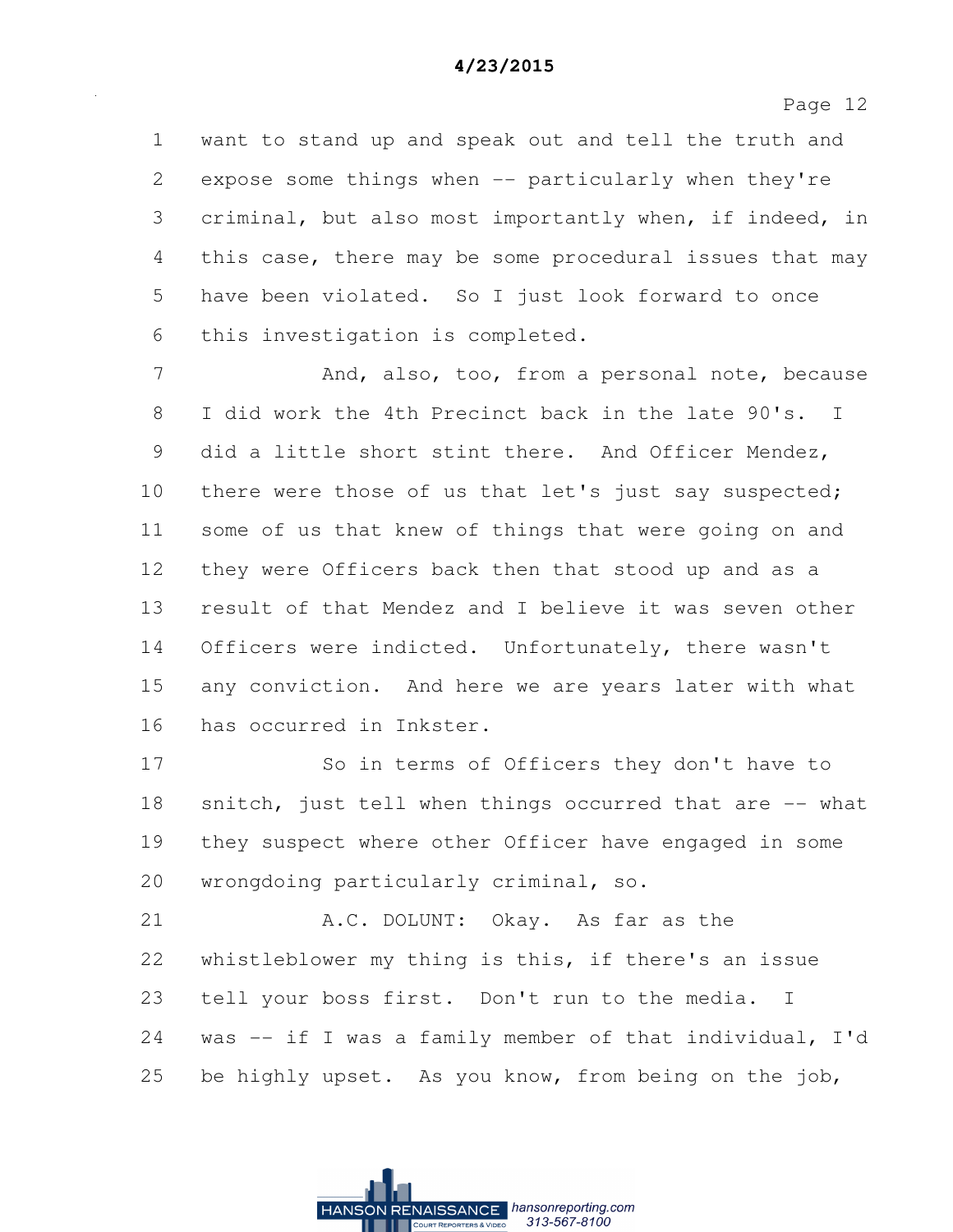1 we have a protocol. And if a situation where you force 2 the door, you call for a supervisor. That unit from my 3 understanding from what I've read in the paper, didn't 4 do that on three separate occasions I believe, three or 5 four.

6 And another unit came and thought, hum, maybe 7 we should do protocol and they did and found the 8 individual deceased. I'm very disturbed by that. I 9 don't have results. It's an internal investigation. 10 It's not criminal. I'm disturbed by that and they're 11 going to be counseled on what -- I have a feeling there 12 may be some things to be addressed there because it 13 shouldn't -- for two reasons, number one, it shouldn't 14 be -- I shouldn't be blind sided by the news media. 15 And I talked to the reporter and he's talked to me on 16 numerous occasions on different occasions.

17 And I will pursue things the media needs to 18 know because things should not be tried in the media. 19 Whether you're charged or you're indicted everyone 20 whether you're a Police Officer or civilian has a right 21 to a fair trial.

22 So to condemn the Officers on Covington 23 without talking to us I thought was not so cool. And I 24 addressed that with -- and I'm friend with the reporter 25 and we talked and we had it out. Because if I recall

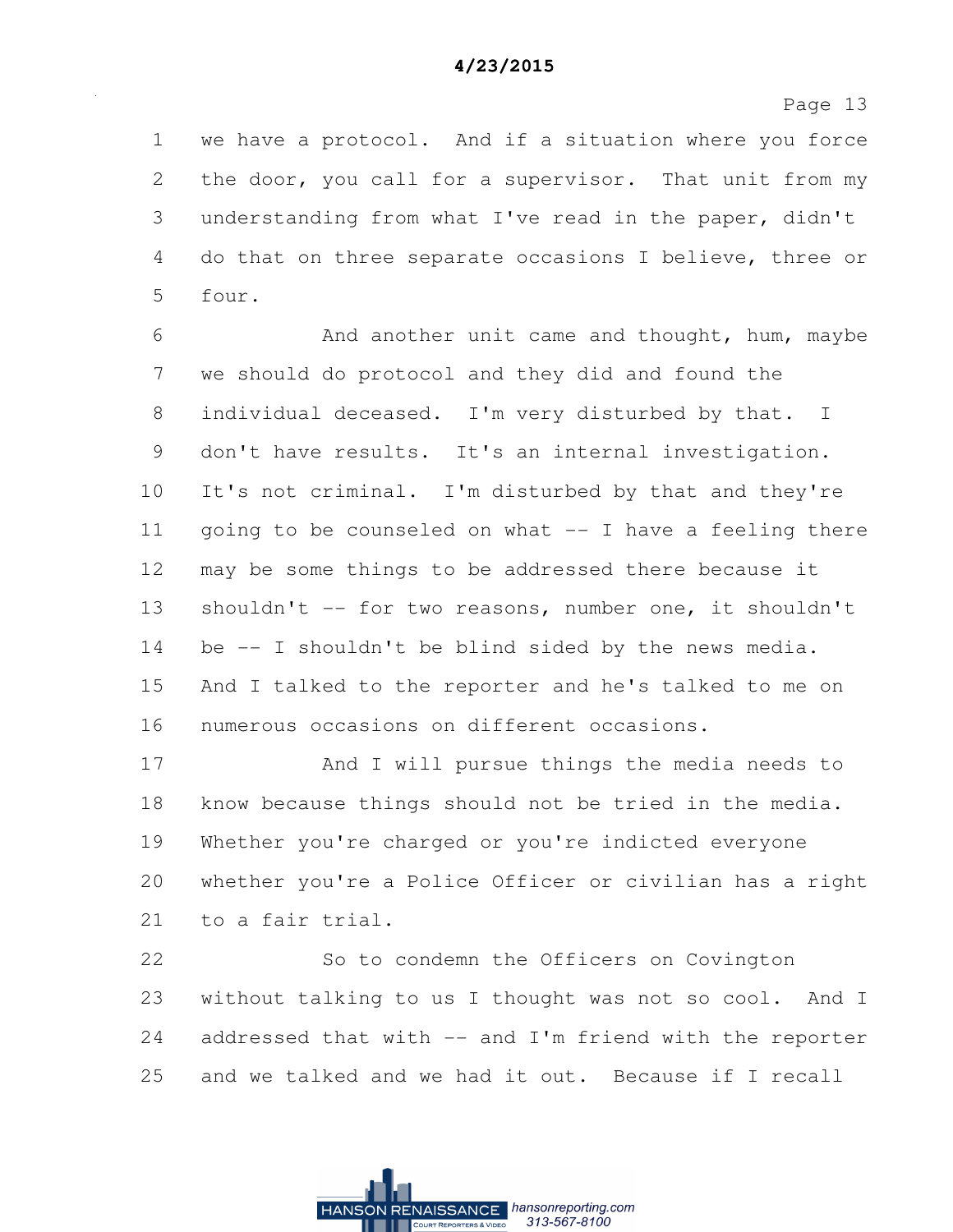| $\mathbf 1$ | there were four articles that came out that day. So,    |
|-------------|---------------------------------------------------------|
| 2           | we are going after it and once the investigation report |
| 3           | is complete I'm sure we will let you guys know what's   |
| 4           | going on, the Board know what's going on.               |
| 5           | COMMISSIONER VANN: Mr. Chair?                           |
| 6           | CHAIRPERSON BELL: Yes, sir.                             |
| 7           | COMMISSIONER VANN: If I may, I'd like to                |
| 8           | talk about something a little bit different, even       |
| 9           | though this is a very poignant discussion. I had some   |
| 10          | concern about the closing of cases and some of the --   |
| 11          | and I know they're ongoing investigations about them,   |
| 12          | whether it be the multiple shooting in the barber shop  |
| 13          | on East Seven Mile, whether it be the Paige Stalker     |
| 14          | case, whether it be Judge Berg, my neighbor, part of my |
| 15          | district. I haven't heard very much about progress in   |
| 16          | the closing of some cases that, of course, are in the   |
| 17          | public eye.                                             |
| 18          | And I'm just wondering, I'm not asking for              |
| 19          | any proprietary information publicly, I'm just saying   |
| 20          | what seems to be closure rate of cases? I know we're    |
| 21          | saying that crime is down, that may not be the          |
| 22          | perception that a lot of people have but -- in their    |
| 23          | communities because population is down too, so all of   |
| 24          | that's relative.                                        |

25 But I'd like to know about the cases and

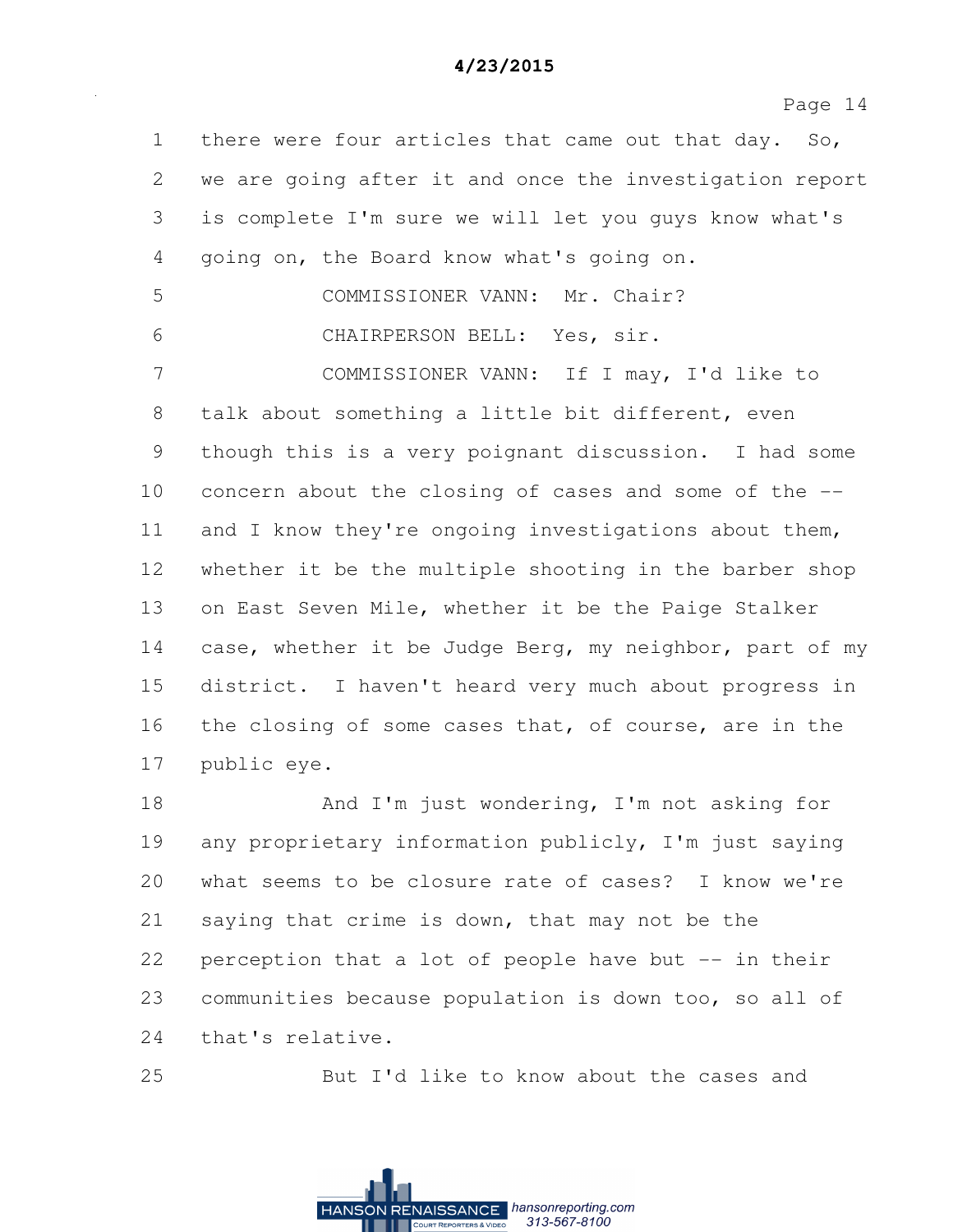Page 15

1 their closing and whether or not we're actually closing 2 some of these cases because that's another thing that 3 helps people in the community to feel a sense of 4 safety.

5 A.C. DOLUNT: Actually, we did a study as far 6 as crime being down commensurate with the population of 7 the City and it was pretty close. Unfortunately, a lot 8 of the criminals stayed. Most of the criminals don't 9 leave. They stay here when they get out of jail. 10 Recidivism.

11 You're right as far as the Judge Berg case 12 and the Feds are working on it with us, as they are 13 with the Paige Stalker case of \$150,000 and \$50,000 for 14 Judge Berg. Money's not making people talk 15 unfortunately. I can tell you in the Paige Stalker, 16 oh, I've got five different people that have identified 17 the shooter and that's great. There's only one 18 shooter. People want money. That's unfortunate. We 19 still pursuing several leads on Justice Berg. The 20 thing that I found good this week was the serial 21 rapist.

22 SPEAKER: Yes.

23 A.C. DOLUNT: This young man back in '08/'09 24 when he was 14-years-old, I'm told committed two rapes 25 of innocent victims and was sent away to a juvenile

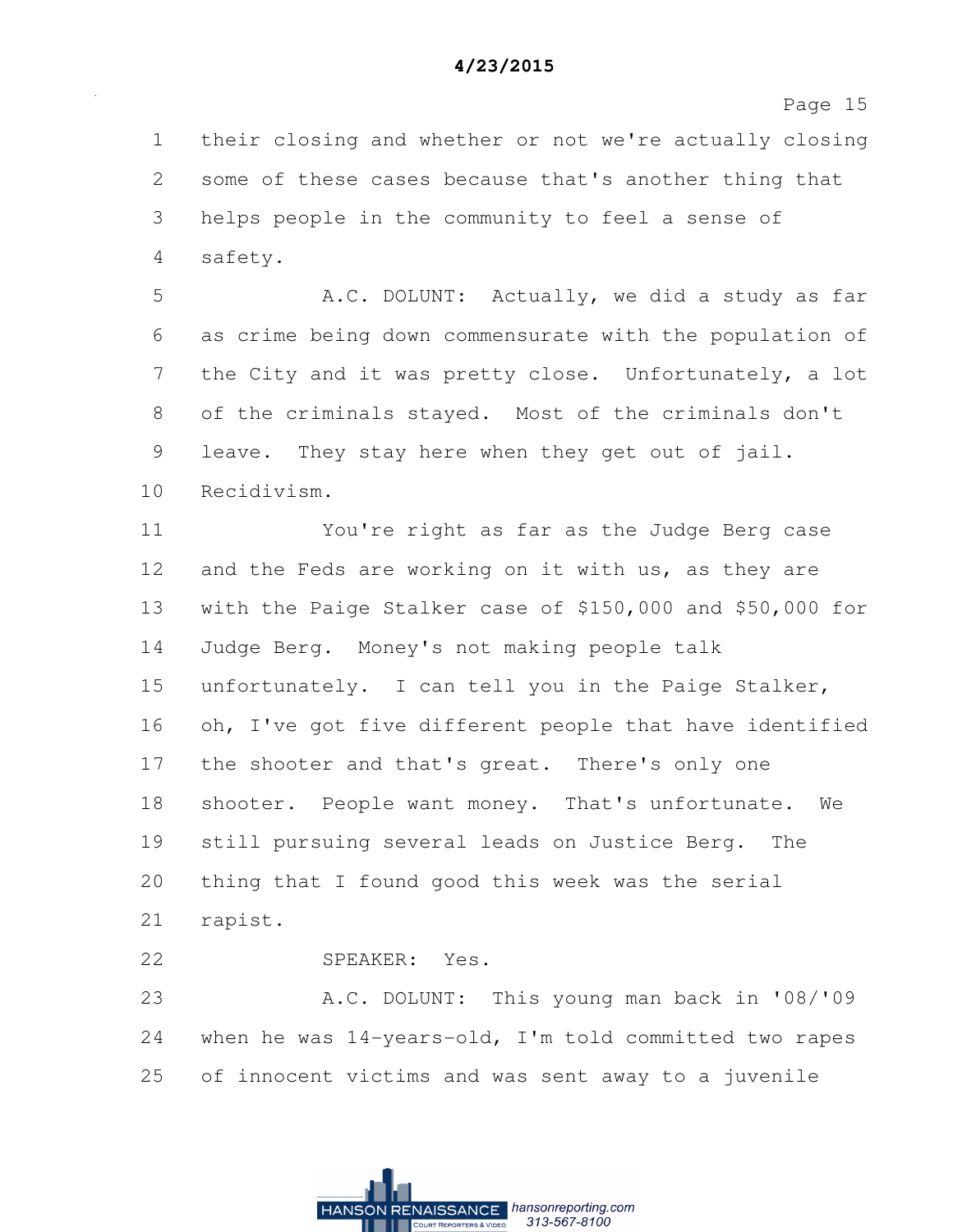Page 16

1 justice facility and recently was released and 2 allegedly he did more.

3 And it was because our Officers were out 4 there and made a routine traffic stop on the Eastside. 5 These alleged sexual assault cases happened on the 6 Westside and the individual fled. We caught him.

7 There was no allegation of us beating him up 8 or anything. And here's a man who -- and he's 21, he's 9 a man, preyed on these young victims. In one 10 particular case, three young ladies at a gas station. 11 They did nothing wrong and he took advantage of them. 12 And we're able to catch him.

13 So, do we catch everything? No. I can 14 probably bring -- I don't have it with me, I don't 15 think I do, I could bring you the clearance rates to 16 the next meeting and I can tell you by Precinct, we're 17 pretty open about that, whether it's homicide, armed 18 robbery, unarmed robbery, home invasion, one or two, 19 and I can show you. Chief has no problem being open 20 with that. And so I understand there's concern for 21 other cases that we don't solve.

22 We've solved some pretty goods one and our 23 guys are kicking some butt out there, not literally, 24 what I mean, don't take that the wrong way -- hear it 25 from the media, that's not a direct because I don't

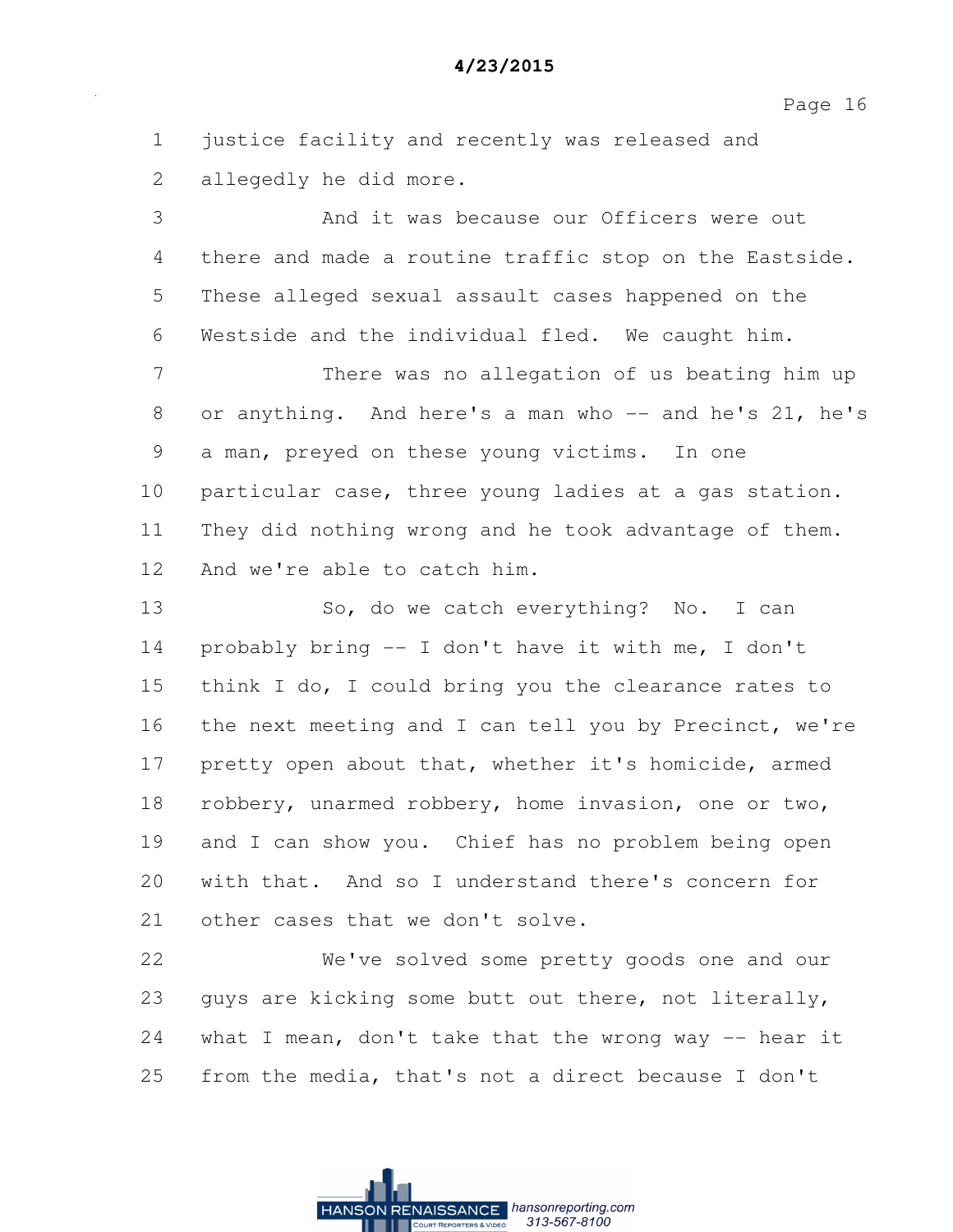Page 17

1 mean that. I mean, they're working hard with the 2 limited resources we have to do what we can do. 3 In fact, today we asked a question about a 4 finger print. We just arrested a guy for home invasion 5 on a fingerprint. It took six months to get the 6 results. This isn't CSI when you get -- and he's in 7 jail by the end of the hour. It takes diligence and 8 hard work. So, if you'd like, I can get that stuff for 9 you by next week. It's no problem. 10 CHAIRPERSON BELL: Okay. Commissioner 11 Crawford? 12 COMMISSIONER CRAWFORD: Yes. Through the 13 Chair, I had another question, as a matter of fact, 14 since the prosecutor she closed another case too, it 15 was pertaining to the Officers that was on the task 16 force, one from Grosse Pointe, the other one was from 17 Hamtramck Police Department. 18 A.C. DOLUNT: That's Highland Park. 19 COMMISSIONER CRAWFORD: Well, Highland Park, 20 prior to that Hamtramck, then Southgate. 21 A.C. DOLUNT: Oh, yeah. I'm sorry. It 22  $wasn't$  the  $-$ 23 COMMISSIONER CRAWFORD: But you're absolutely 24 correct, it was Highland Park. He worked for a number 25 of departments prior. There was a question that was

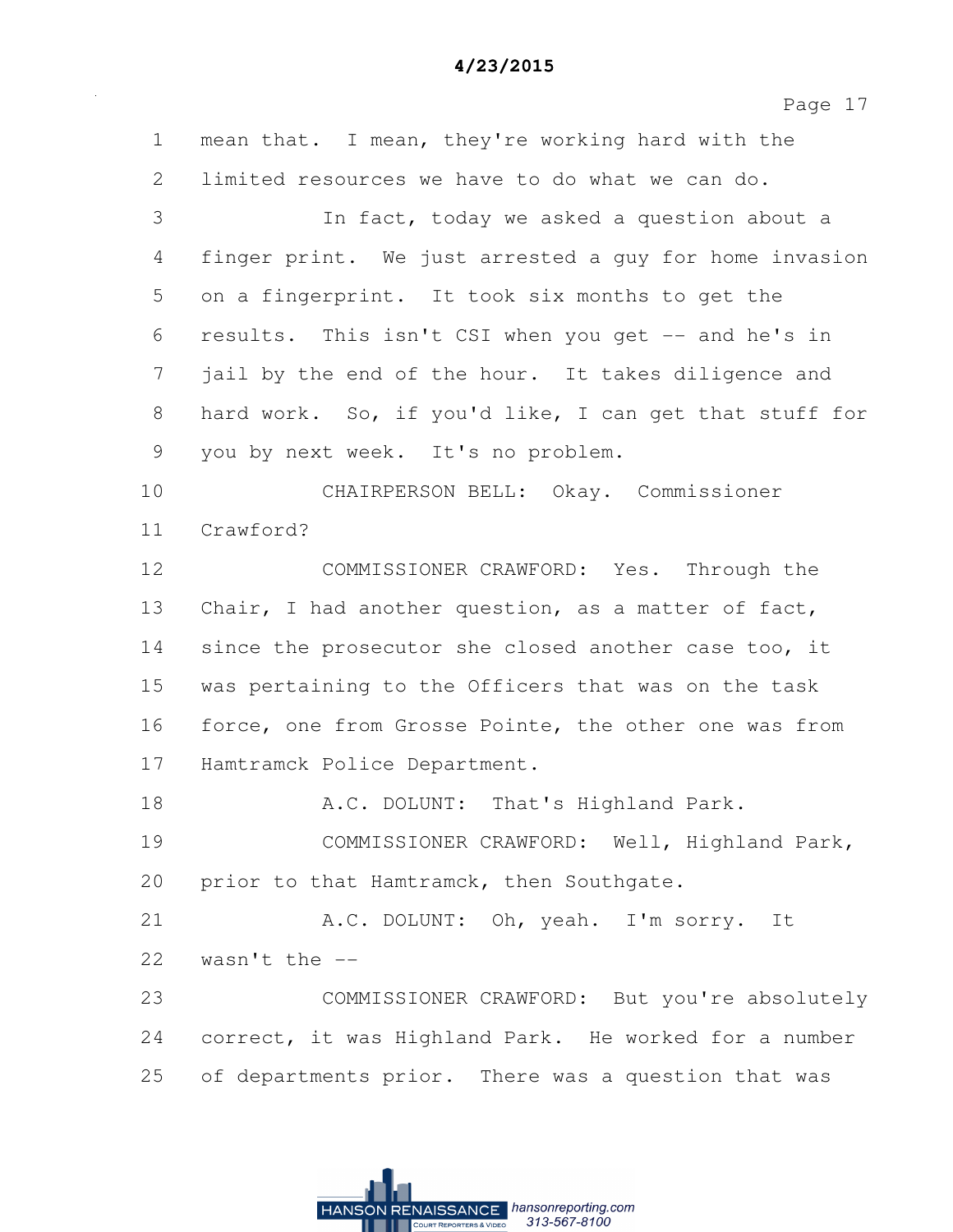Page 18

1 asked by Commissioner Moore, I believe a couple times 2 at the table. I mentioned in terms of a reference of 3 memorandum of understanding pertaining to task force in 4 terms of I guess more or less an operational agreement, 5 supervisory -- who's supervising -- what agency 6 supervises the task force, albeit, the agency such as 7 Detroit because I guess some of the task, you know, we 8 have members of different agencies who are on a task 9 force but in terms of knowledge as to who's supervises 10 that task force, and also I guess what's the mission 11 statement of the task force. We have yet to receive 12 any Memorandum of Understanding from Detroit Police 13 Department. It was asked for.

14 A.C. DOLUNT: I'm sorry. I thought we got 15 that to you. I just read it a couple days ago. They 16 resubmitted it. They wanted the Chief to look at it 17 and legal advisors to look at. Because it's a Grosse 18 Pointe Park Grant, they have fiduciary. I believe we 19 have two members on that.

20 In talking to the Officer in charge of the 21 Commercial Auto theft section, he thinks it's very 22 viable. He thinks it's worthwhile being on that task 23 force. We have our own. I will have to talk to the 24 Chief again to see how he wants to proceed on that. 25 COMMISSIONER CRAWFORD: Yes, sir.

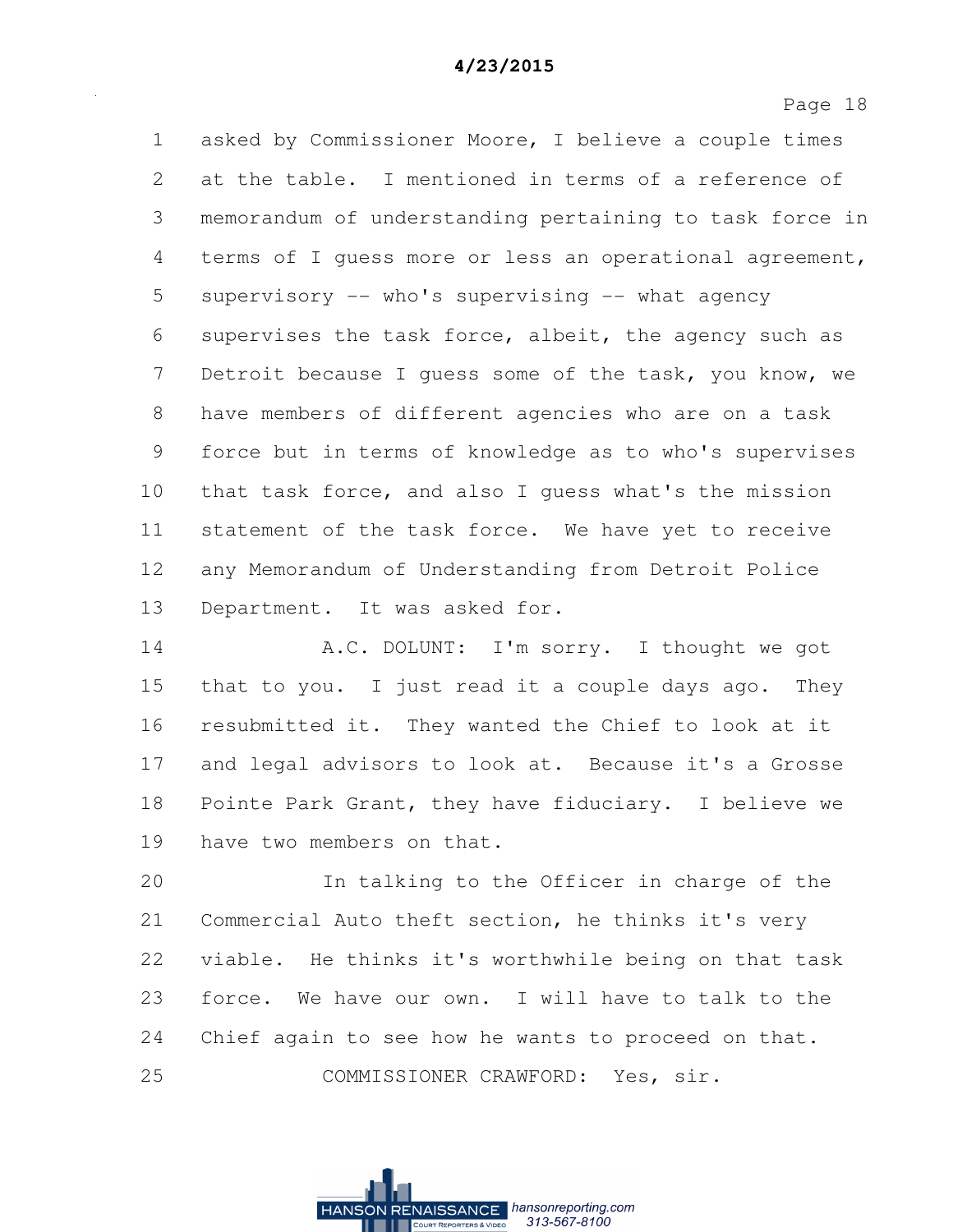1 A.C. DOLUNT: On the surface, it looks good, 2 but things can always be better. So, I'll put that 3 down, too, for next week. 4 COMMISSIONER CRAWFORD: Yes, sir. And also 5 ending on a good note in terms of how hard the Officers 6 are working. As we speak, I have drug dealing going on 7 in front of my house. 8 A.C. DOLUNT: That's a good thing? 9 COMMISSIONER CRAWFORD: No, no, I'm just 10 saying I'm getting to the part of -- 11 A.C. DOLUNT: Good. 12 COMMISSIONER CRAWFORD: It's called "phone 13 dope" because as I've been witnessing and my neighbors 14 and I've mobilized my neighbors, too, recently. A 15 couple days ago I noticed there was a lot of activity, 16 individuals driving up, parking at the curb. Buyers 17 are white, sellers are black. 18 And I went to over the Ninth Precinct a 19 couple days ago, the Dayshift Lieutenant that was on 20 duty was very receptive. 21 A.C. DOLUNT: Sabatini. 22 COMMISSIONER CRAWFORD: Sabatini, yes, sir. 23 A.C. DOLUNT: He's good. 24 COMMISSIONER CRAWFORD: And also all the 25 Officers there. They took the information. I was

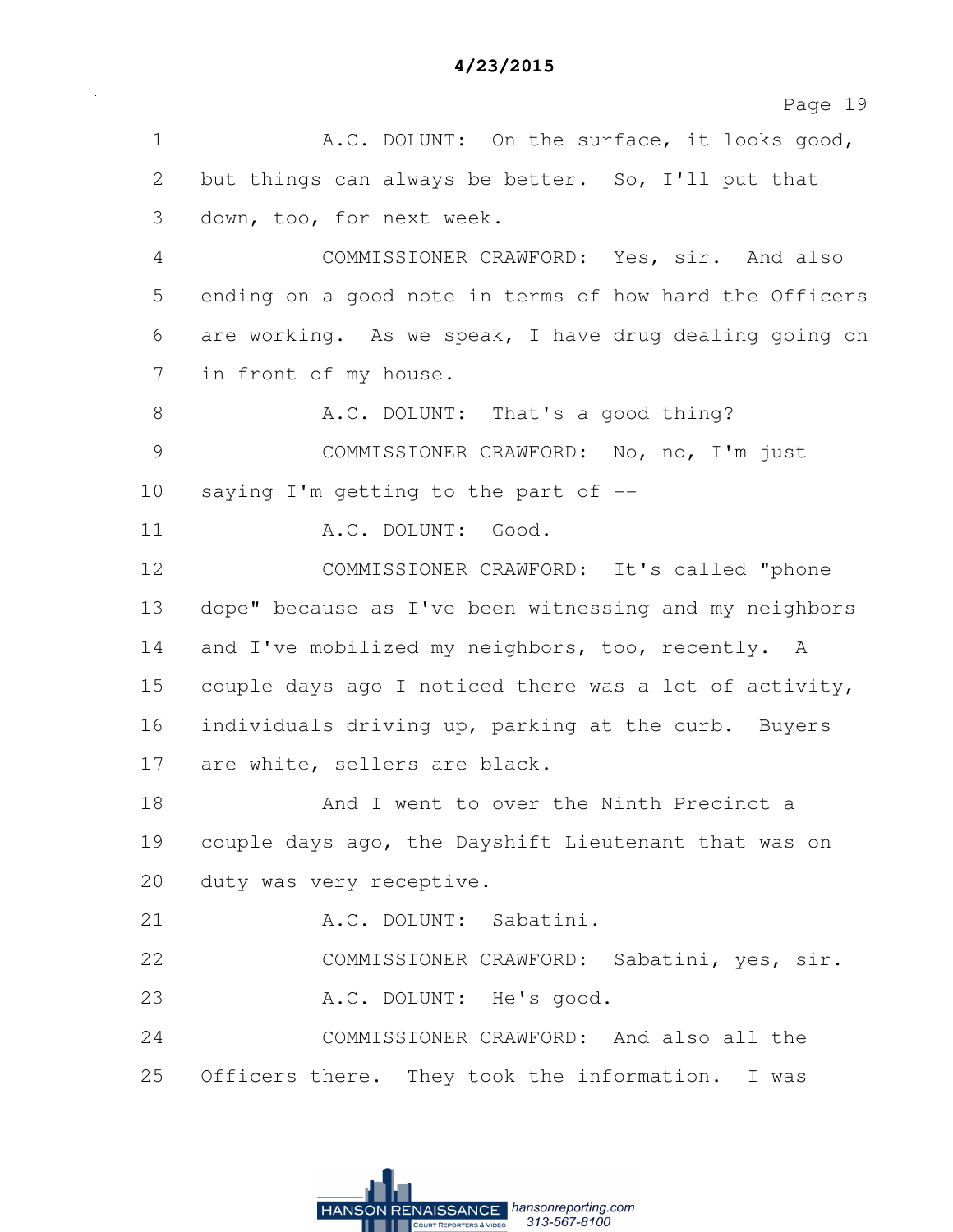| $\mathbf 1$                                               | given to a Sergeant Winters. Within hours, the          |
|-----------------------------------------------------------|---------------------------------------------------------|
| $\mathbf{2}$                                              | vehicle --                                              |
| 3                                                         | A.C. DOLUNT: Wethers.                                   |
| 4                                                         | COMMISSIONER CRAWFORD: Wethers, I'm sorry.              |
| 5                                                         | A.C. DOLUNT: Good, too.                                 |
| 6                                                         | COMMISSIONER CRAWFORD: Yes, sir, my mistake.            |
| 7                                                         | And within hours they were arrests made. There was a    |
| 8                                                         | vehicle, the vehicle that I gave them the description   |
| $\mathcal{G}% _{M_{1},M_{2}}^{\alpha,\beta}(\mathcal{G})$ | of, within a few hours, three or four hours after that  |
| 10                                                        | there was an arrest made, a vehicle, small vehicle      |
| 11                                                        | chase, foot chase, an arrest made, some narcotics       |
| 12                                                        | found, vehicle impounded, the process will probably     |
| 13                                                        | take them to a forfeiture.                              |
| 14                                                        | However, and I'm patient because I know it              |
| 15                                                        | wasn't just one individual or a few individuals in a    |
| 16                                                        | few different cars. But at 1:05 today there was         |
| 17                                                        | another vehicle. Of course, I forwarded that            |
| 18                                                        | information to the Sergeant via text. So I just want    |
| 19                                                        | to commend them, the Ninth Precinct, the Sergeant, and  |
| 20                                                        | everyone else that was involved in that how quickly     |
| 21                                                        | that issue was resolved. But it hasn't really been      |
| 22                                                        | resolved as of this date, but I'm patient and I know it |
| 23                                                        | takes time, so.                                         |
| 24                                                        | A.C. DOLUNT: Thank you.                                 |
| 25                                                        | COMMISSIONER CRAWFORD: They did a great job.            |

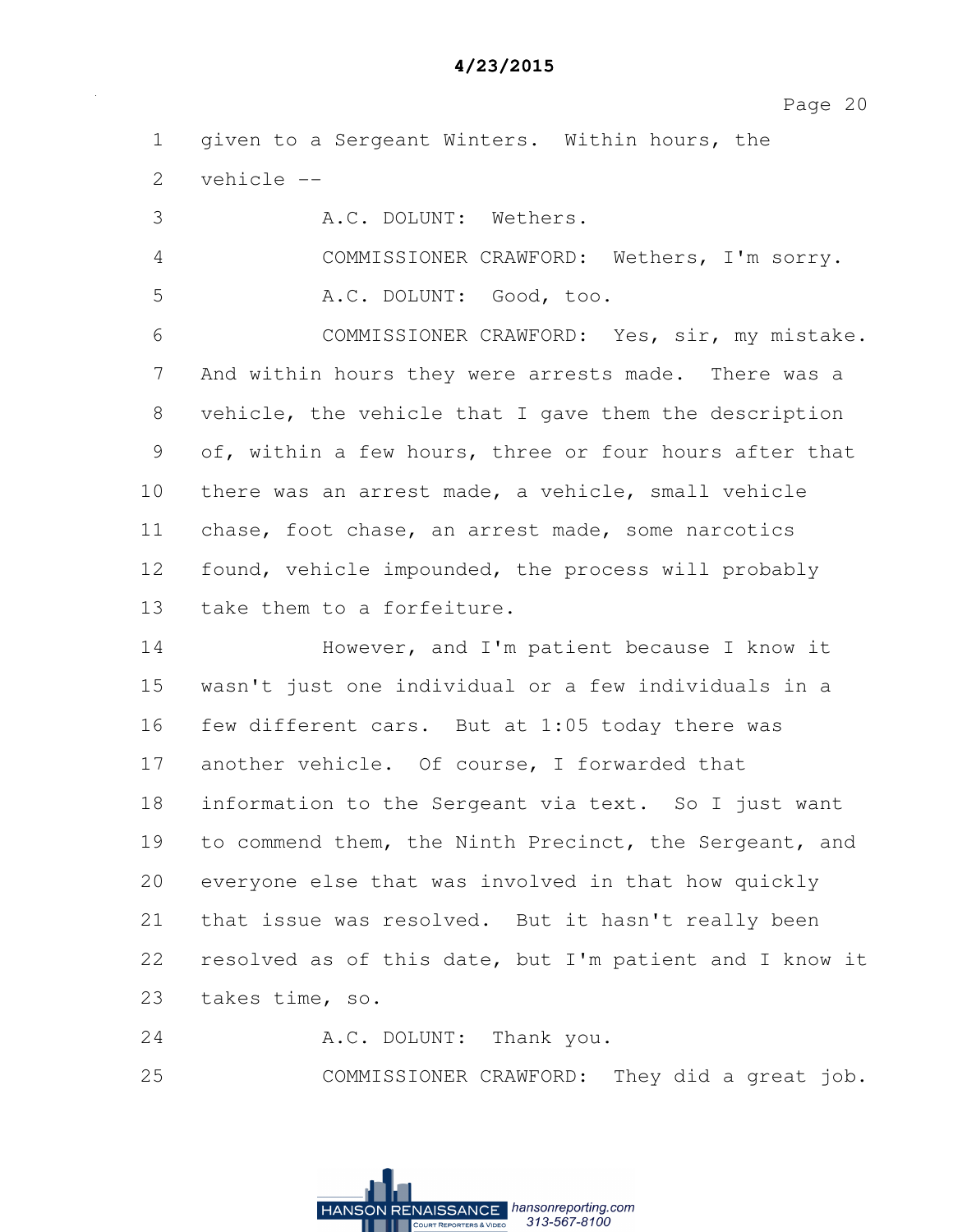1 A.C. DOLUNT: Thank you. I'll let them know 2 that. 3 COMMISSIONER CRAWFORD: Thank you. 4 A.C. DOLUNT: Thank you. 5 CHAIRPERSON BELL: Any other questions or 6 comments from the Board? 7 I just want to thank Commissioner Vann and 8 Commissioner Crawford for raising those issues and 9 concerns and also Assistant Chief in terms of his 10 response. We need to keep in mind that a Officer is 11 innocent until proven guilty, and that's something that 12 in law enforcement we know about all the issues in the 13 community and the media. But basically the system 14 takes time to work itself out. 15 We want the same due process that any citizen 16 is entitled to. But we are concerned about suspension 17 with pay, suspension without pay, and I agree that's 18 there's been a of history of suspending Officers 19 without pay, you know, so the Chief responded that he 20 weigh all those issues based on the facts and the 21 action itself, so we have to look at that in those 22 terms. 23 I just got one brief question for the 24 Assistant Chief. The Chief mentioned about we raised

> RENAISSANCE hansonreporting.com **HANSON** 313-567-8100

25 the issue I guess three or four weeks ago, the Chief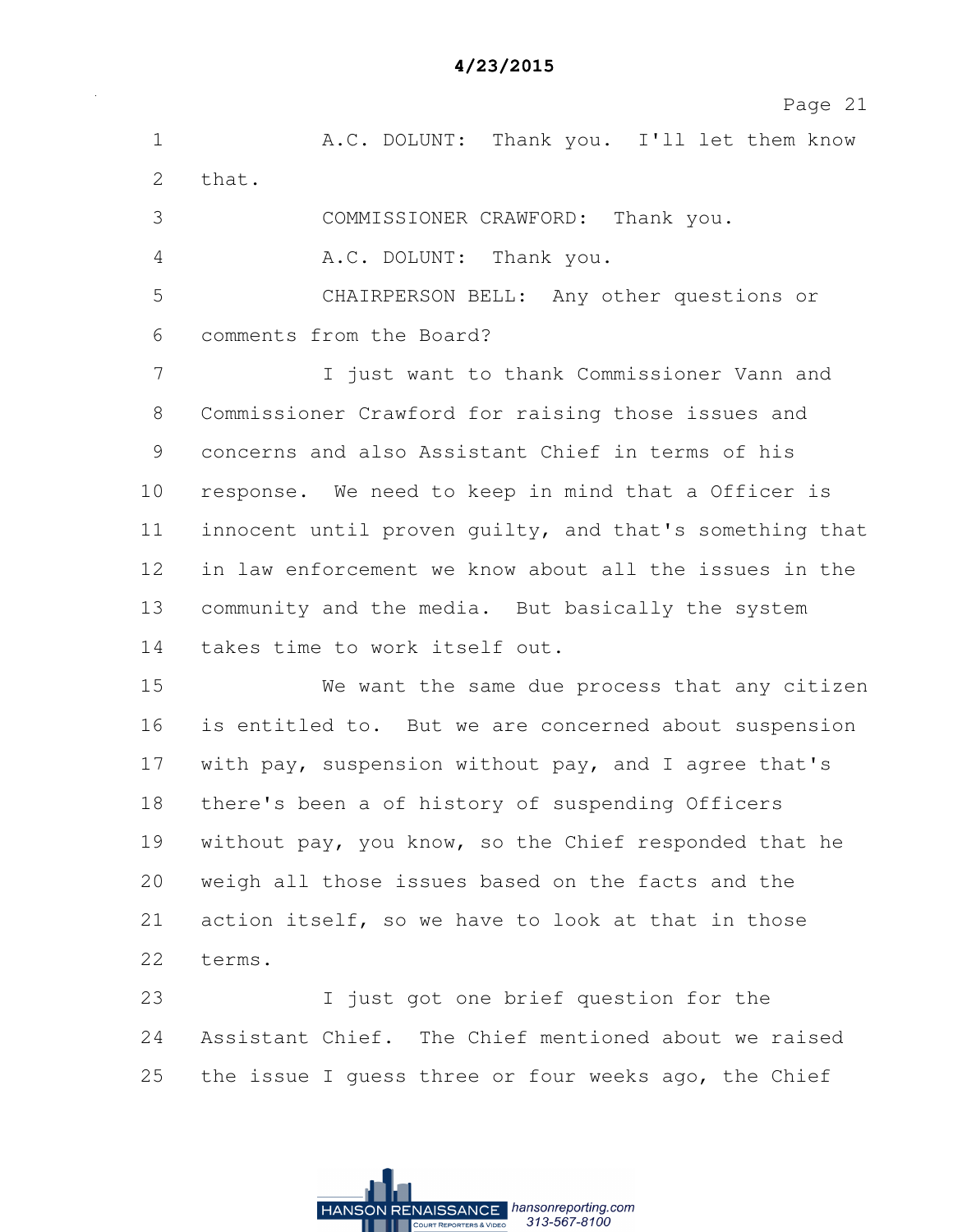Page 22

1 responded on Sunday about the Cold Case Squad, he was 2 recreating that. 3 Could you perhaps at the next meeting or a 4 future meeting give us some insight in reference to 5 that? 6 A.C. DOLUNT: I can tell you right now -- 7 CHAIRPERSON BELL: Okay. 8 A.C. DOLUNT: -- what he told me. I've 9 identified some people to do this. We have a class 10 graduating May 7th, I believe. 11 MS. OXENDINE: 8th. 12 A.C. DOLUNT: Or 8th. Thank you. I'll go 13 with your date, May 8th. And we're getting 16 or 17 14 Police Officers out that day and at that time we have 15 to make some moves. And one of the moves that I was 16 going to make is put a couple people in the Cold Case 17 Squad. 18 We're not going to have a supervisory exam 19 until August 30th, right? 20 SPEAKER: Correct. 21 A.C. DOLUNT: I think I'll have a Sergeant 22 there. I have to pull him away from regular cases. 23 Again, like Commissioner Crawford said, -- like 24 precinct response, robbing Peter to pay Paul. This is 25 important to the Cold Case Squad so are the sexual

RENAISSANCE hansonreporting.com

313-567-8100

**HANSON**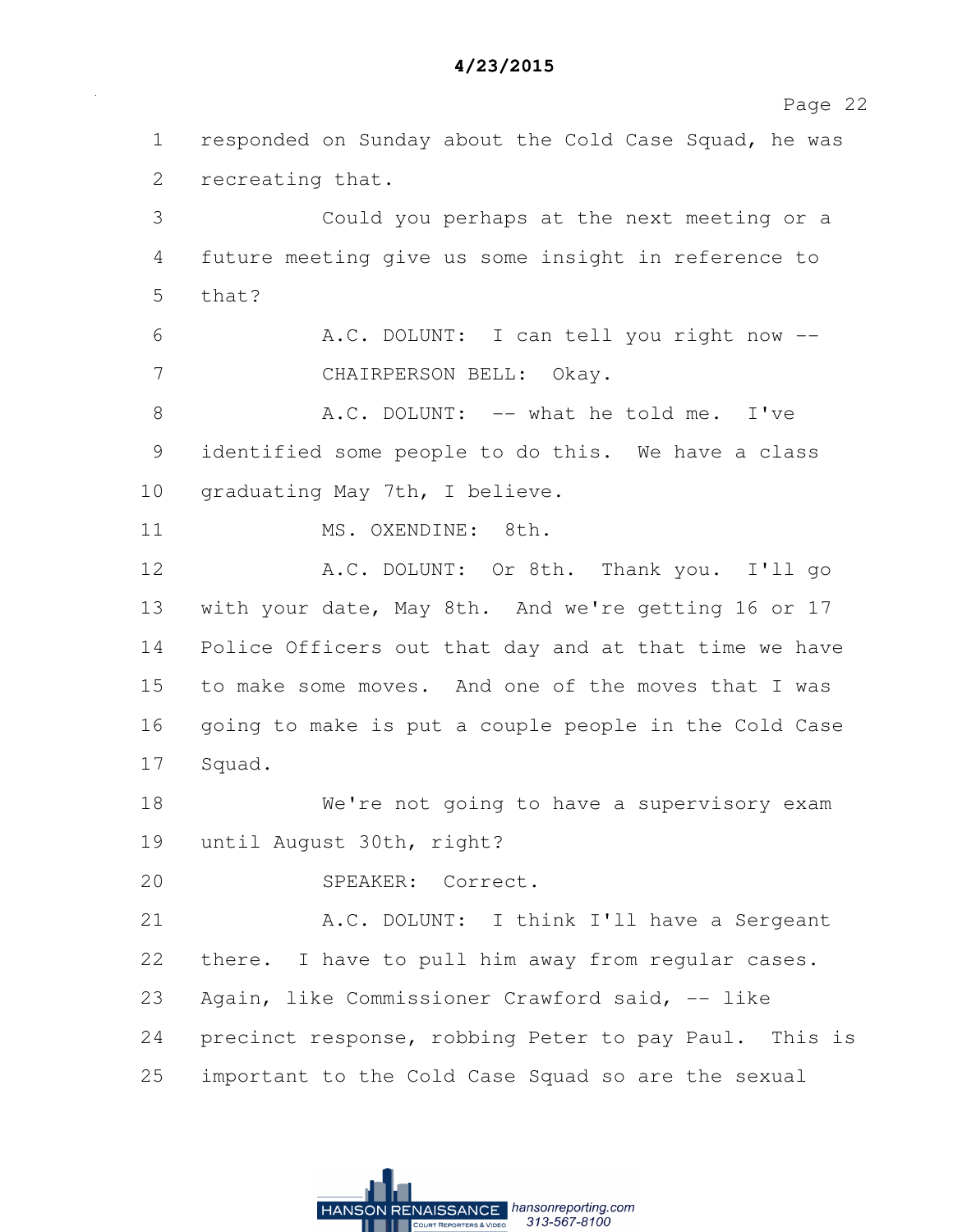1 assault kits, so is patrol so is all the 2 counterterrism, everything going on. 3 So this is on my radar because I'm in charge 4 of this and I do have some names that have been 5 submitted and I want to move on that after the 6 graduation. Unfortunately, it's expensive patrol, but 7 I got to do what I got to do. How's that for an 8 answer? 9 CHAIRPERSON BELL: That's right on point. I 10 think in reference to the victims, you know, crime for 11 a long period of time, we want to have a better 12 relationship -- 13 A.C. DOLUNT: I agree. 14 CHAIRPERSON BELL: -- with the victims. So 15 that's something that came out of the press conference 16 and I'm pleased with that type of dialog and pleased 17 that you're acting on it in terms of quickly. I 18 understand the manpower issue. 19 We want to pause to introduce the Director of 20 Personnel? 21 A.C. DOLUNT: Oh, Oxendine's here. Did you 22 want to stand up or not? Apparently not. Okay. 23 CHAIRPERSON BELL: Mr. Anthony, we have some 24 other staff members. I don't know -- I see Supervisor 25 Akbar, but I don't know the other young person in the

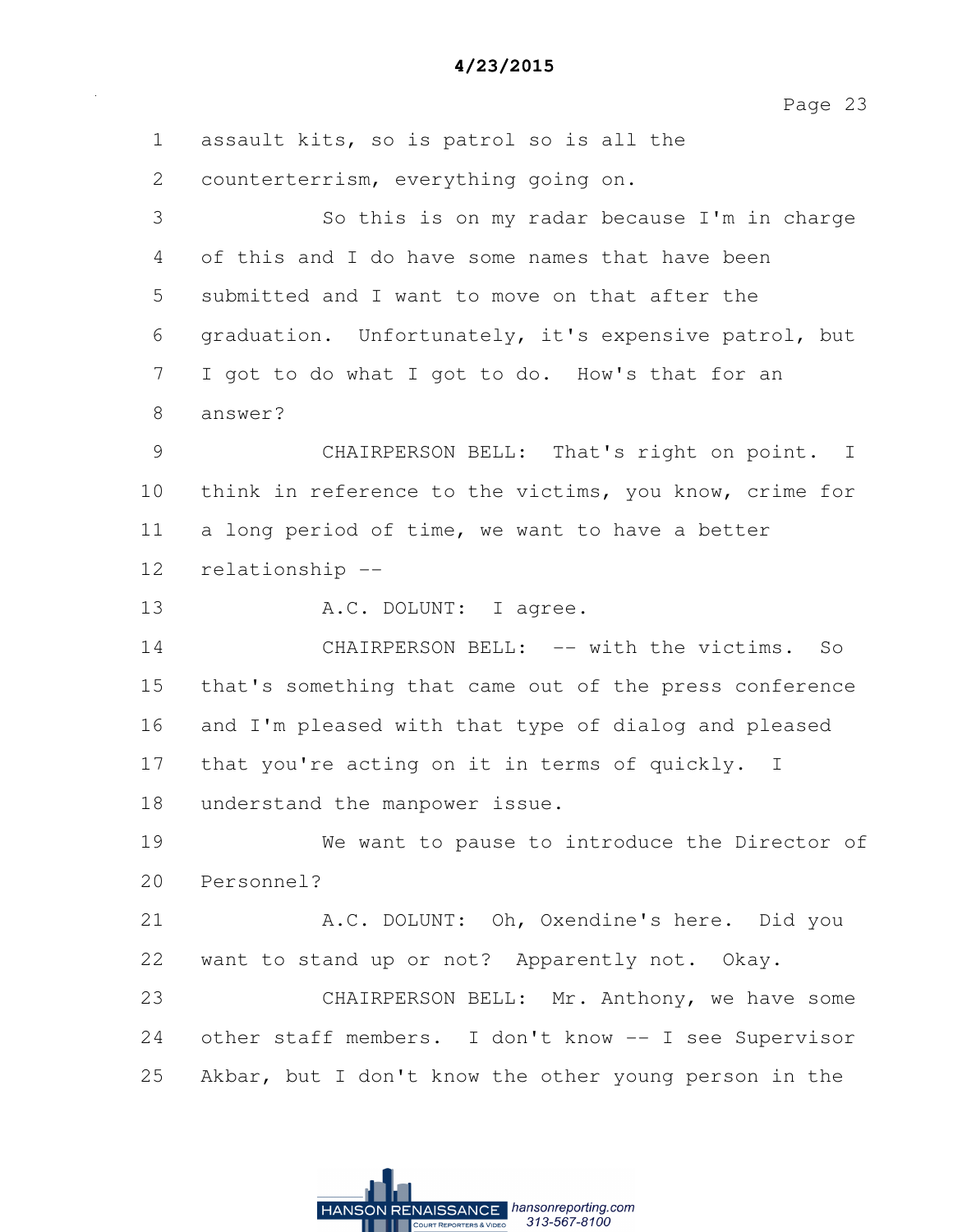1 back. 2 SECRETARY ANTHONY: Yes, sir. We have our 3 Supervising Investigator Lawrence Akbar and our Senior 4 Investigator is Melanie White. 5 CHAIRPERSON BELL: And also Commissioner 6 Mallett joined us ten minutes ago. Good to see you 7 this afternoon, sir. 8 COMMISSIONER MALLETT: How are you? 9 CHAIRPERSON BELL: All is well. 10 COMMISSIONER MALLETT: Things are fine. 11 Thank you. 12 CHAIRPERSON BELL: Thank you. And where are 13 we now? Standing Committee Reports. Any Standing 14 Committee Reports at this time? 15 I just want to say we're in the process of 16 revamping committee assignments so we can speak to more 17 due diligence in reference to working on the 18 committees. So the staff met -- I met with Chief 19 Investigator and also the Board Secretary, 20 Administrative Assistant, and the Vice Chair and we 21 talked about the whole process. So hopefully we'll be 22 reporting out as we interact more so with the 23 committees in terms of responsibility. So we're 24 looking forward to that. 25 We have a personnel appeal this afternoon,

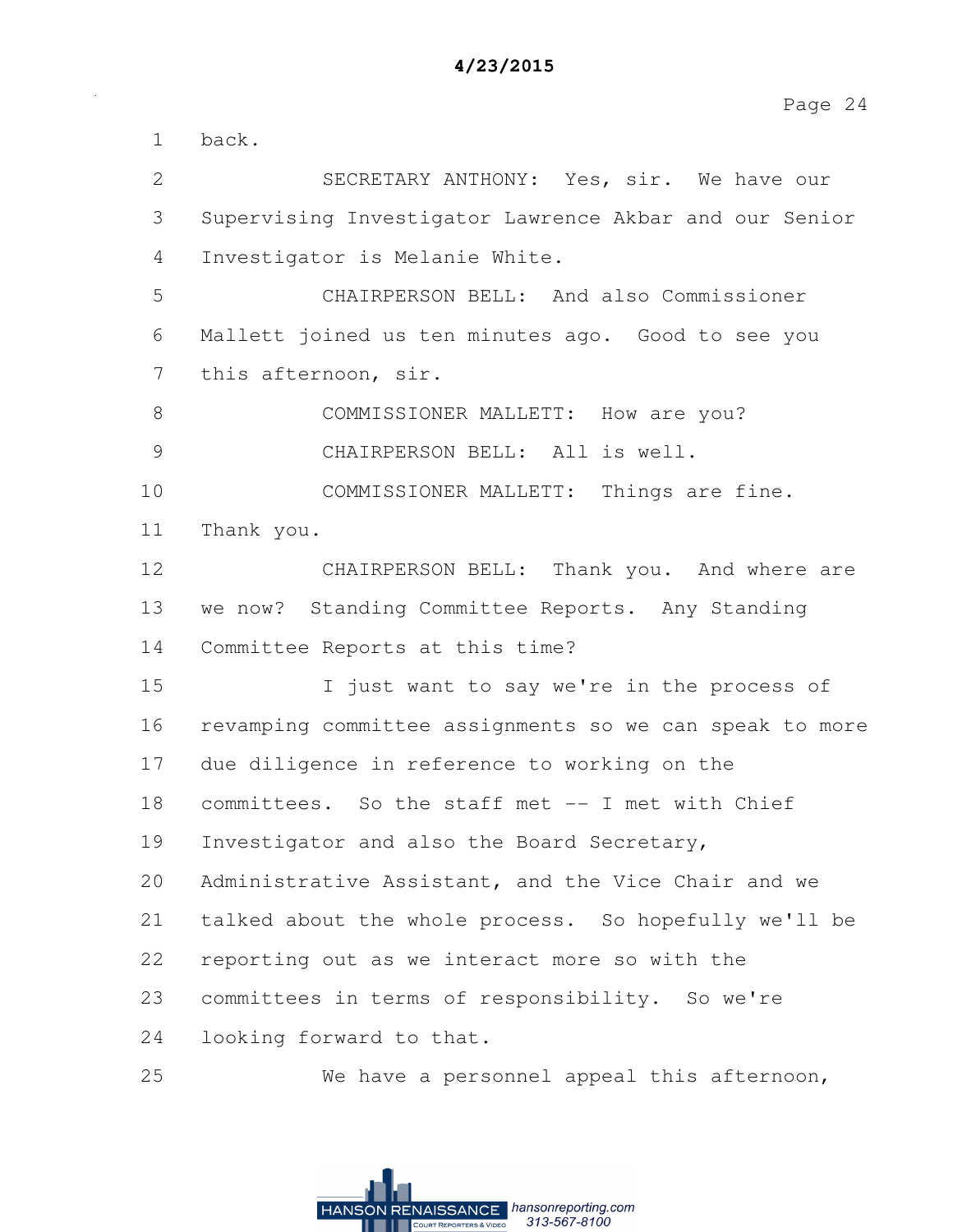1 that would be forthcoming after we have our Oral 2 Communication from the audience. We'll speak to it at 3 that time.

4 Any New Business at this time? Any Old 5 Business? Announcement: On Thursday, our next meeting 6 will be Thursday, the April 30th, 2015, right here at 7 Detroit Public Safety Headquarter at 3:00 p.m., that's 8 next week Thursday.

9 On May 7th, please take note that we're 10 meeting at East English Village Prep Academy at 5020 11 Cadieux on the eastside of Detroit, the meeting is 12 moved up to the 2:00 p.m. We will not be convening at 13 three. We're meeting at two. And we can focus in on 14 young people in terms of high school students and 15 hopefully their parents and any other concerns. But 16 it's open to the public.

17 I'm going to ask Commissioner Donnell White 18 to be prepared to be present out in terms of five 19 minutes a dialog to young people because I know his 20 role as Executive Director of the NAACP; you came up 21 through the youth program, if I followed your career.

22 And I think that would be helpful for a young 23 man who understands and still interacting and it was 24 the wisdom of the Board of Directors and President 25 Anthony to see a young man who has continued on that

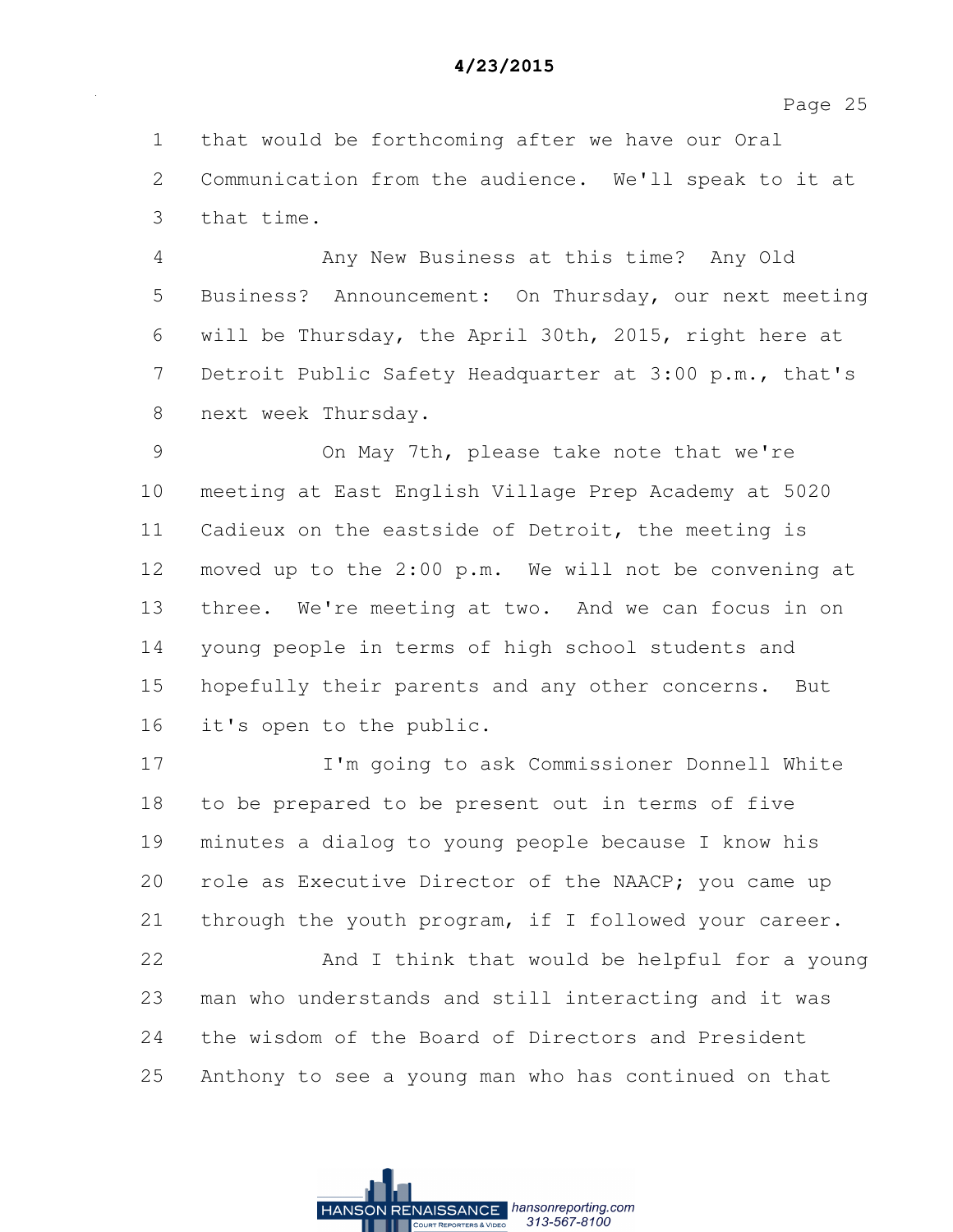Page 26

1 path in terms of working with the NAACP. 2 And I would ask Bishop Vann to present out in 3 terms of some remarks, too, geared towards that youth 4 movement there because I think we need a spiritual 5 blessing for young people to understand the role that 6 church and parents play a part in their live. 7 So if any other Commissioners want to 8 present. But most of the program's going to be geared 9 towards allowing the young people to speak to us. But 10 I do want to work with the agenda where we have 11 something to say, and I want you to participate in 12 reference to that whole process. So I just identified 13 two in terms of Commissioners, but any others want to 14 take the opportunity, then we're open to that, so. 15 And hopefully in your opening remarks, we 16 give each Commissioner brief remarks in that since. 17 But anything else we need to shape it up. We're still 18 working on the agenda for that meeting. So I just want 19 to share that with you in terms of prepping you. I 20 know you're always ready. 21 On May 14th, is our Community Meeting at the 22 Eighth Precinct, Westminster Church of Detroit at 23 17567 Hubble on the Westside of Detroit, that meeting 24 will be held at 6:30 p.m. as we normally would. And 25 that is also the week of Police Week. Is that correct,

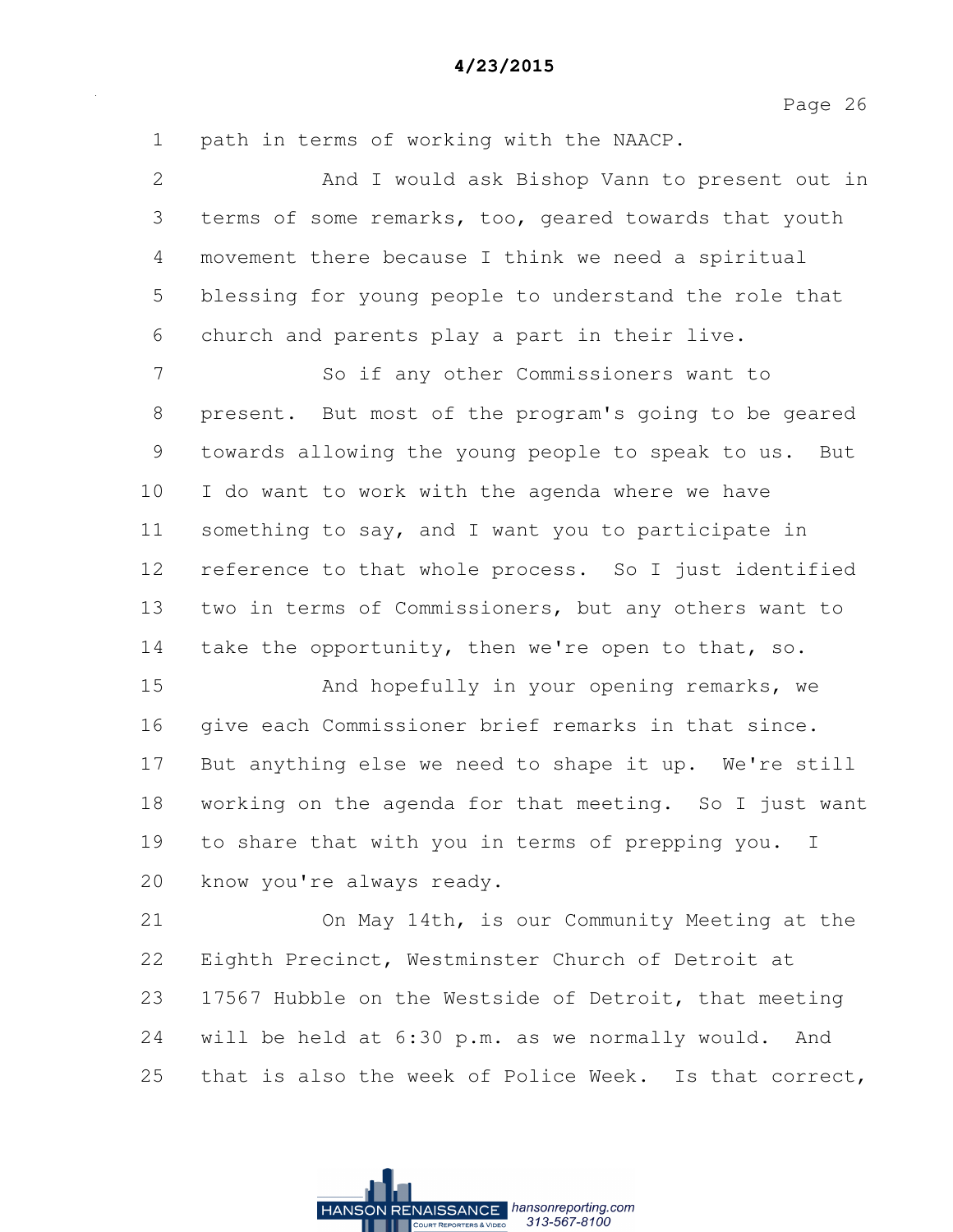1 Assistant Chief? 2 A.C. DOLUNT: Yes, sir, because we're having 3 the service on next Friday at St. Mary's. You're all 4 invited, obviously. 5 CHAIRPERSON BELL: Right. Thank you. Okay. 6 If we move right along, it's time for Oral 7 Communications from the audience. We give you two 8 minutes and please...your name. 9 But I would like to call up first a young 10 lady we met at our last Community Meeting at Galilee 11 Missionary Baptist Church and she wanted to get support 12 for her swimming team. Is that Mrs. Carolyn Green? 13 MS. GREEN: Danielle, Danielle Green. 14 CHAIRPERSON BELL: Danielle. I got the Green 15 right. Okay. 16 16 If you would come forward, we want to hear 17 from you. 18 MS. GREEN: Hello. First, I want to thank 19 the Police Department and the Commission for honoring 20 me and my grandmother on April 9th. Good afternoon, 21 ladies and gentlemen. My name is Danielle Green. This 22 is my grandmother, Mrs. Carolyn Green, and advocate for 23 the Detroit Recreational Swim Team. 24 And we stand before each and every one of you 25 today on behalf of the swim team in need of buses to

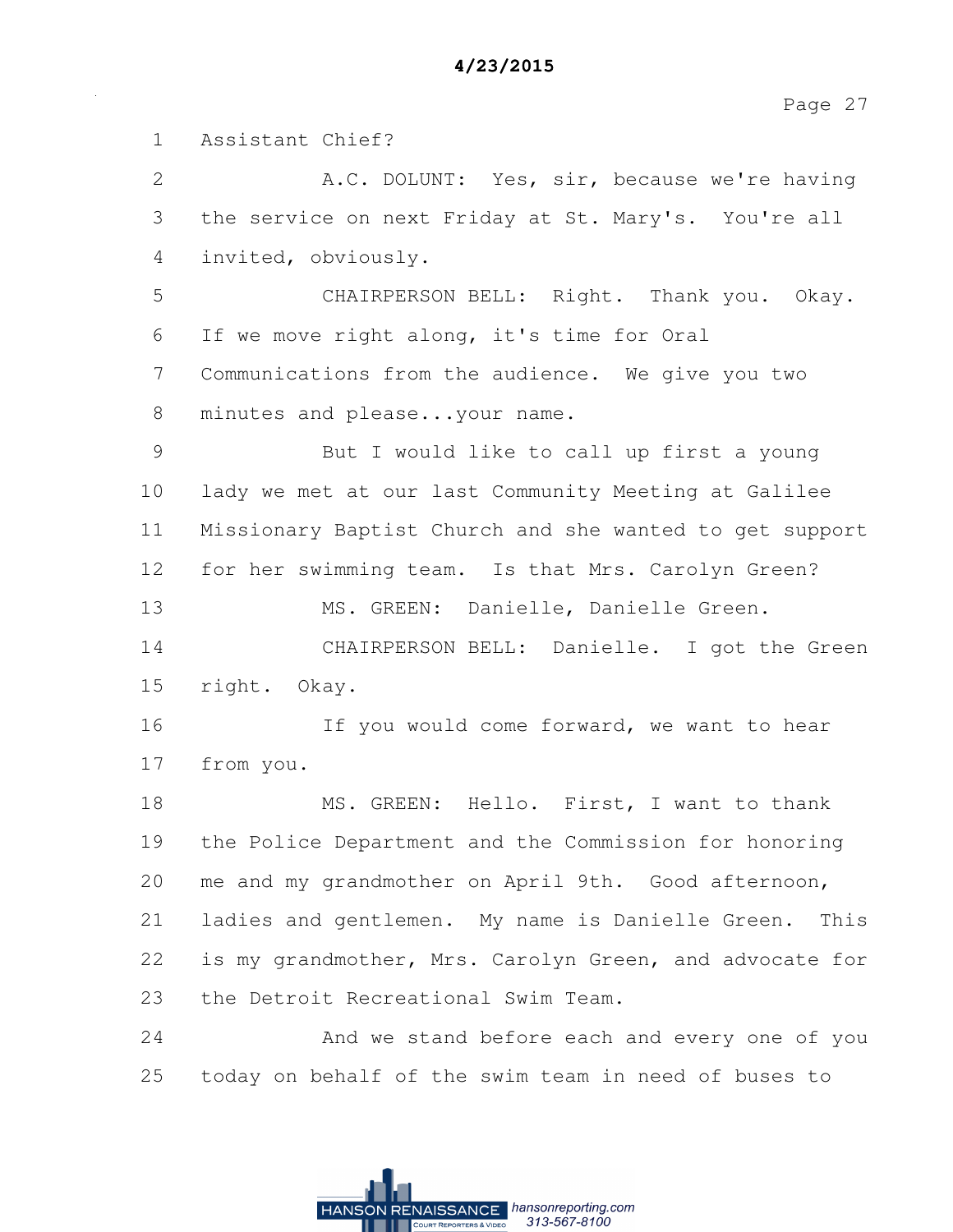1 travel to North Carolina the weekend of Memorial Day. 2 Now, we're not just talking about swim -- oh, and we 3 leave on that Thursday night and we return on that 4 Monday. So the weekend of the 26th through -- no, the 5 22nd through the 26th.

6 Now, we're not just talking about swimmers 7 who just go to meets. We're talking about swimmers who 8 practice two to three times a day; wake up in the 9 morning before school and practice. Now, we're not 10 only dedicated but when we compete we come in the top 11 ten of thousand of swimmers and hundred of teams. 12 These swimmers from Detroit are confident, motivated to 13 become better.

14 Each one of our swimmers has a stroke that 15 tells something about them. We don't just swim to get 16 a medal. We want to make a change. That's why we have 17 a swimmer that has made Junior Olympics, state 18 championships, zone and sectionals.

19 Now, I know some of you may be thinking, 20 what's zone? What sectionals? Well, that's when your 21 time to go out in the state and the city and you go 22 against different cities and different states. Now, 23 what you don't know is sectionals is next to nationals 24 which is next to the Olympics.

25 Each swimmer has to keep a 2.5 and up GPA or

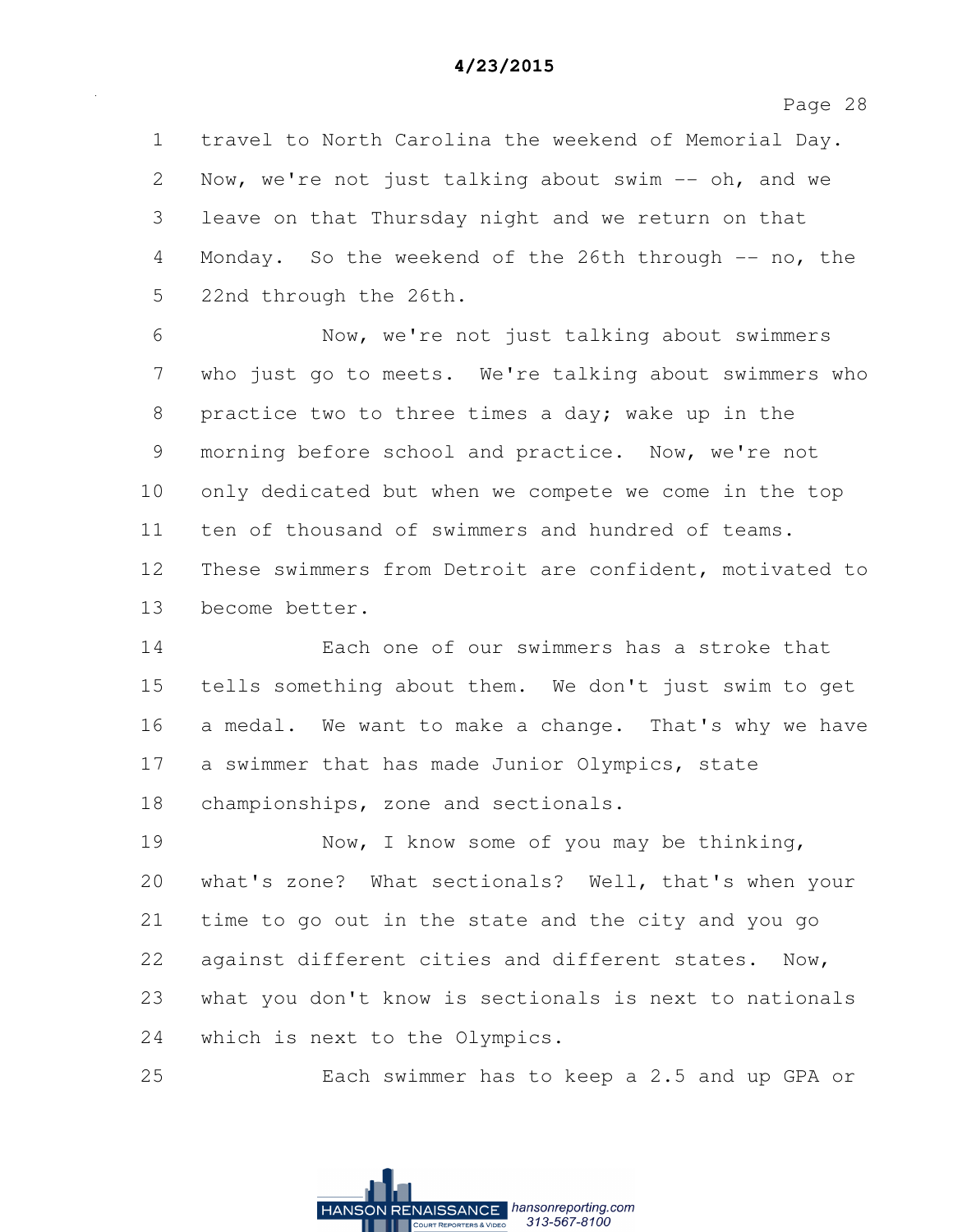Page 29

1 you can't swim. Some of our former teammates has 2 received scholarships to different colleges. One is 3 over our recreational center in Washington, DC, one is 4 a Navy Seal and his mom swears by this program that's 5 how he became a Navy Seal, and one trains the Navy 6 Seals. 7 Each one of these swimmers are achieving more 8 and more as life goes on. But -- sorry. 9 COMMISSIONER VANN: Take your time. 10 MS. GREEN: Each one of these swimmers are 11 achieving more and more as life goes on. But one thing 12 I can say, no matter what, how old they are, five to 13 25, if they stop they always remember it was Detroit 14 Recreational Swim Team who helped them stay out of 15 trouble because all you had time was for school, 16 practice, and studying. 17 With all that said, I hope you can find a 18 source that can help us find a bus. We have completed 19 all our funds. If you any questions or concerns, after 20 the meeting you may talk to my grandmother, Miss 21 Carolyn Green. 22 Now, I know some of you may want to come 23 watch us swim, so July 8th at 8:00 in the morning we'll 24 be swimming the Detroit River for breast cancer. And 25 God bless you and thank you.

> RENAISSANCE hansonreporting.com HANSON 313-567-8100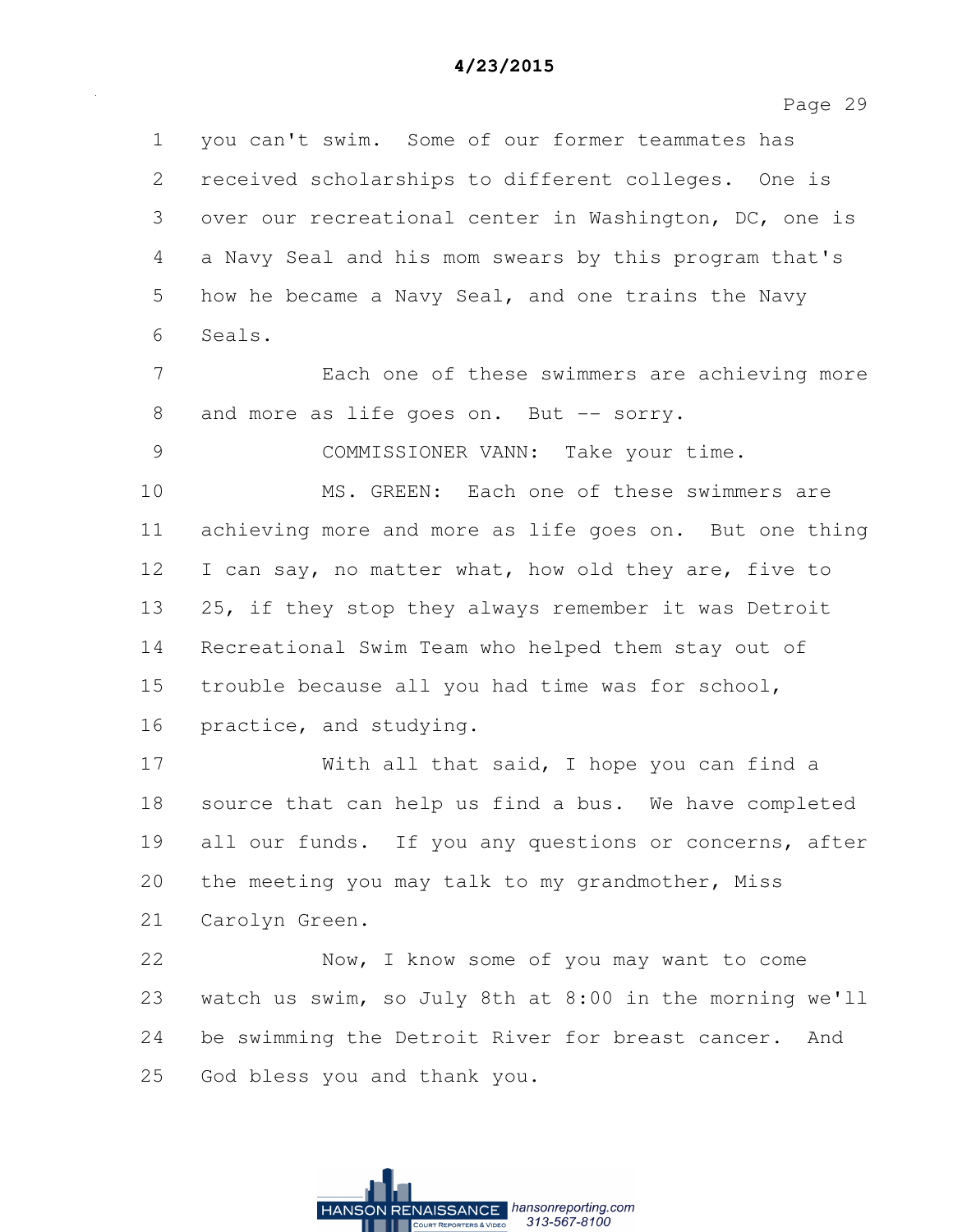| $\mathbf 1$  | (Applause.)                                         |
|--------------|-----------------------------------------------------|
| $\mathbf{2}$ | CHAIRPERSON BELL: Thank you.                        |
| 3            | MS. GREEN: Oh, and we will be swimming to           |
| 4            | Canada and back.                                    |
| 5            | CHAIRPERSON BELL: Say again?                        |
| 6            | MS. GREEN: Three times -- it's a 5K, three          |
| 7            | miles and a half. Last year our --                  |
| $8\,$        | A.C. DOLUNT: Hold on, hold on. You swim             |
| 9            | against -- you swim across to Canada?               |
| 10           | MS. GREEN: Yes, with the current.                   |
| 11           | A.C. DOLUNT: Three times?                           |
| 12           | MS. GREEN: Yes, three miles and a half.             |
| 13           | A.C. DOLUNT: God love her.                          |
| 14           | CHAIRPERSON BELL: Commissioners, any                |
| 15           | questions or concerns in reference to the swimming  |
| 16           | team?                                               |
| 17           | COMMISSIONER MOORE: Through the Chair, there        |
| 18           | was some question about funding. Was there ever a   |
| 19           | GoFundMe account set up or some type of --          |
| 20           | MS. GREEN: Actually with the -- we asked            |
| 21           | about that, and you're not allow to do that, that's |
| 22           | against Detroit policies. Yes. Detroit policies.    |
| 23           | Yeah.                                               |
| 24           | CHAIRPERSON BELL: But you're asking for             |
| 25           | individual's donations or sponsors or etcetera,     |

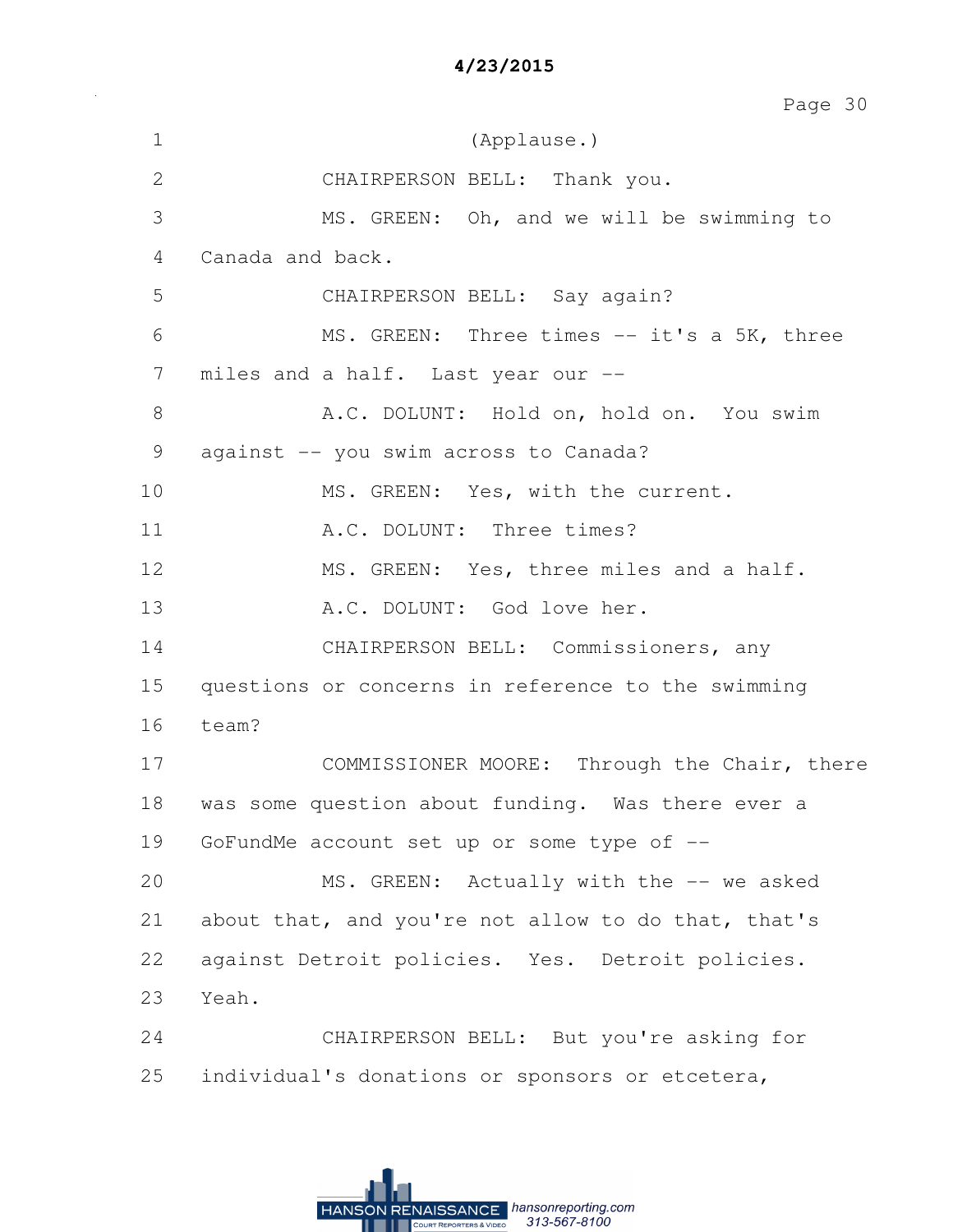Page 31

1 etcetera? 2 MS. GREEN: Yes, sir, for the bus. And we 3 leave May 22nd and we return back on May 26th. So 4 we're leaving that Thursday night and we return that 5 Monday morning, Memorial Day. 6 COMMISSIONER WHITE: Mr. Chair? 7 CHAIRPERSON BELL: Yes, sir. 8 COMMISSIONER WHITE: Just a question -- 9 MS. GREEN: I believe they're about 55 kids 10 all together including their parents and coaches. 11 COMMISSIONER WHITE: Do you have a cost of 12 the buses? 13 MS. GREEN: \$5,000. 14 MS. GREEN: Around that. 15 MS. GREEN: Around that. 16 MS. BARNARD: How many buses do you need? 17 MS. GREEN: I think they was saying two. 18 CHAIRPERSON BELL: Fifty-five people, you're 19 going to need two buses. Right. 20 MS. GREEN: Two busses. 21 MS. GREEN: We'll be blessed if we can get 22 one. 23 COMMISSIONER MOORE: Through the Chair. 24 CHAIRPERSON BELL: Yes, sir. 25 COMMISSIONER MOORE: If someone wants to mail

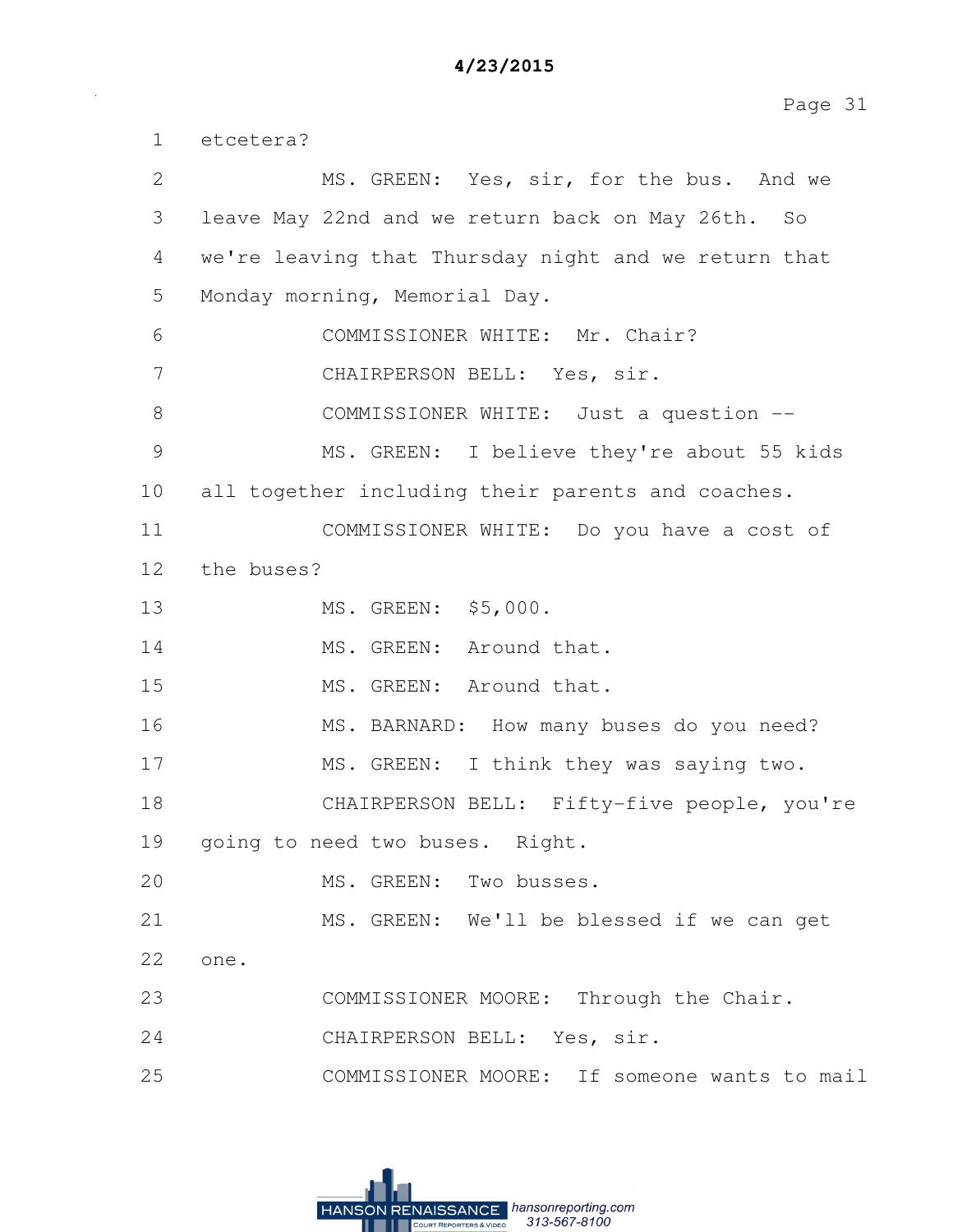Page 32 1 in an anonymous donation or something, what would be a 2 mailing address they could send it to? 3 MS. GREEN: What you can do, I asked about 4 that, and they said if you want to get a bus you can 5 get a bus, keep your, keep your receipt, take it to the 6 City and you would be reimbursed with their lowest bid 7 that they would have received. So I asked about that. 8 COMMISSIONER MOORE: So if someone wanted to 9 mail you a check where would they mail it to? 10 SPEAKER: And who would they mail it to? 11 COMMISSIONER BELL: You can make the check  $12$  out to  $-$ 13 MS. GREEN: You can make the check out to 14 Detroit Recreation Swim Team. 15 CHAIRPERSON BELL: Okay. 16 VICE CHAIR CARTER: Through the Chair. 17 CHAIRPERSON BELL: Yes, ma'am. 18 VICE CHAIR CARTER: You can't set up the 19 GoFund page, but can someone set it up for you? 20 MS. GREEN: They probably could. They just 21 said we couldn't. 22 VICE CHAIR CARTER: Right. Okay. 23 CHAIRPERSON BELL: -- sponsor. 24 MS. GREEN: Need a sponsor. Oh, yeah, she's 25 one of the swimmers. Last year she came in in the open

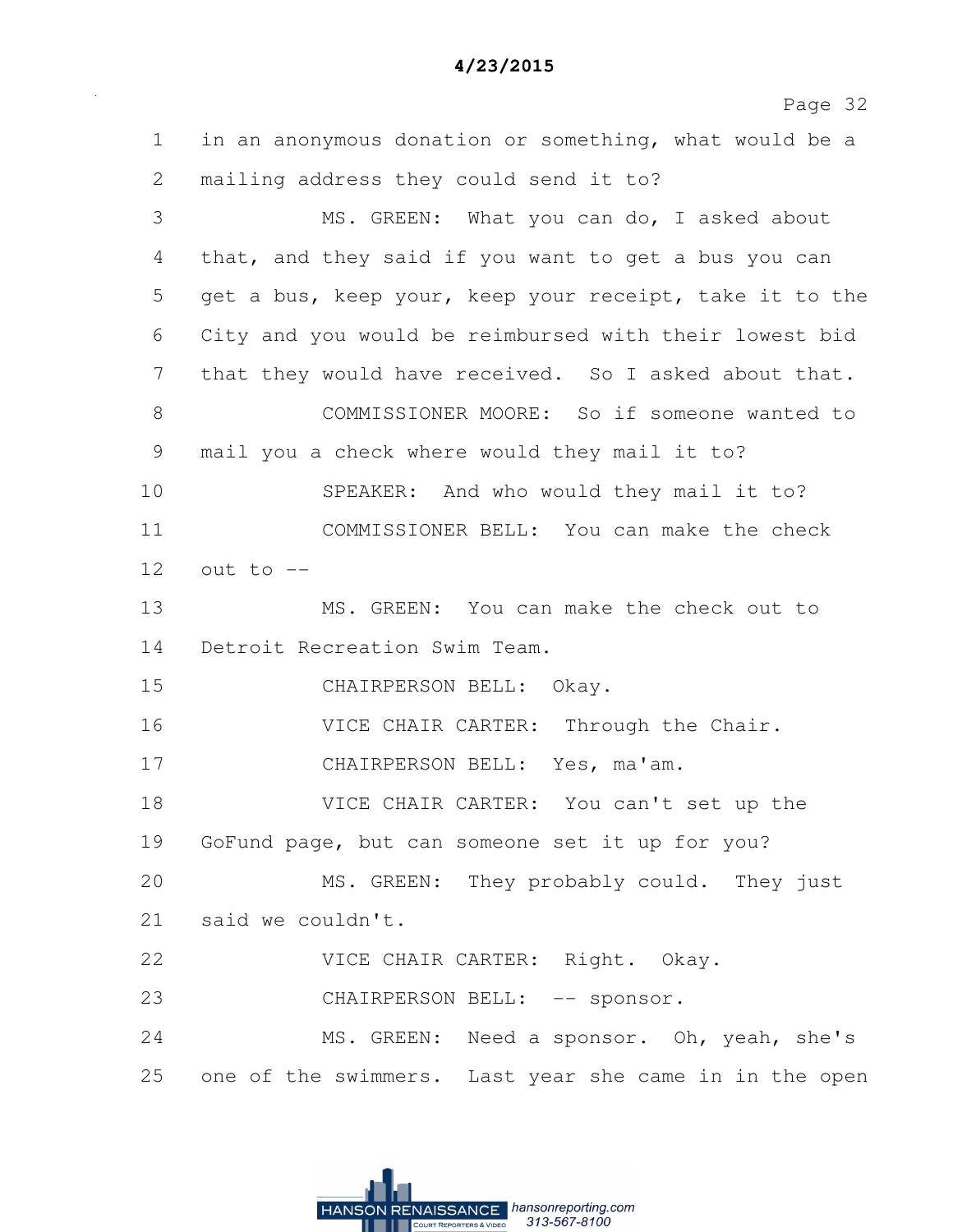Page 33 1 water swim she was in, she was swimming against Olympic 2 swimmers, masters, college children, and she came in 3 fourth. 4 MS. GREEN: Fourth, overall. 5 MS. GREEN: Fourth, overall. The year before 6 she came in -- 7 (Applause.) 8 CHAIRPERSON BELL: Perhaps we can work out 9 some of the logistics in terms of how we can support 10 this and even make the Department aware of this 11 particular effort in some endeavors. I don't know the 12 interworkings of it, but perhaps. 13 MS. GREEN: Police have buses, too. 14 CHAIRPERSON BELL: Okay. We can perhaps talk 15 about it and try to work something out in terms of how 16 we can sponsor. Somebody might have some expertise in 17 how to coordinate that, so. 18 MS. GREEN: Okay. And as I was talking about 19 how the swimmers make zone, I was the first one from 20 the City of Detroit to make zone and I represented the 21 State of Michigan as well. Our former governor, 22 Granholm, yes, she sent me off, and our former Mayor 23 Kwame Kilpatrick and former Mayor Dave Bing, they both 24 sent me off; and former Mayor Dave Bing he told me to 25 bring something back, which I did.

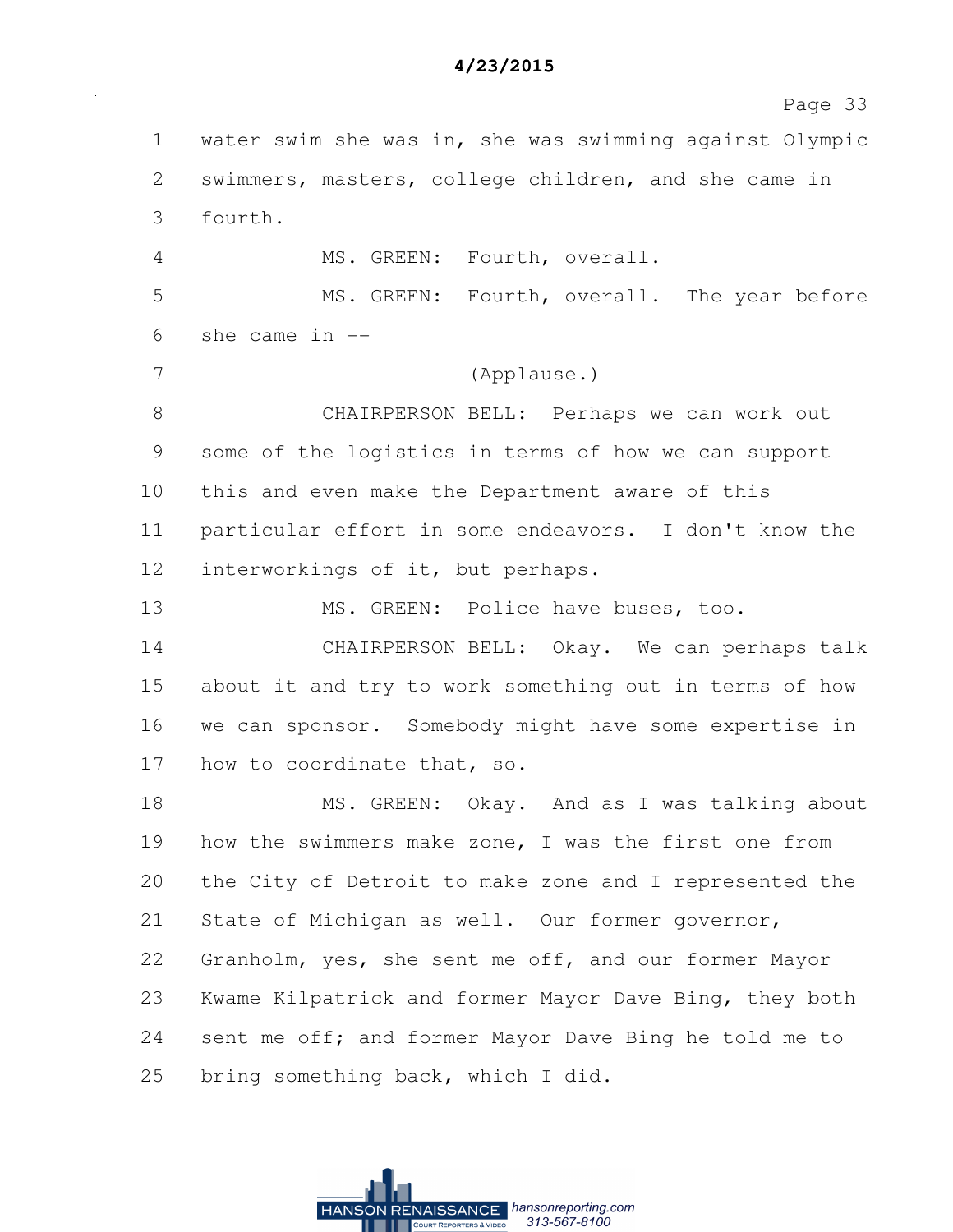Page 34

1 (Applause.) 2 CHAIRPERSON BELL: Okay. Well, thank you, 3 thank you. 4 MS. GREEN: These are the two medals from 5 zone, second place, and I don't remember that, fourth 6 place. 7 CHAIRPERSON BELL: Well, thank you. 8 MS. GREEN: Thank you and God bless. 9 CHAIRPERSON BELL: Thank you. I think it's a 10 worthwhile effort that we should try to be supportive 11 of and once we communicate hopefully we can muster up 12 some type of financial support. I think it's 13 worthwhile. Thank you for coming out, Ms. Green and 14 your Granddaughter Danielle. 15 Any others? Oral -- okay. Yes. 16 MR. BAKER: Hey, how you all doing? 17 COMMISSIONERS: Fine. 18 MR. BAKER: I'm Willy Baker. I grew up here. 19 And I just want to really ask, what are some of the 20 efforts everybody's doing to become more like familiar 21 with the areas their protecting, like going forward 22 like getting to know like the people who stay there, 23 and things like that? 24 A.C. DOLUNT: Though the Chair, Assistant 25 Chief Dolunt. We have NPOs, Neighborhood Police

RENAISSANCE hansonreporting.com

313-567-8100

**HANSON**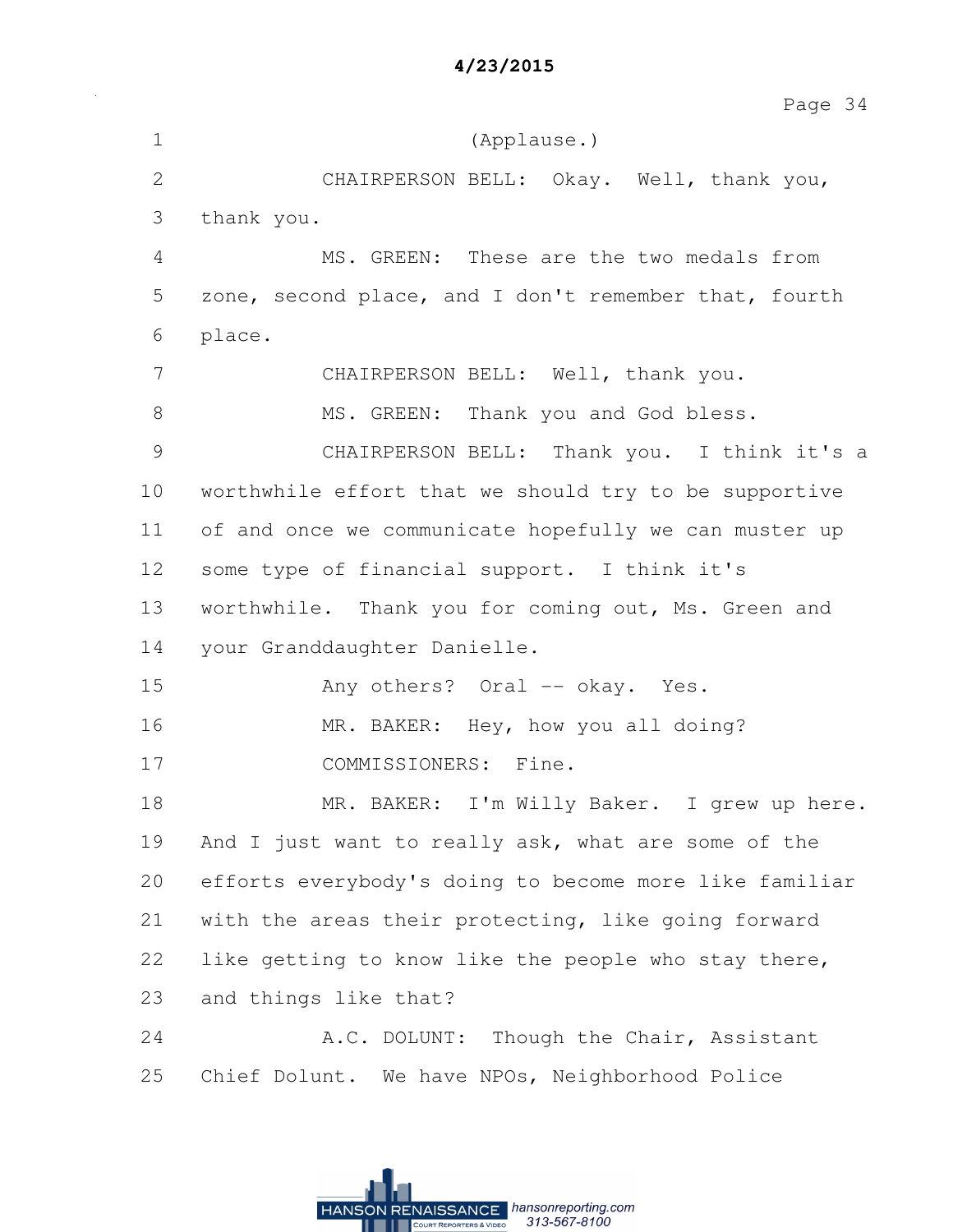| 4/23/2015 |  |  |
|-----------|--|--|
|-----------|--|--|

1 Officers, and they go to the business, go to community 2 meetings, we gave them a cell phone from the department 3 and when there's concerns the individuals can call an 4 NPO. 5 What Precinct are you from? 6 MR. BAKER: I'm actually not from any 7 precinct not right now. 8 COMMISSIONER VANN: Where do you stay? 9 MR. BAKER: I stay in Auburn Hills right now. 10 A.C. DOLUNT: Okay. Well, when you move here 11 -- or have a business here, I assume? 12 MR. BAKER: I'm going to move back. 13 A.C. DOLUNT: Okay. Each precinct we have 14 Neighborhood Policing Officers. I believe three in 15 each precinct. We have certain areas. You go to the 16 community meeting and they have a phone and you can 17 call them direct and they will touch base with you and 18 interact to you in the community. 19 MR. BAKER: Is assigned Officers to ever 20 area? 21 A.C. DOLUNT: Yes, yes, that's their job, 22 that's their job. You have an abandon vehicle, 23 whatever, you call them. Okay? 24 MR. BAKER: Okay. 25 CHAIRPERSON BELL: Yes, sir, Commissioner

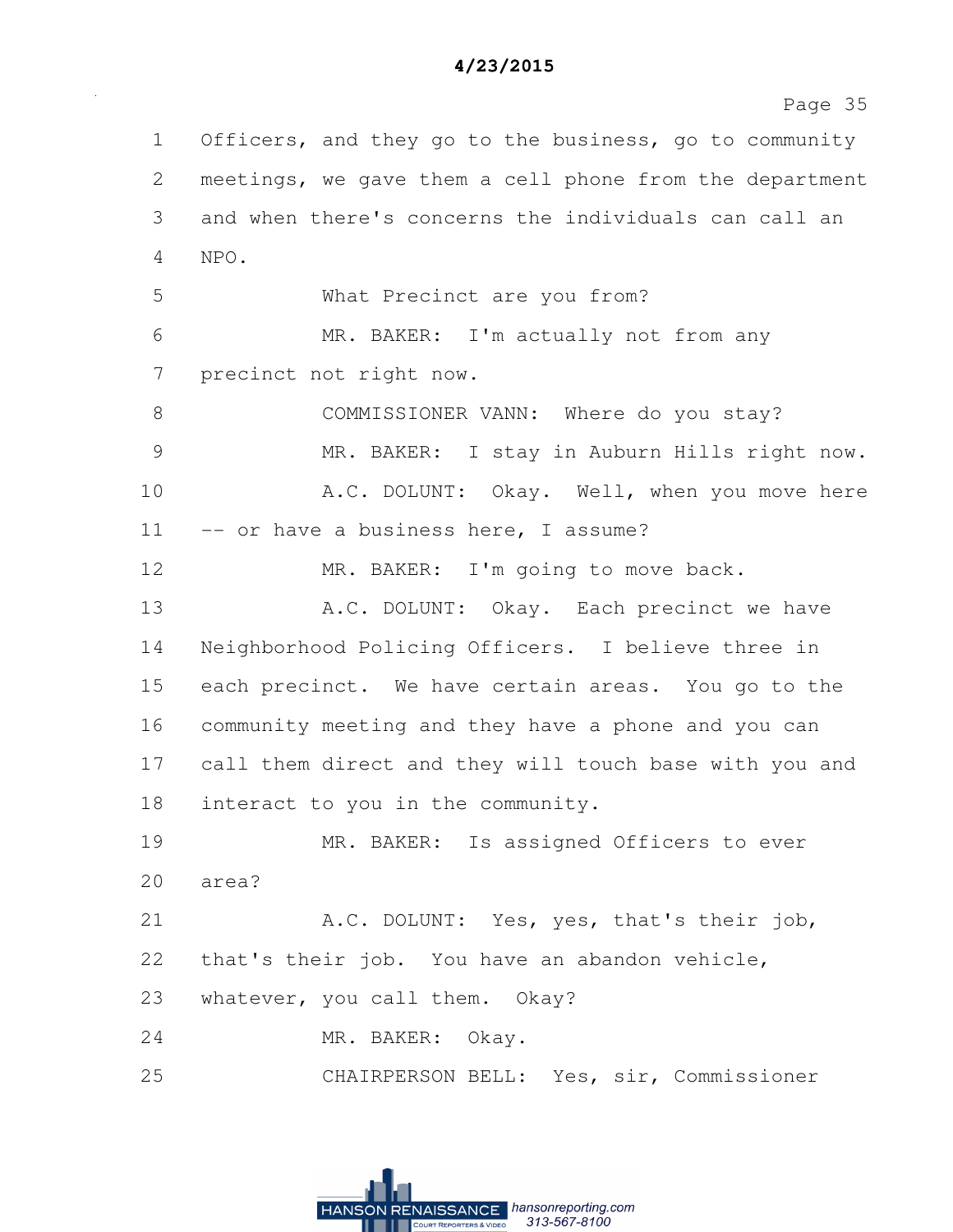Page 36

1 Crawford. 2 COMMISSIONER CRAWFORD: Through the Chair, 3 Mr. Baker, you said you're moving back to the City, 4 sir? 5 MR. BAKER: Yes, sir. 6 COMMISSIONER CRAWFORD: Okay. Well, I just 7 want to welcome you back to the City. Thank you. 8 MR. BAKER: You're welcome. 9 CHAIRPERSON BELL: Any other audience 10 participation? Mr. Scott. 11 MR. SCOTT. Good afternoon. Thank you, 12 CHAIRPERSON Bell for having this young lady do this and 13 I do know two or three people that have buses, so maybe 14 we can do something, try to assist them in that way. 15 I wanted to ask referring back to something 16 that Commissioner Crawford had mentioned on the record 17 some time ago and that was it related to the 18 multi-jurisdictional task force that's in the 19 Memorandum of Understanding, if there were any in light 20 of the recent Inkster decision and some other things. 21 I would like to revisit that and see if in 22 effect there has been any response to it or will there 23 be relative to Memorandum of Understanding in 24 relationship to the multi-jurisdictional task forces, 25 that's one; and secondly, I'd like to know relative to

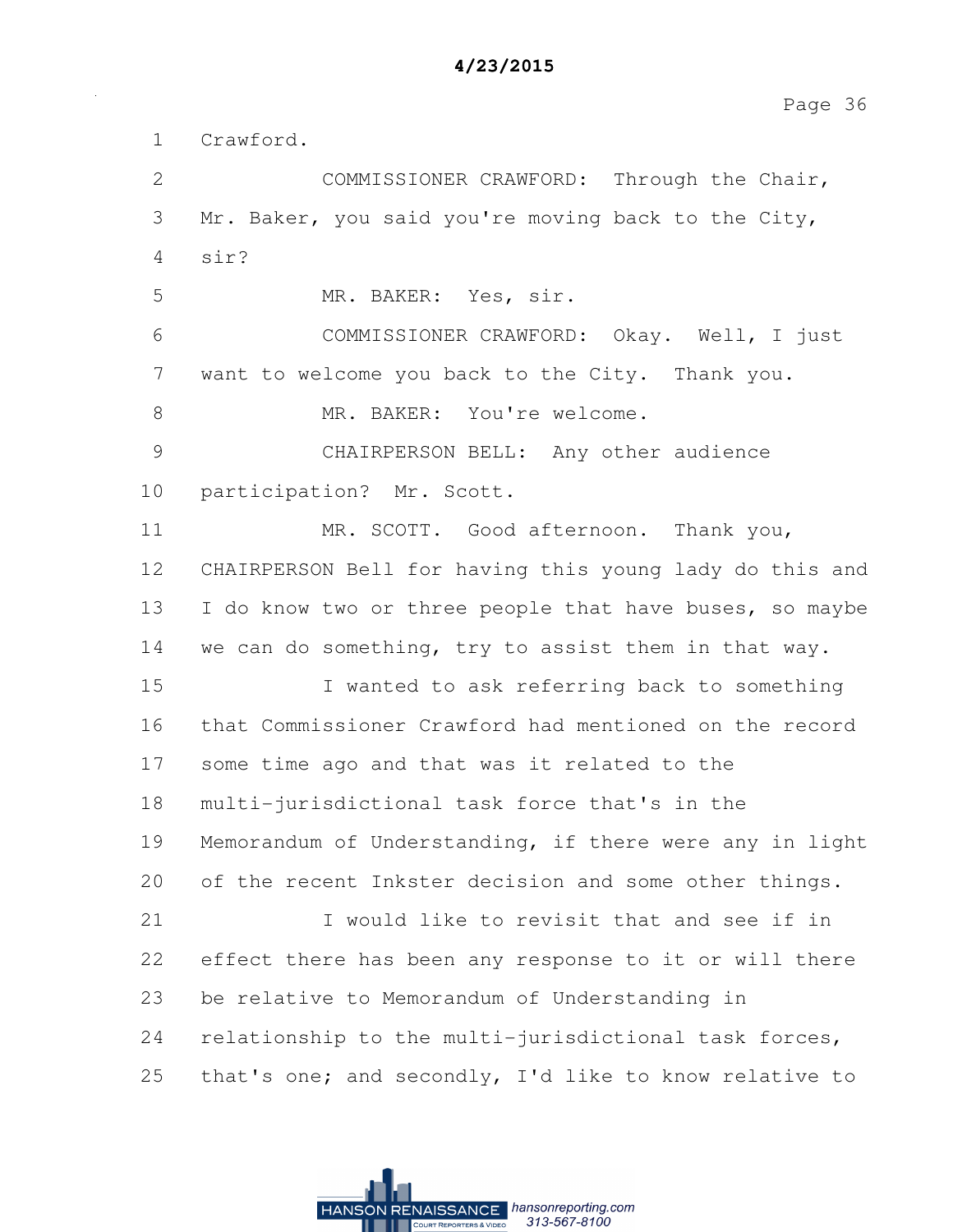Page 37 1 the unfortunate shooting that happened with the senior 2 over on the westside yesterday, what are the protocols 3 related to mental health engagement escalation and 4 deescalation. Because at one time there was discussion 5 and I attended a meeting that was held with the Detroit 6 Police Department and several other agencies where 7 there were discussions about how to deal with the 8 mentally ill. This is not the first time that a 9 situation like that had occurred. 10 So I'm trying to see what protocols are in 11 place, how are those situations handled. And those are 12 the two basis questions I have. 13 A.C. DOLUNT: Okay. Through the Chair. I 14 think were you here when we first discussed the NSO 15 with Grosse Pointe Park? 16 MR. SCOTT: Pardon me. 17 A.C. DOLUNT: Were you here when we brought  $18$  up about  $-$ 19 MR. SCOTT: Yeah, Grosse Pointe Park and just  $20 - -$ 21 A.C. DOLUNT: Right. We brought that up 22 earlier. I said that we just got the memorandum again 23 this week. I showed it to the Chief. He wants a 24 little further looking into it. We had the Officer in 25 charge of Commercial Auto Theft. He think it's

> RENAISSANCE hansonreporting.com  $313 - 567 - 8100$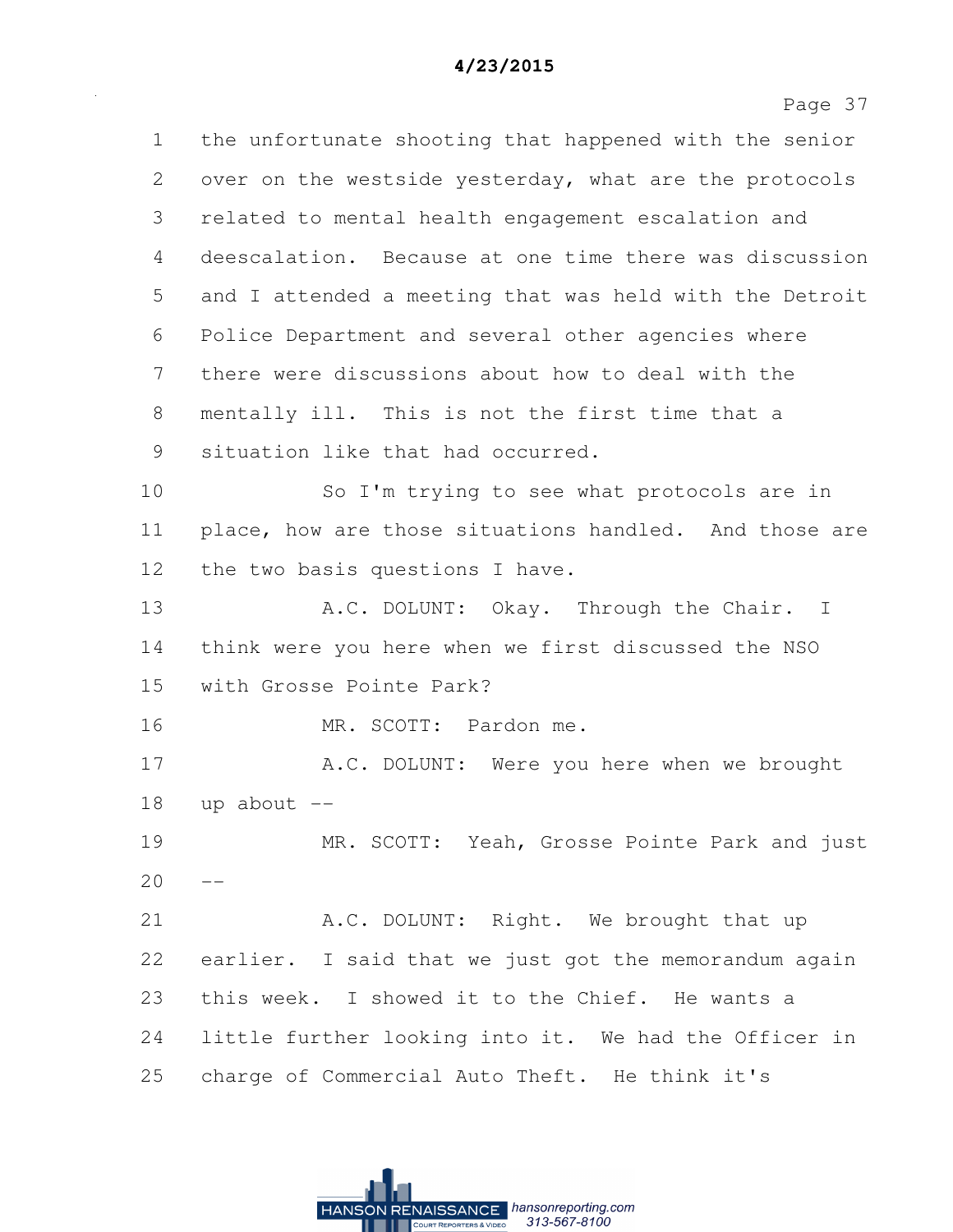| $\mathbf 1$  | worthwhile. The Chief has not signed off on it yet.     |
|--------------|---------------------------------------------------------|
| $\mathbf{2}$ | We have I believe -- Chuck, one Sergeant, one           |
| 3            | Officer assigned to the action team, right?             |
| 4            | SPEAKER: Yes, sir.                                      |
| 5            | A.C. DOLUNT: Okay. And they are the                     |
| 6            | fiduciary of that grant and they run it. And we do      |
| 7            | think it's worthwhile endeavor, but we'll look at that. |
| 8            | The second thing is as far as the individual            |
| 9            | who shot -- do you want to talk about that? You missed  |
| 10           | a good speech.                                          |
| 11           | MR. SCOTT: You always give good speeches.               |
| 12           | A.C. DOLUNT: Anyway, what happened was, it              |
| 13           | was a well-being check, the Officers came and had no    |
| 14           | response. It was a two-story flat. Went to the first    |
| 15           | door, gained entry -- well, called the Fire Department  |
| 16           | because they couldn't get in, went in through the first |
| 17           | door, still no answer, went to the second door.         |
| 18           | As they went to the second door he attacked             |
| 19           | the Fire Fighter with a knife and meet cleaver in a     |
| 20           | hallway and the Officers had no chance -- they reacted  |
| 21           | the way they were taught that was to stop the threat,   |
| 22           | and they did.                                           |
| 23           | We talked to the Fire Fighter who was visibly           |
| 24           | shaken up because he almost lost his life. And he       |
| 25           | thanked the Officers for their quick action.<br>We      |
|              |                                                         |

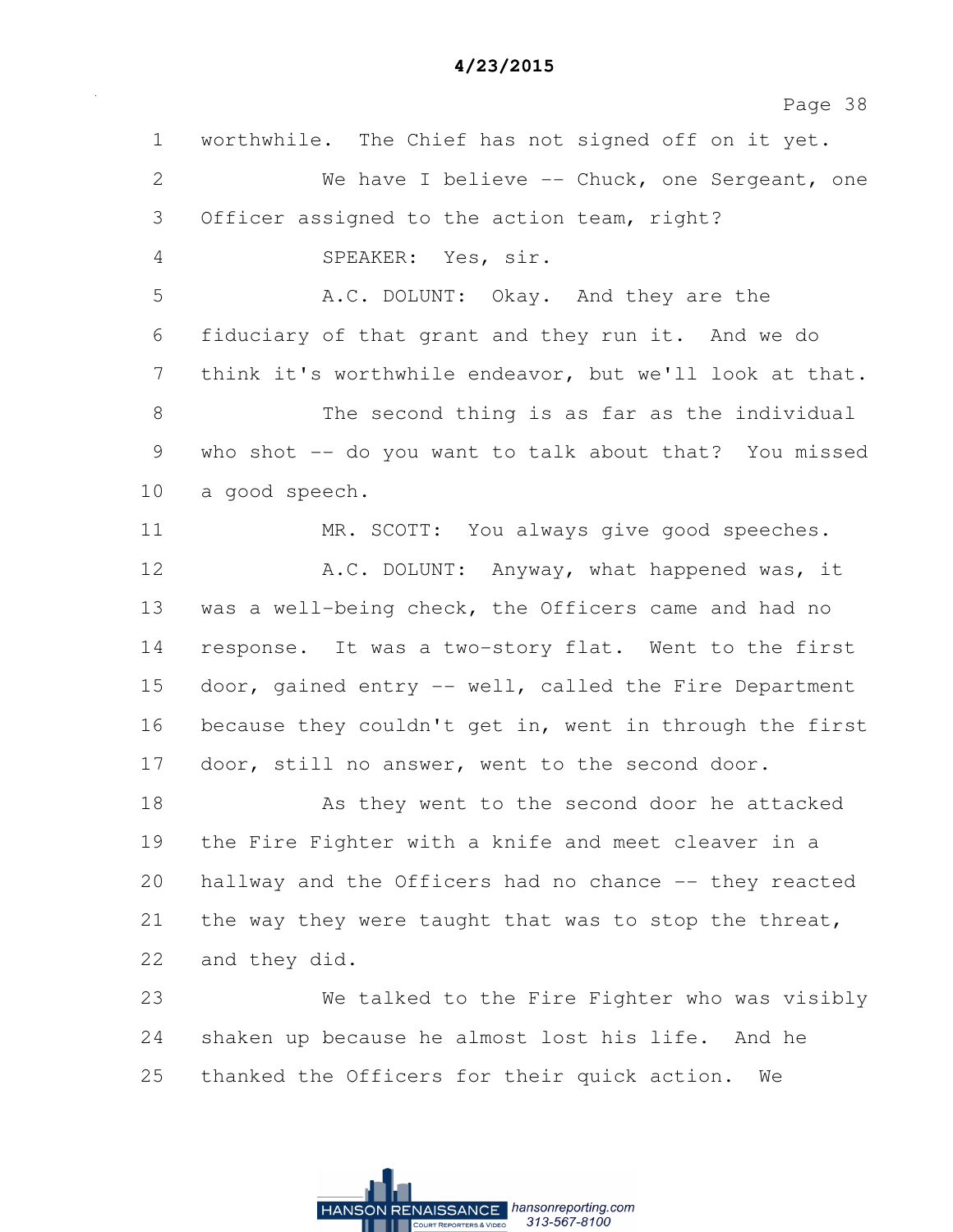Page 39

1 actually talked to the daughter at the scene of the 2 individual who was shot, and she said, "You guys had no 3 choice. My father has mental issues."

4 And unfortunately as we discussed earlier, 5 the state cut out all that stuff -- we just don't have 6 the facilities. And that's a shame, social issue, and 7 money issue. I'd rather have that than prisons, but.

8 MR. SCOTT: Through the Chair, could I ask 9 one question? I'd like to see if we can revisit the 10 umbrella of social agencies who are dealing with 11 specifically mental health as it challenges especially 12 with the elderly at this point because I know there was 13 discussion about it.

14 And, you know, I understand in terms of the 15 money. But I think that that situation should give us 16 pause to think about how we handle that in the future. 17 It's unfortunate on all levels. And, you know, I would 18 be willing to and I'm sure I can pass this along to 19 you, reach out to organizations like NSO and others who 20 do have grants currently, what they're doing, those 21 kinds of things. But I think it will be worthwhile to 22 interface with the first responders.

23 CHAIRPERSON BELL: We don't have any problem 24 with entertaining that, revisiting that particular 25 issue, mentally ill. But we need to understand a man

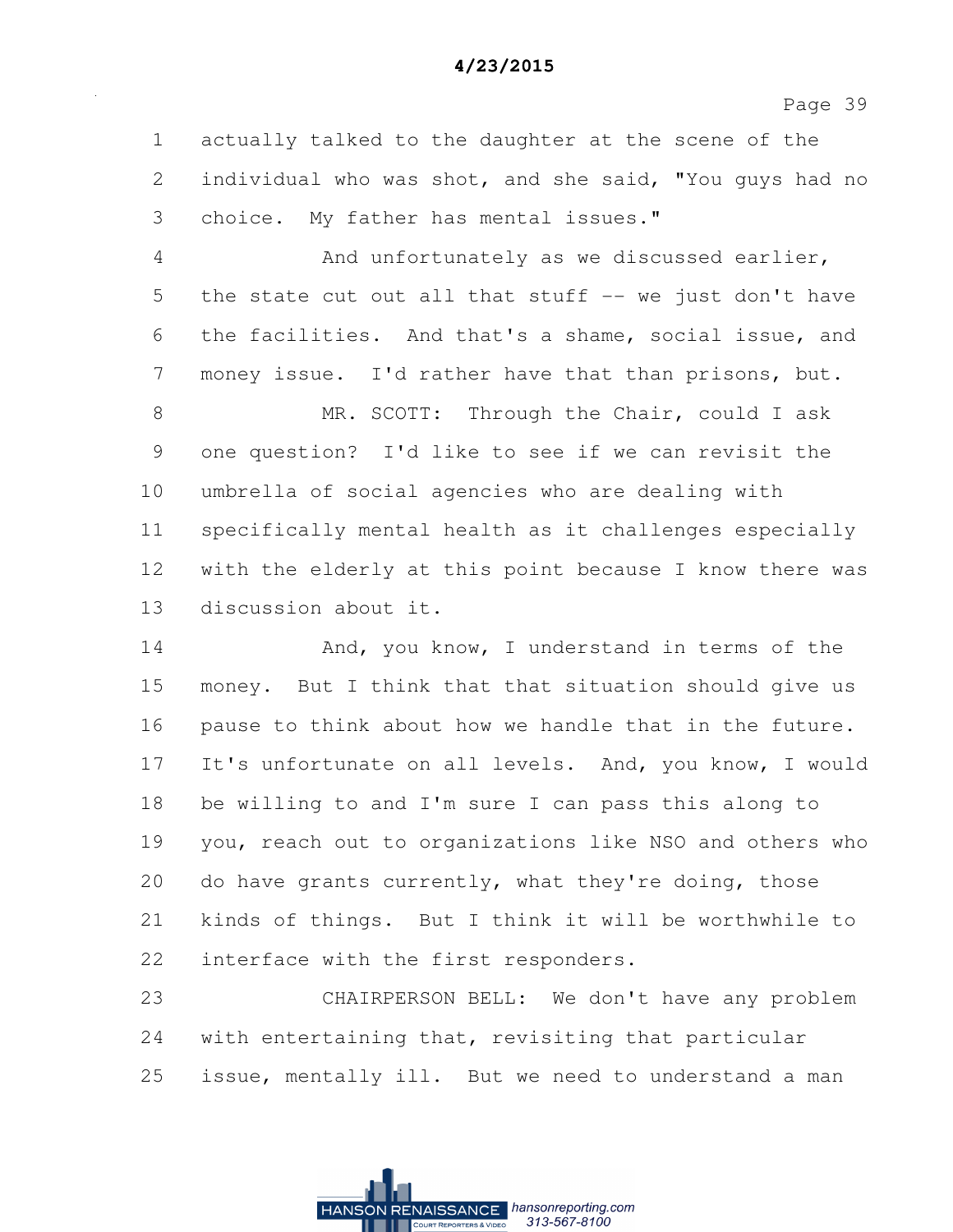Page 40

1 with a gun and a life was threatened so the Officer 2 responded to a man with a gun, you know, with a knife 3 or whatever it is under those circumstance. So you 4 have to weigh in on it regardless of one's mental 5 state. A man with a gun. And the Officers took 6 action.

7 But I appreciate your remarks and the 8 Assistant Chief responding. But those issues are very 9 delicate in terms of how you respond. And some of us 10 are former Officers, been in that position, you know, 11 and sometimes it comes out okay and sometimes you have 12 to take the proper action where a Fire Fighter's life 13 is threatened, and, therefore, he responded. And those 14 are seconds, instances, that you have to make a 15 decision in terms of utilizing your weapon.

16 But I appreciate your concern and our concern 17 in reference to how we deal with the mentally ill, you 18 know, but this is a rather unique -- and I'm pretty 19 sure they're going to conduct a thorough investigation 20 by DPD and also the Wayne County Prosecutor's office in 21 terms of any shooting would be reviewed.

22 I'm pretty sure it was devastating to the 23 Officers, to the Fire Fighter, and the family of the 24 victim. Hopefully, he pulls through. We're praying 25 for that type of recovery and, therefore, can get the

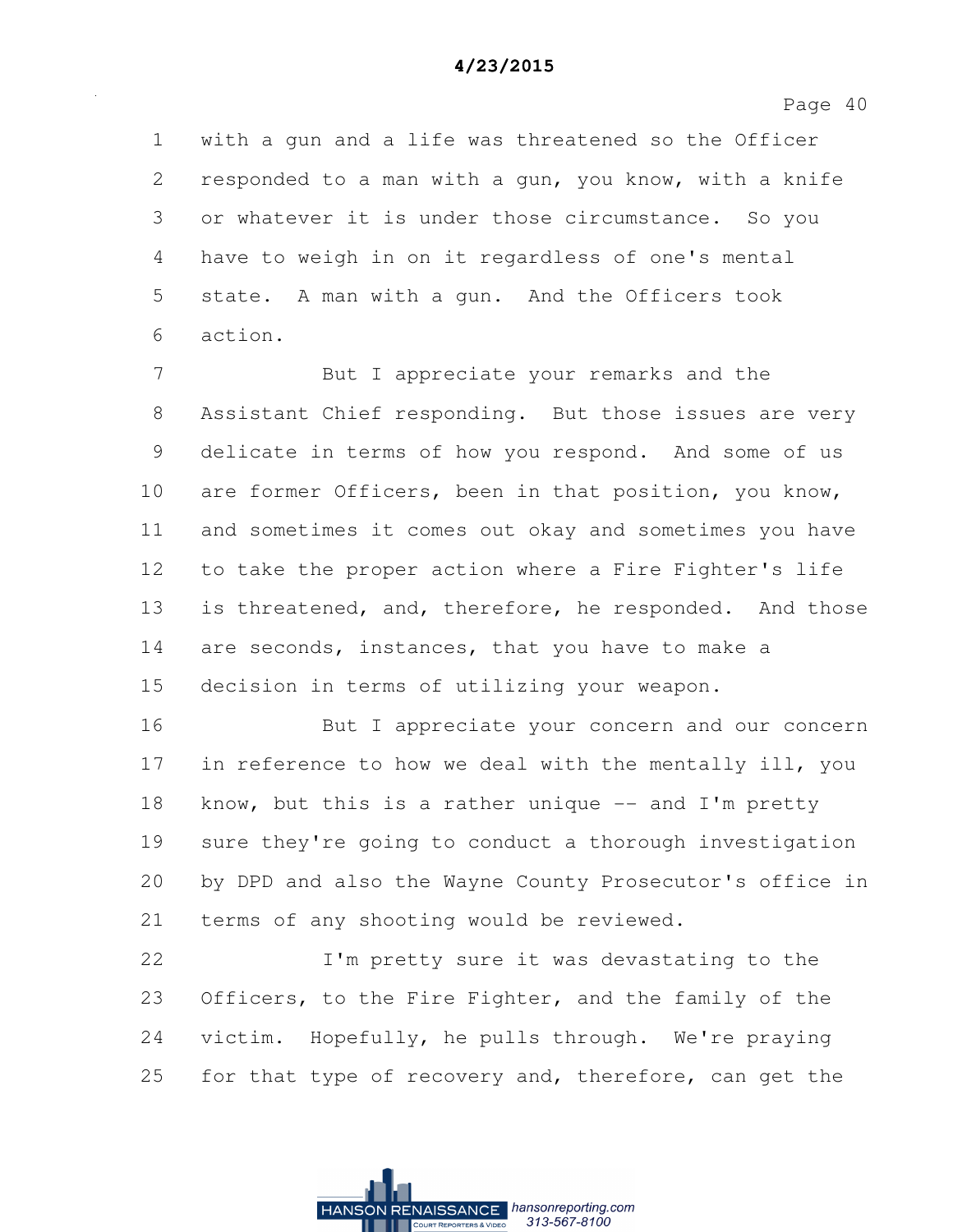1 type of proper help. 2 We have so many instance where people in the 3 community need, you know, help. But we also have sane 4 people out there that's indulging in certain behavior 5 that they supposed to be sane, you know, so it's a 6 issue, I agree with you. 7 MR. SCOTT: Sanity is something that hangs 8 like a thread. 9 CHAIRPERSON BELL: It's a thin line. 10 MR. SCOTT: It's not necessary a state of 11 mind. 12 CHAIRPERSON BELL: Yes, sir, thank you, sir. 13 Okay. 14 Any other comments from the audience? If 15 not, I think we are at the point in time the Chair 16 would entertain a motion for recess/adjournment to go 17 into a Personnel Appeal which is a closed door session. 18 SECRETARY ANTHONY: Mr. Chair, before we do  $19$  that  $-$ 20 CHAIRPERSON BELL: Yes, sir. 21 SECRETARY ANTHONY: -- there are instructions 22 according to the Open Meetings Act that we should read 23 into the record prior. 24 CHAIRPERSON BELL: Okay. Are we prepared to 25 do that?

> RENAISSANCE hansonreporting.com **HANSON** 313-567-8100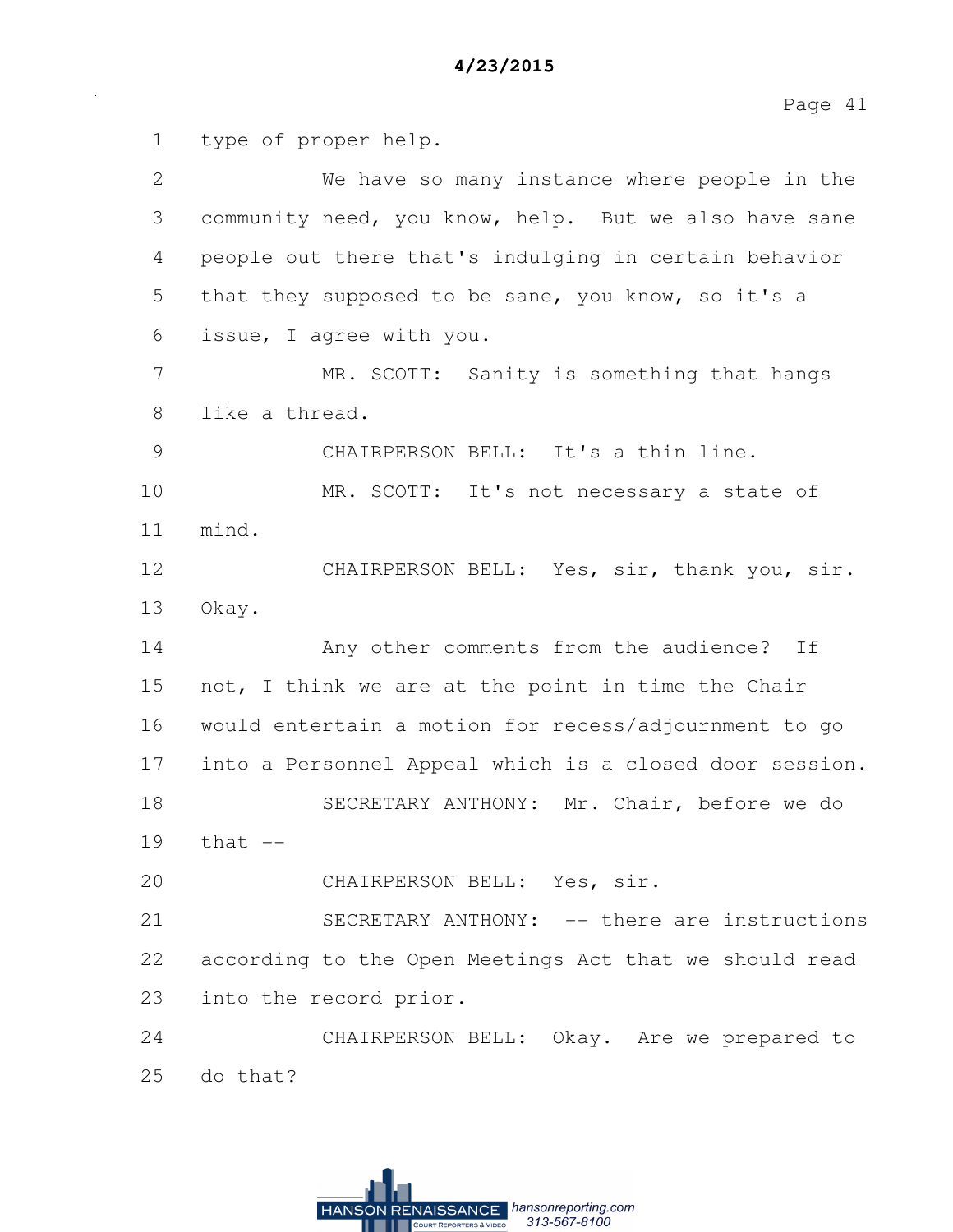| $\mathbf 1$  | SECRETARY ANTHONY: Absolutely.                          |
|--------------|---------------------------------------------------------|
| $\mathbf{2}$ | CHAIRPERSON BELL:<br>Thank you, sir.                    |
| 3            | SECRETARY ANTHONY: As a public body your                |
| 4            | meetings are subject to the Open Meetings Act or the    |
| 5            | The OMA defines a meeting as a convening of a<br>OMA.   |
| 6            | public body in which a quorum is present for the        |
| 7            | purpose of deliberating towards or rendering a decision |
| 8            | on a public policy, MCL15.262B.                         |
| 9            | The OMA, however, does allow a public body to           |
| 10           | call a closed session, one limited to the public body   |
| 11           | and it's invitees for specific purposes. Only           |
| 12           | deliberations may be conducted in close session. All    |
| 13           | decisions must be made at a meeting open to the public. |
| 14           | While in the close session the Board makes no decision. |
| 15           | That must be done on the record.                        |
| 16           | At the Board Meeting on Thursday, April 23rd,           |
| 17           | 2015, unless there is an objection the Board is         |
| 18           | scheduled to go into closed session to discuss the      |
| 19           | rejected applications of Mr. Dave Weise and             |
| 20           | Mr. Abderrazak Boukhatmi.                               |
| 21           | The closed session will be called pursuant to           |
| 22           | MCL15.268H of the Open Meetings Act, which states in    |
| 23           | part: A public body may meet in a closed session to     |
| 24           | consider material exempt from discussion or disclosure  |
| 25           | by state of federal statue. A simple majority vote or   |

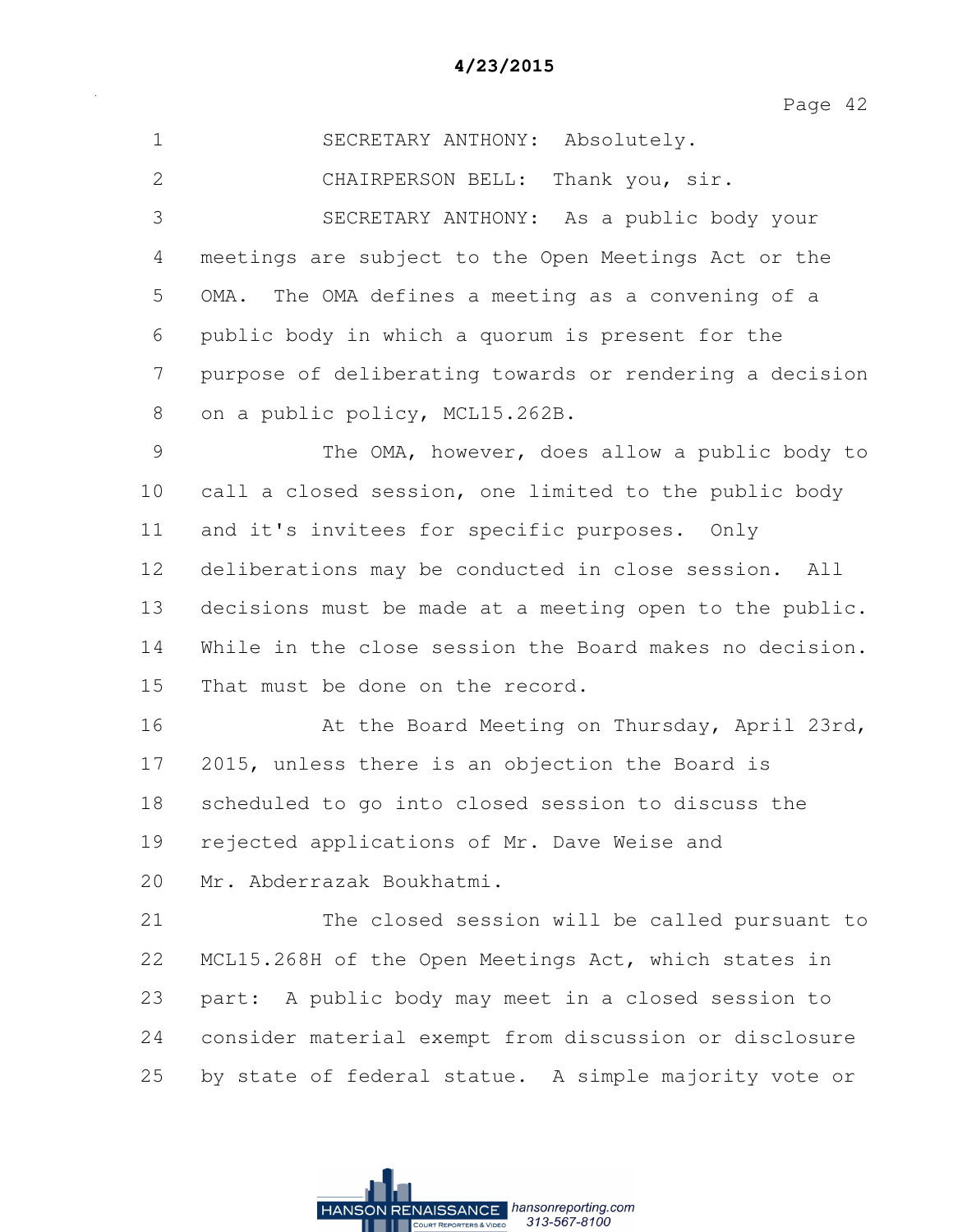|               | raye 4.                                                |
|---------------|--------------------------------------------------------|
| $\mathbf 1$   | quorum of six is required to close a session for this  |
| 2             | purpose.                                               |
| 3             | Mr. Chair, a motion is in order for a close            |
| 4             | session.                                               |
| 5             | CHAIRPERSON BELL: Board, you heard the                 |
| 6             | reading from the Open Meetings Act by the Board        |
| 7             | Secretary, Mr. Anthony. The Chair will entertain a     |
| 8             | motion to that effect.                                 |
| $\mathcal{G}$ | COMMISSIONER MALLETT: So move.                         |
| 10            | COMMISSIONER WHITE: Support.                           |
| 11            | CHAIRPERSON BELL: It's been moved and                  |
| 12            | supported. Ready for the question: Those in favor?     |
| 13            | COMMISSIONERS: Aye.                                    |
| 14            | CHAIRPERSON BELL: Those opposed? Motion                |
| 15            | carries. Thank you. We stand adjourned.                |
| 16            | (Brief adjournment at 3:53 p.m.)                       |
| 17            | CHAIRPERSON BELL: Mr. Secretary?                       |
| 18            | SECRETARY ANTHONY: Mr. Chair, I have a                 |
| 19            | approximately 4:55, and it is appropriate for a motion |
| 20            | to come back into open session.                        |
| 21            | COMMISSIONER WHITE: So move.                           |
| 22            | COMMISSIONER MALLETT: Second.                          |
| 23            | CHAIRPERSON BELL: It's been properly moved             |
| 24            | and second. Ready for the question? Those in favor,    |
| 25            | aye?                                                   |

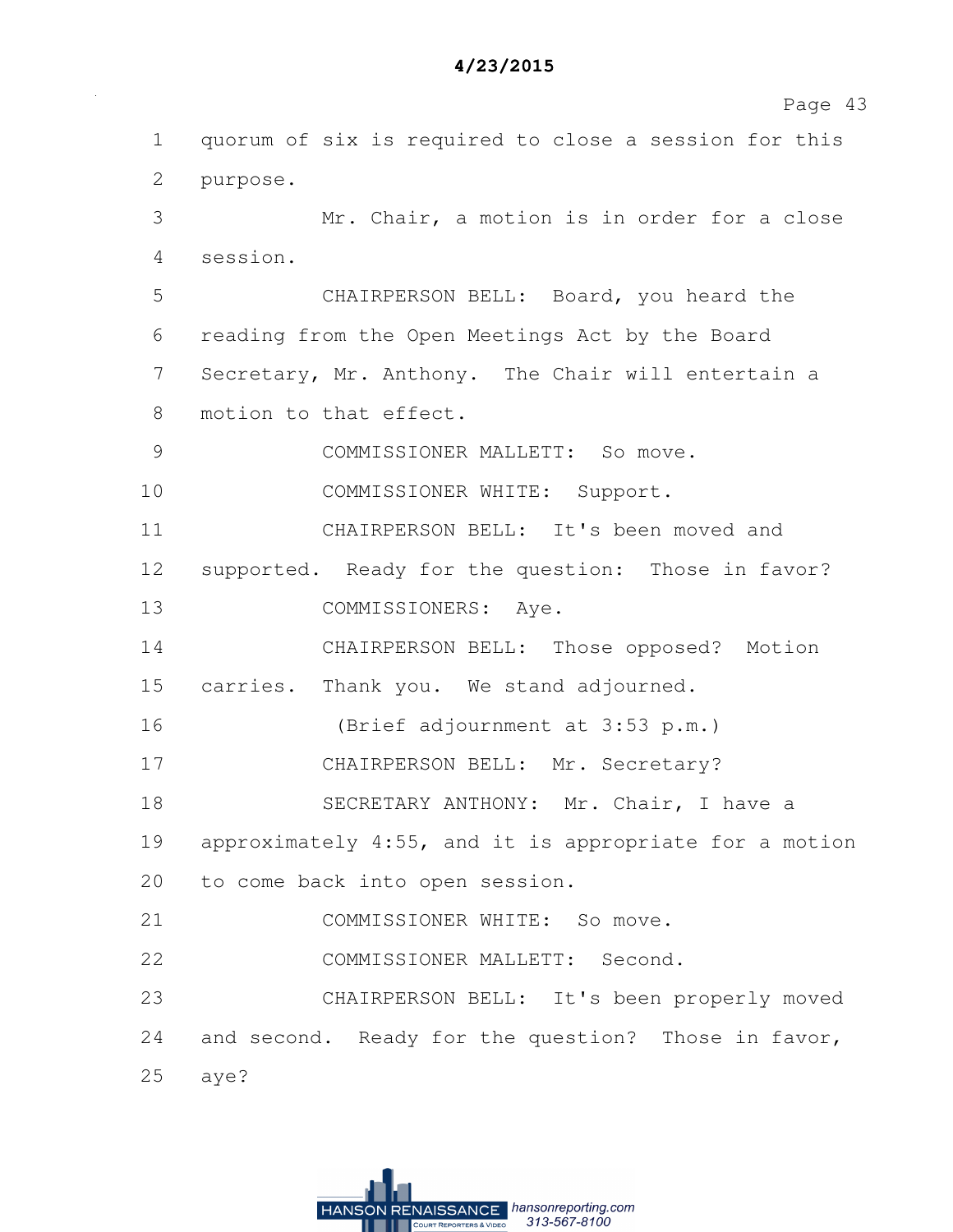| 4/23/2015 |  |  |
|-----------|--|--|
|-----------|--|--|

| $\mathbf 1$   | COMMISSIONERS: Aye.                                     |
|---------------|---------------------------------------------------------|
| $\mathbf{2}$  | CHAIRPERSON BELL:<br>Those opposed. Motion              |
| 3             | carried. We are reconvened.                             |
| 4             | Ms. Barnard?                                            |
| 5             | ATTORNEY BARNARD: Mr. Chairperson, and                  |
| 6             | members of the Commission, we have now exited closed    |
| 7             | session regarding Mr. Boukhatmi's application for       |
| 8             | employment with the Detroit Police Department.          |
| $\mathcal{G}$ | My recommendation is that he be allowed to              |
| 10            | continue in the process. It's my understanding that     |
| 11            | the Board can either vote that recommend up or down.    |
| 12            | And I respectfully request your quidance.               |
| 13            | CHAIRPERSON BELL: Okay. Any other comments              |
| 14            | from the Director?                                      |
| 15            | ATTORNEY BARNARD: No, sir.                              |
| 16            | CHAIRPERSON BELL: Okay. On that note,                   |
| 17            | Commissioners, you heard the recommendation of Attorney |
| 18            | for the Board. Are we prepared to entertain a motion    |
| 19            | to respond to her recommendation?                       |
| 20            | COMMISSIONER MALLETT: I move that the                   |
| 21            | position at the Department, Mr. Chair, be supported.    |
| 22            | COMMISSIONER MOORE: Second.                             |
| 23            | CHAIRPERSON BELL: It's been properly moved              |
| 24            | that position of the Department be supported.           |
| 25            | Are we really for the question: Those in                |

**HANSON RENAISSANCE** hansonreporting.com<br> **HANSON RENAISSANCE** hansonreporting.com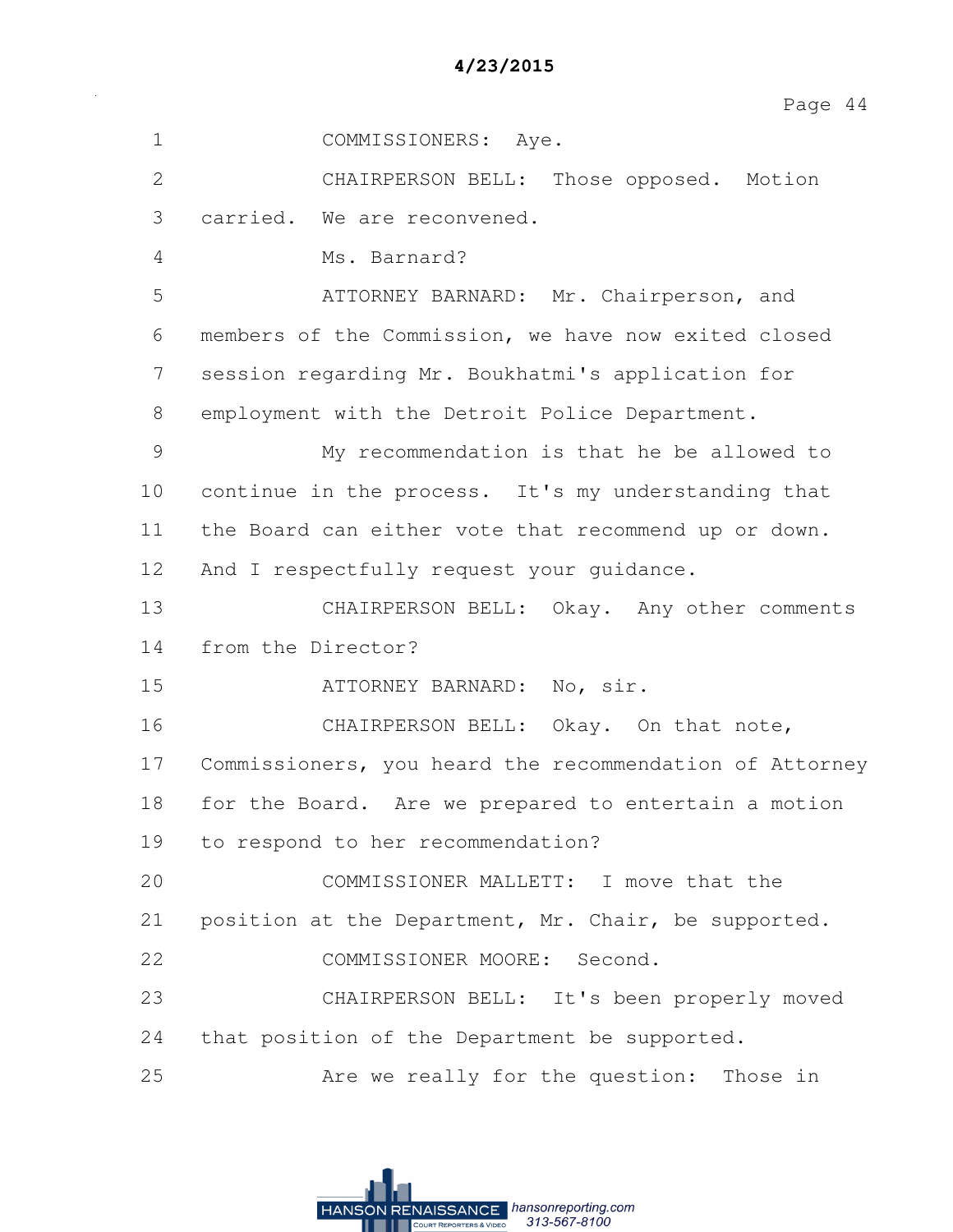| $\mathbf 1$   | favor?                                              |
|---------------|-----------------------------------------------------|
| $\mathbf{2}$  | COMMISSIONERS: Aye.                                 |
| 3             | CHAIRPERSON BELL: Those opposed? Motion             |
| 4             | pass. Thank you, Board. Thank you, thank you, sir.  |
| 5             | And the Chair, if there's no other business to come |
| 6             | before this body --                                 |
| 7             | COMMISSIONER BURTON: Move for adjournment.          |
| $8\,$         | COMMISSIONER: Second.                               |
| $\mathcal{G}$ | CHAIRPERSON BELL: It's been properly moved          |
| 10            | and second. Ready for question: Those in favor?     |
| 11            | COMMISSIONERS: Aye.                                 |
| 12            | CHAIRPERSON BELL: Those opposed? Motion             |
| 13            | carries. Thank you for your participation.          |
| 14            | (The Hearing concluded at 4:57 p.m.)                |
| 15            |                                                     |
| 16            |                                                     |
| 17            |                                                     |
| 18            |                                                     |
| 19            |                                                     |
| 20            |                                                     |
| 21            |                                                     |
| 22            |                                                     |
| 23            |                                                     |
| 24            |                                                     |
| 25            |                                                     |

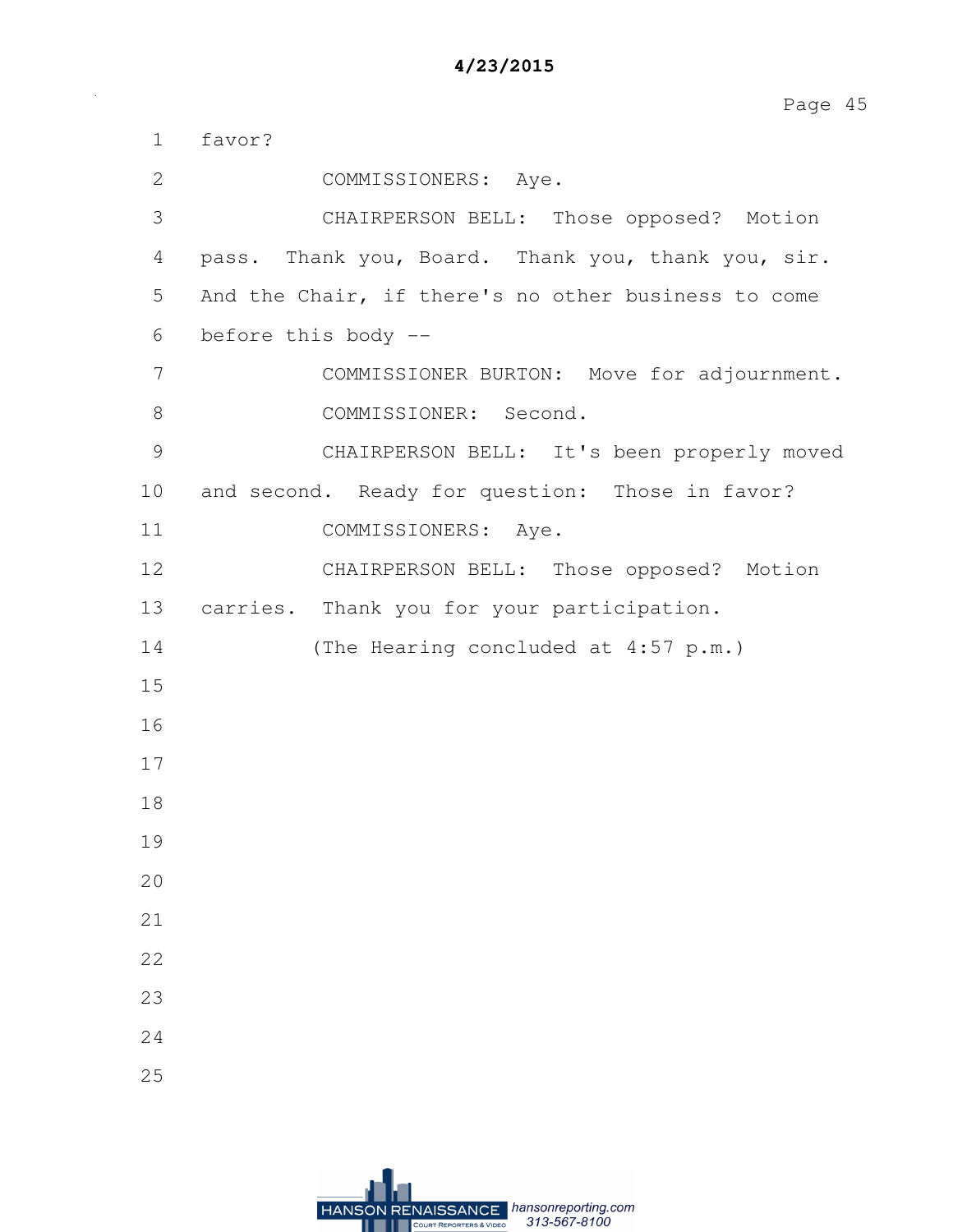Page 46

| $\mathbf 1$  | CERTIFICATE OF REPORTER                                 |
|--------------|---------------------------------------------------------|
| $\mathbf{2}$ |                                                         |
| 3            |                                                         |
| 4            | STATE OF MICHIGAN<br>$\mathcal{E}$                      |
| 5            | SS<br>$\lambda$                                         |
| 6            | COUNTY OF WAYNE<br>$\mathcal{E}$                        |
| 7            |                                                         |
| 8            | I, Elizabeth Koller, hereby certify                     |
| 9            | that I reported stenographically the foregoing          |
| 10           | proceedings and at the time and place hereinbefore set  |
| 11           | forth; that thereafter the same was reduced to computer |
| 12           | transcription under my supervision; and that this is a  |
| 13           | full, true, complete and correct transcription of said  |
| 14           | proceedings.                                            |
| 15           |                                                         |
| 16           |                                                         |
| 17           | Elizabeth Koller                                        |
| 18           | Elizabeth Koller, CSR 7042,                             |
| 19           | Notary Public,                                          |
| 20           | Wayne County, Michigan                                  |
| 21           | My Commission expires: June 1, 2018                     |
| 22           |                                                         |
| 23           |                                                         |
| 24           |                                                         |
| 25           |                                                         |
|              |                                                         |
|              |                                                         |

**HANSON RENAISSANCE** hansonreporting.com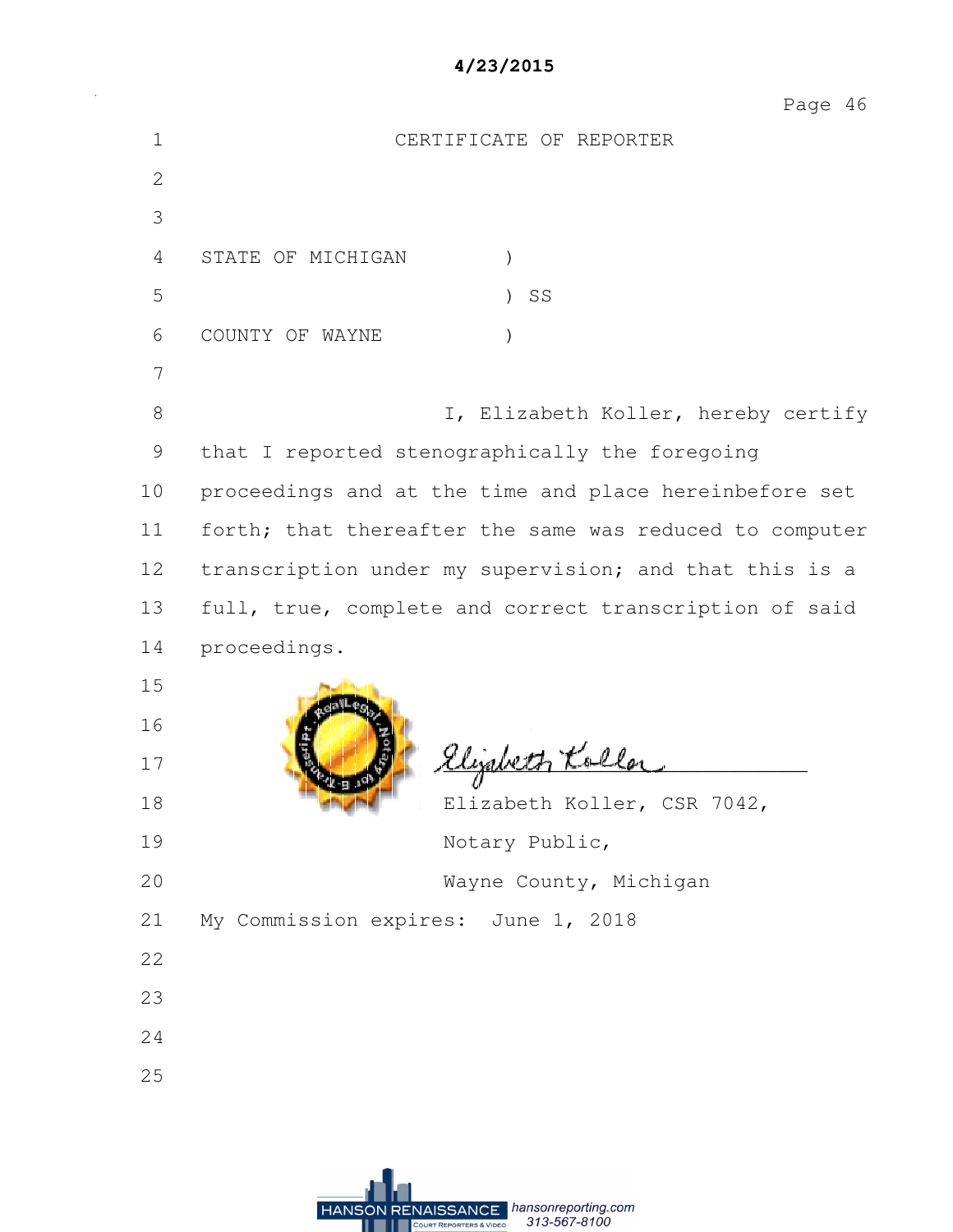Page 1

| A                                       |
|-----------------------------------------|
| abandon $35:22$                         |
| Abderrazak 42:20                        |
| able 16:12                              |
| absolutely 17:23                        |
| 42:1                                    |
| Academy 25:10                           |
| account 30:19                           |
| achieving 29:7                          |
| 29:11                                   |
| Act 41:22 42:4                          |
| 42:22 43:6                              |
| $\texttt{acting} 23:17$                 |
| action 8:20                             |
| 21:21 38:3,25<br>40:6,12                |
|                                         |
| active 6:23                             |
| activity 7:11                           |
| 19:15                                   |
| address 32:2                            |
| addressed 13:12                         |
| 13:24                                   |
| adjourned 43:15                         |
| adjournment                             |
| 43:16 45:7                              |
| Administrative                          |
| 24:20                                   |
| advantage 16:11                         |
| advisors 18:17                          |
| advocate 27:22                          |
| $after$ noon $3:4$ , $5$                |
| $3:10$ 24:7,25                          |
| 27:20 36:11                             |
| afternoon's 5:19                        |
| 5:21                                    |
| agencies $18:8$                         |
| 37:6 39:10                              |
| agency 18:5,6                           |
| <b>agenda</b> 5:19, 20<br>6:4 26:10, 18 |
|                                         |
| <b>ago</b> 18:15 19:15<br>19:19 21:25   |
| 24:6 36:1<br>7                          |
| agree $21:17$                           |
| -<br>23:13 41:6                         |
| agreement 18:4                          |
| Akbar 23:25 24:3                        |
| Alan $5:15$                             |
| albeit $18:6$                           |
| $\texttt{alcohol}$ $10:12$              |
| allegation 16:7                         |
|                                         |

**allegations** 10:21,22 **alleged** 16:5 **allegedly** 16:2 **allow** 30:21 42:9 **allowed** 44:9 **allowing** 26:9 **Amen** 3:17 **Announcement** 25:5 **anonymous** 32:1 **answer** 23:8 38:17 **Anthony** 2:11 4:2 4:4,5,8,11,14 4:17,20,23 5:3 5:6,11 23:23 24:2 25:25 41:18,21 42:1 42:3 43:7,18 **Anyway** 38:12 **apparently** 3:21 23:22 **appeal** 24:25 41:17 **APPEARANCES** 2:1 **Applause** 30:1 33:7 34:1 **application** 44:7 **applications** 42:19 **appreciate** 5:10 40:7,16 **appropriate** 43:19 **approval** 6:5 **approve** 5:20 **approximately** 43:19 **April** 1:20 3:2 6:5 25:6 27:20 42:16 **area** 35:20 **areas** 34:21 35:15 **armed** 8:18 16:17 **arrest** 10:17 20:10,11 **arrested** 10:5 17:4 **arrests** 20:7 **articles** 14:1

**asked** 4:24,25 17:3 18:1,13 30:20 32:3,7 **asking** 14:18 30:24 **assault** 16:5 23:1 **assigned** 35:19 38:3 **assignments** 24:16 **assist** 36:14 **assistance** 7:12 **Assistant** 2:12 3:19,25 7:20 8:1,2 10:25 11:1 21:9,24 24:20 27:1 34:24 40:8 **assume** 35:11 **attacked** 38:18 **attended** 7:13 37:5 **Attorney** 6:16 44:5,15,17 **Auburn** 35:9 **audience** 3:5 5:12 25:2 27:7 36:9 41:14 **August** 22:19 **Auto** 18:21 37:25 **Avenue** 1:16 **average** 10:9,12 **aware** 33:10 **aye** 6:1,12,13 43:13,25 44:1 45:2,11 **A.C** 3:21 8:2 12:21 15:5,23 17:18,21 18:14 19:1,8,11,21 19:23 20:3,5 20:24 21:1,4 22:6,8,12,21 23:13,21 27:2 30:8,11,13 34:24 35:10,13 35:21 37:13,17 37:21 38:5,12 **B back** 12:8,12

15:23 24:1 30:4 31:3 33:25 35:12 36:3,7,15 43:20 **bad** 9:11 10:21 **badge** 10:7 **Baker** 34:16,18 34:18 35:6,9 35:12,19,24 36:3,5,8 **balloons** 7:16 **Baptist** 27:11 **barber** 14:12 **Barnard** 6:17 31:16 44:4,5 44:15 **base** 35:17 **based** 21:20 **basically** 21:13 **basis** 37:12 **beating** 16:7 **behalf** 27:25 **behavior** 41:4 **believe** 8:18 12:13 13:4 18:1,18 22:10 31:9 35:14 38:2 **Bell** 2:2 3:4,6,9 3:17,22 5:8,18 5:24 6:2,10,14 10:24 14:6 17:10 21:5 22:7 23:9,14 23:23 24:5,9 24:12 27:5,14 30:2,5,14,24 31:7,18,24 32:11,15,17,23 33:8,14 34:2,7 34:9 35:25 36:9,12 39:23 41:9,12,20,24 42:2 43:5,11 43:14,17,23 44:2,13,16,23 45:3,9,12 **Berg** 14:14 15:11 15:14,19 **better** 9:13 19:2 23:11 28:13

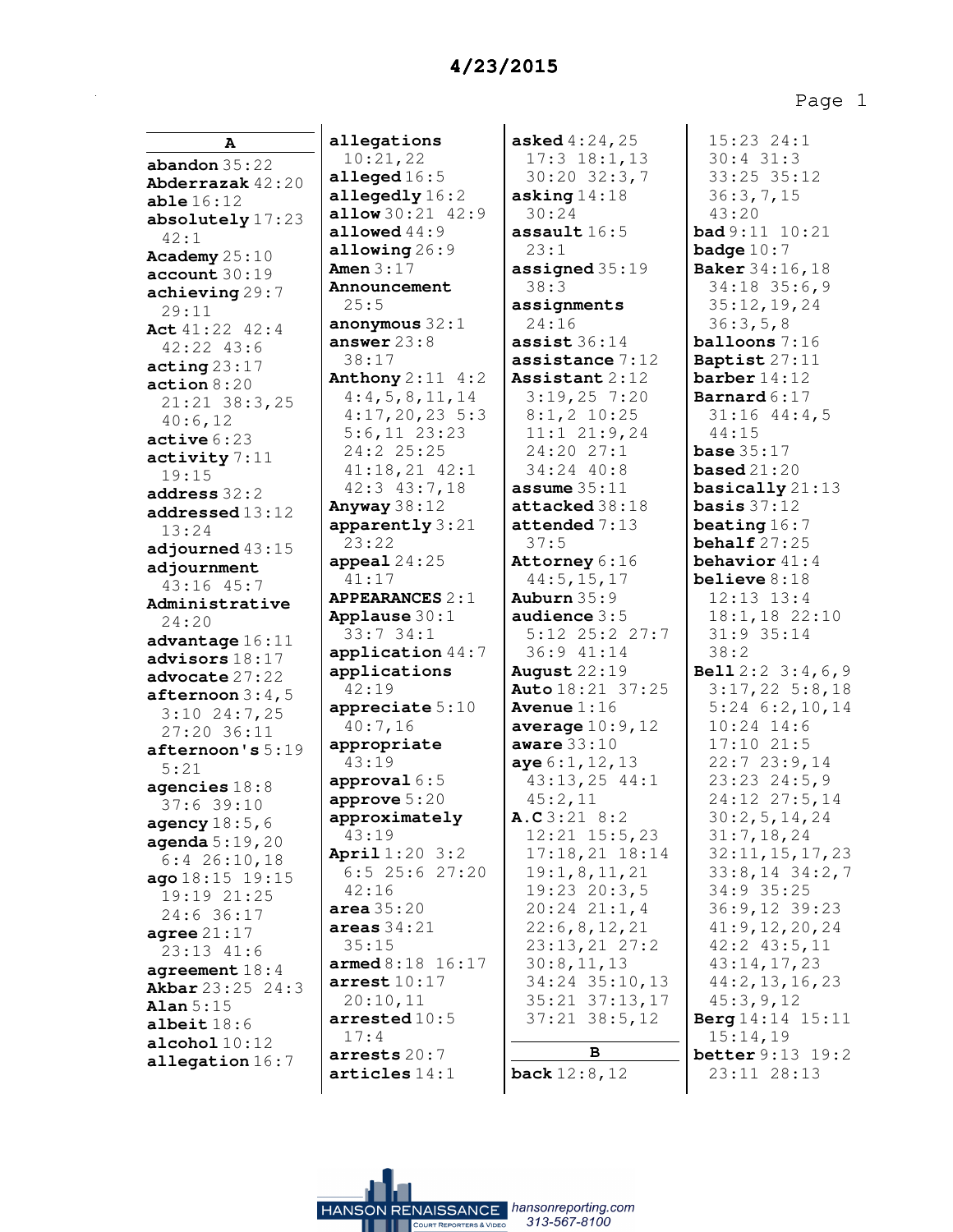| <b>bid</b> 32:6                                   |  |  |  |
|---------------------------------------------------|--|--|--|
| Bing 33:23, 24                                    |  |  |  |
| $\mathbf{Bishop}\,26:2$                           |  |  |  |
| bit 7:21 14:8                                     |  |  |  |
| black $19:17$                                     |  |  |  |
| <b>bless</b> $3:15$ 29:25                         |  |  |  |
| 34:8                                              |  |  |  |
| $b$ lessed $9:11$                                 |  |  |  |
| 31:21                                             |  |  |  |
| blessing $26:5$<br>blind13:14                     |  |  |  |
| <b>Board</b> 1:2 3:8                              |  |  |  |
| 4:1, 5 5:10                                       |  |  |  |
| $6:16,24$ 7:3,11                                  |  |  |  |
| 14:4 21:6                                         |  |  |  |
| 24:19 25:24                                       |  |  |  |
| 42:14, 16, 17                                     |  |  |  |
| 43:5,6 44:11                                      |  |  |  |
| $44:18$ $45:4$<br>body $42:3,6,9,10$              |  |  |  |
|                                                   |  |  |  |
| $42:23$ $45:6$<br>$\texttt{loss} 12:23$           |  |  |  |
|                                                   |  |  |  |
| <b>Boukhatmi</b> 42:20<br><b>Boukhatmi's</b> 44:7 |  |  |  |
| bounce $8:7$                                      |  |  |  |
| breached $8:16$ , $17$                            |  |  |  |
| breast $29:24$                                    |  |  |  |
| brief $21:23$                                     |  |  |  |
| 26:16 43:16                                       |  |  |  |
| $\texttt{briefly} 6:19$                           |  |  |  |
| <b>bring</b> $16:14, 15$                          |  |  |  |
| 33:25<br><b>brought</b> 37:17, 21                 |  |  |  |
| Brown $5:14$                                      |  |  |  |
| Burton 2:9 4:9                                    |  |  |  |
| $4:10$ 6:8 45:7                                   |  |  |  |
| <b>bus</b> $29:18$ $31:2$                         |  |  |  |
| $32:4$ ,<br>5                                     |  |  |  |
| buses $27:25$                                     |  |  |  |
| 31:12,16,19                                       |  |  |  |
| 33:13 36:13<br>business $25:4$ ,<br>5             |  |  |  |
| $35:1, 11$ 45:5<br>busses 31:20<br>http://www.    |  |  |  |
|                                                   |  |  |  |
| busy $3:24$                                       |  |  |  |
|                                                   |  |  |  |
| <b>butt</b> 16:23<br><b>Buyers</b> 19:16          |  |  |  |
| c                                                 |  |  |  |
|                                                   |  |  |  |
| Cadieux $25:11$<br>call 4:3 9:24                  |  |  |  |
|                                                   |  |  |  |

13:2 27:9 35:3

35:17,23 42:10 **called** 8:14 19:12 38:15 42:21 **camera** 10:2,2,3 **Canada** 30:4,9 **cancer** 29:24 **car** 11:17,18 **career** 25:21 **Carolina** 28:1 **Carolyn** 27:12,22 29:21 **carried** 44:3 **carries** 6:3,15 43:15 45:13 **carrying** 10:11 10:14 **cars** 20:16 **Carter** 2:3 4:6,7 32:16,18,22 **case** 12:4 14:14 15:11,13 16:10 17:14 22:1,16 22:25 **cases** 14:10,16 14:20,25 15:2 16:5,21 22:22 **catch** 16:12,13 **caught** 16:6 **causes** 11:20 **cell** 35:2 **center** 7:12 29:3 **certain** 35:15 41:4 **CERTIFICATE** 46:1 **certify** 46:8 **Chair** 3:8 4:4 5:6,20 6:18,19 8:3 11:3 14:5 17:13 24:20 30:17 31:6,23 32:16,16,18,22 34:24 36:2 37:13 39:8 41:15,18 43:3 43:7,18 44:21 45:5 **Chairperson** 2:2 2:3 3:4,6,17 3:22 5:8,18,24 6:2,10 10:24 14:6 17:10

HANSON RENAISSANCE hansonreporting.com

313-567-8100

21:5 22:7 23:9 23:14,23 24:5 24:9,12 27:5 27:14 30:2,5 30:14,24 31:7 31:18,24 32:15 32:17,23 33:8 33:14 34:2,7,9 35:25 36:9,12 39:23 41:9,12 41:20,24 42:2 43:5,11,14,17 43:23 44:2,5 44:13,16,23 45:3,9,12 **challenges** 39:11 **championships** 28:18 **chance** 38:20 **change** 28:16 **charge** 18:20 23:3 37:25 **charged** 13:19 **Charlotte** 5:13 **chase** 20:11,11 **check** 8:12 32:9 32:11,13 38:13 **Chief** 2:12 3:23 3:25 5:12 6:19 6:25 7:5,14,20 8:1,2 9:1,15 9:21 10:25 11:1 16:19 18:16,24 21:9 21:19,24,24,25 24:18 27:1 34:25 37:23 38:1 40:8 **Chiefs** 3:19 **children** 33:2 **choice** 9:4,6 39:3 **Chuck** 38:2 **church** 26:6,22 27:11 **circumstance** 40:3 **cities** 28:22 **citizen** 10:10 21:15 **city** 9:15,17 15:7 28:21

32:6 33:20 36:3,7 **civilian** 13:20 **class** 6:21,22 7:2 22:9 **clearance** 16:15 **cleaver** 8:19 38:19 **close** 15:7 42:12 42:14 43:1,3 **closed** 17:14 41:17 42:10,18 42:21,23 44:6 **closing** 14:10,16 15:1,1 **closure** 14:20 **coaches** 31:10 **Cold** 22:1,16,25 **college** 33:2 **colleges** 29:2 **come** 27:16 28:10 29:22 43:20 45:5 **comes** 40:11 **coming** 34:13 **Commencing** 1:19 **commend** 20:19 **commensurate** 15:6 **comments** 10:25 21:6 41:14 44:13 **Commercial** 18:21 37:25 **Commission** 3:8 6:25 7:4 27:19 44:6 46:21 **Commissioner** 2:4 2:5,6,7,8,9,10 3:14,16,18 4:6 4:7,8,10,11,13 4:14,16,17,20 4:22,23,24 5:1 5:2,3,5,22,23 6:8,9,14 11:2 14:5,7 17:10 17:12,19,23 18:1,25 19:4,9 19:12,22,24 20:4,6,25 21:3 21:7,8 22:23 24:5,8,10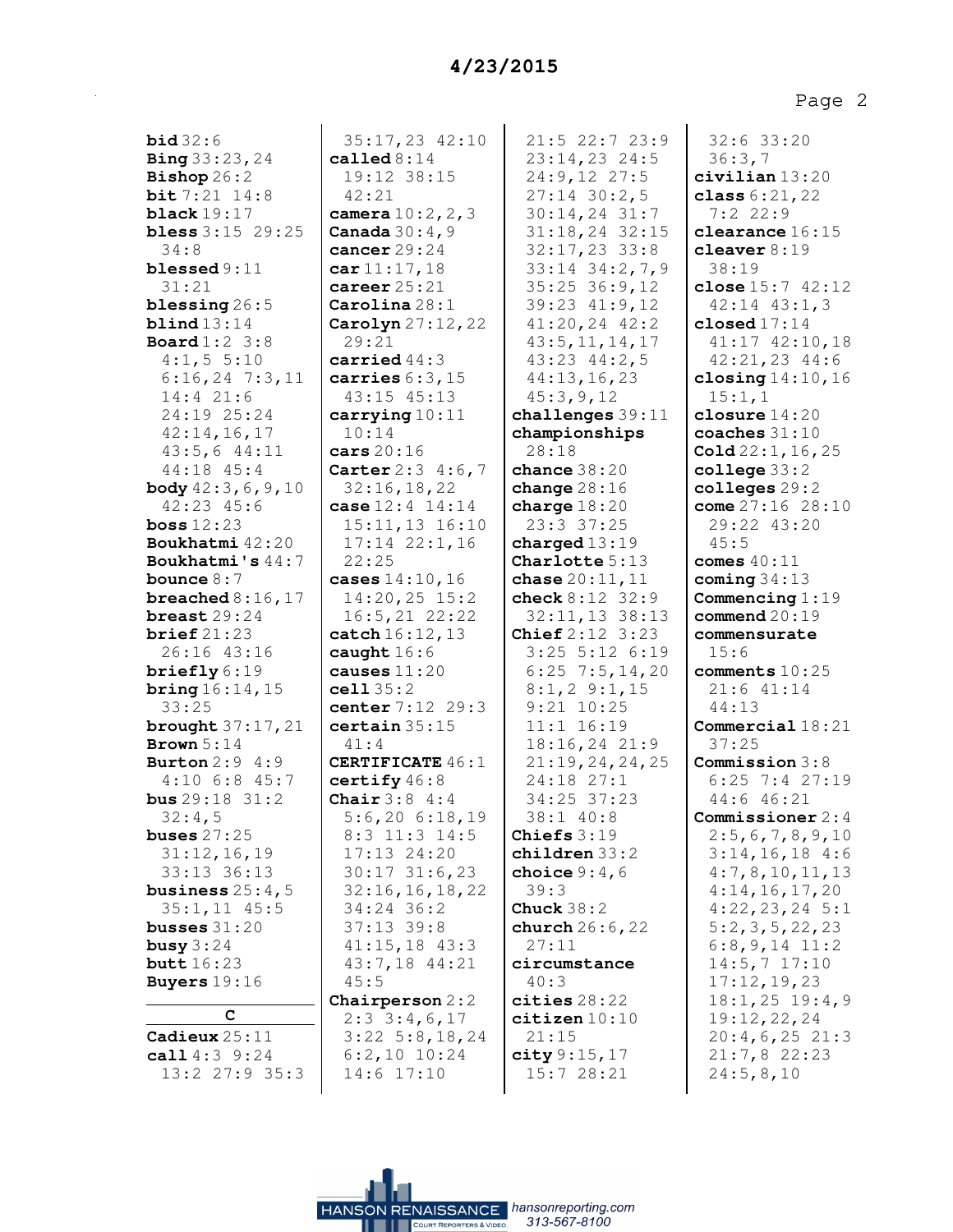25:17 26:16 29:9 30:17 31:6,8,11,23 31:25 32:8,11 35:8,25 36:2,6 36:16 43:9,10 43:21,22 44:20 44:22 45:7,8 **Commissioners** 1:2 4:2 5:7 6:1,13 26:7,13 30:14 34:17 43:13 44:1,17 45:2,11 **committed** 15:24 **committee** 24:13 24:14,16 **committees** 24:18 24:23 **communicate** 34:11 **Communication** 25:2 **Communications** 27:7 **communities** 14:23 **community** 9:13 15:3 21:13 26:21 27:10 35:1,16,18 41:3 **compete** 28:10 **complaints** 7:7 **complete** 14:3 46:13 **completed** 12:6 29:18 **completes** 5:17 **CompStat** 9:25 **computer** 46:11 **concern** 11:12,21 14:10 16:20 40:16,16 **concerned** 21:16 **concerns** 7:14 21:9 25:15 29:19 30:15 35:3 **concluded** 45:14 **condemn** 13:22 **conduct** 40:19

**conducted** 42:12 **conference** 23:15 **confident** 28:12 **Conrad** 2:6 4:17 **consider** 42:24 **considering** 9:9 **continue** 44:10 **continued** 25:25 **convening** 25:12 42:5 **conviction** 12:15 **cool** 13:23 **coordinate** 33:17 **correct** 17:24 22:20 26:25 46:13 **cost** 31:11 **Council** 7:15 **counseled** 13:11 **counterterrism** 23:2 **County** 40:20 46:6,20 **couple** 8:3 10:20 18:1,15 19:15 19:19 22:16 **course** 14:16 20:17 **Court** 5:16 **Covington** 11:6 13:22 **Craig** 3:23 **Crawford** 2:7 4:12,13 6:9 11:2 17:11,12 17:19,23 18:25 19:4,9,12,22 19:24 20:4,6 20:25 21:3,8 22:23 36:1,2,6 36:16 **crime** 10:2 14:21 15:6 23:10 **criminal** 12:3,20 13:10 **criminals** 15:8,8 **critical** 8:21 **CSI** 17:6 **CSR** 46:18 **CSR-7042** 1:21 **curb** 19:16 **current** 30:10

**currently** 39:20 **cut** 39:5 **D Danielle** 27:13 27:13,14,21 34:14 **date** 7:24 20:22 22:13 **daughter** 9:3 39:1 **Dave** 33:23,24 42:19 **Davis-Drake** 6:20 **day** 11:16 14:1 22:14 28:1,8 31:5 **days** 18:15 19:15 19:19 **Dayshift** 19:19 **DC** 29:3 **deal** 7:7 37:7 40:17 **dealing** 19:6 39:10 **deceased** 11:15 13:8 **decision** 36:20 40:15 42:7,14 **decisions** 42:13 **dedicated** 28:10 **deescalation** 37:4 **defines** 42:5 **deliberating** 42:7 **deliberations** 42:12 **delicate** 40:9 **demeanor** 10:17 **department** 8:15 9:8 10:18 17:17 18:13 27:19 33:10 35:2 37:6 38:15 44:8,21 44:24 **departments** 9:10 9:14 17:25 **depending** 10:13 **description** 20:8 **Detroit** 1:2,17

1:18 3:1 9:17 9:22 18:7,12 25:7,11 26:22 26:23 27:23 28:12 29:13,24 30:22,22 32:14 33:20 37:5 44:8 **devastating** 40:22 **Dewaelsche** 2:5 4:15,16 5:22 **dialog** 7:1,8 23:16 25:19 **died** 11:20 **different** 11:18 13:16 14:8 15:16 18:8 20:16 28:22,22 29:2 **diligence** 17:7 24:17 **direct** 16:25 35:17 **Director** 23:19 25:20 44:14 **Directors** 25:24 **disclosure** 42:24 **discuss** 42:18 **discussed** 37:14 39:4 **discussion** 14:9 37:4 39:13 42:24 **discussions** 37:7 **disorder** 8:13,22 **district** 3:9 11:7,7 14:15 **disturbed** 13:8 13:10 **doing** 10:3 34:16 34:20 39:20 **Dolunt** 2:12 3:21 3:22 8:2,3 12:21 15:5,23 17:18,21 18:14 19:1,8,11,21 19:23 20:3,5 20:24 21:1,4 22:6,8,12,21 23:13,21 27:2 30:8,11,13

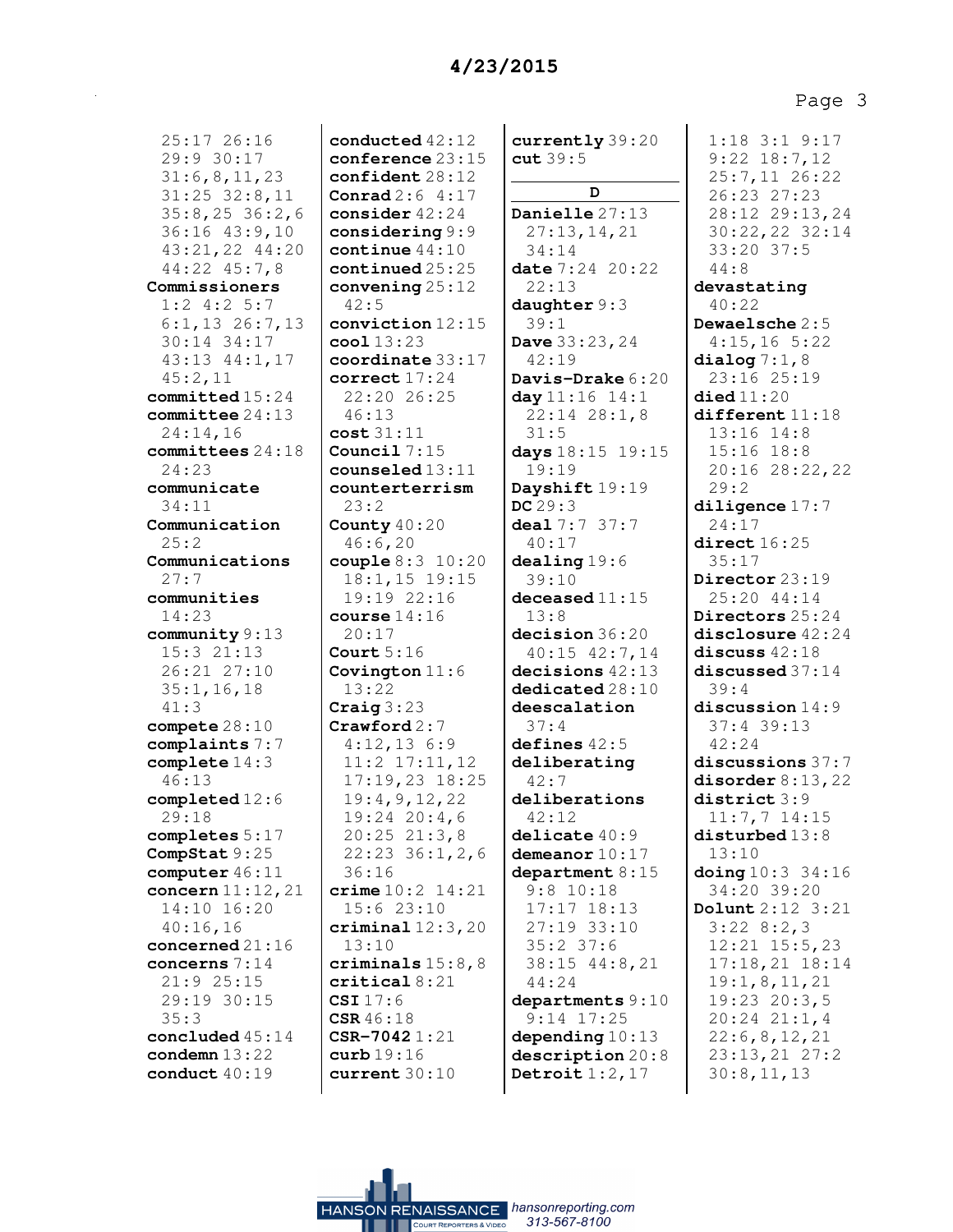| 34:24,25 35:10              | $41:16$ $43:7$        | fiduciary 18:18             | $\texttt{fraud10:21}$           |
|-----------------------------|-----------------------|-----------------------------|---------------------------------|
| 35:13,21 37:13              | 44:18                 | 38:6                        | <b>Friday</b> 6:21 27:3         |
| 37:17,21 38:5               | entertaining          | fifth 11:18                 | friend $13:24$                  |
| 38:12                       | 39:24                 | Fifty-five 31:18            | front $19:7$                    |
| donation $32:1$             | entiltled 21:16       | Fighter $8:19,25$           | full 46:13                      |
| donations $30:25$           | entry 8:14 38:15      | 38:19,23 40:23              | funding $30:18$                 |
| <b>Donnell</b> $2:8$ $3:14$ | escalation 37:3       | Fighter's $40:12$           | funds $29:19$                   |
| $5:3$ 25:17                 | especially 39:11      | financial34:12              | further $37:24$                 |
| door $8:16,17$              | etcetera 30:25        | find 29:17,18               | future $22:4$                   |
| $13:2$ $38:15,17$           | 31:1                  | <b>fine</b> $24:10$ $34:17$ | 39:16                           |
| 38:17,18 41:17              | <b>Eva</b> $2:5$ 4:14 | finger $17:4$               |                                 |
| dope $19:13$                | everybody's           | fingerprint $17:5$          | G                               |
| downtown 10:6               | 34:20                 | <b>Fire</b> $8:15, 19, 25$  | gain $8:14$                     |
| <b>DPD</b> $40:20$          | exam22:18             | 38:15, 19, 23               | gained $38:15$                  |
| drinking 10:13              | excuse $9:24$         | 40:12,23                    | Galilee 27:10                   |
| driving 19:16               | excused $4:24,25$     | fired10:19                  | Garza $4:14$                    |
| $\arg 19:6$                 | Executive $2:11$      | first $8:6, 10, 16$         | gas $16:10$                     |
| due $21:15$ $24:17$         | 25:20                 | $9:5$ 12:23 27:9            | geared $26:3$ , 8               |
| duty $19:20$                | exempt $42:24$        | 27:18 33:19                 | gentlemen 27:21                 |
| dwelling 11:19              | exited $44:6$         | $37:8,14$ 38:14             | George $2:11 \ 4:2$             |
|                             | expensive $23:6$      | 38:16 39:22                 | 4:5                             |
| Е                           | expertise 33:16       | <b>five</b> $11:8$ $15:16$  | getting 19:10                   |
| E3:234:8                    | expires $46:21$       | 25:18 29:12                 | 22:13 34:22                     |
| earlier $37:22$             | expose $12:2$         | flat 8:16 38:14             | give $10:8$ 22:4                |
| 39:4                        | extremely 7:8         | field16:6                   | $26:16$ $27:7$                  |
| <b>East</b> $14:13$ $25:10$ | eye14:17              | floor $8:1$                 | 38:11 39:15                     |
| eastside $16:4$             |                       | focus $7:6$ 25:13           | given $20:1$                    |
| 25:11                       | F                     | followed 25:21              | $\texttt{quad} 8:4$             |
| <b>Edgar</b> $2:10 \ 5:1$   | faces $3:10$          | foot $20:11$                | go $11:3$ $22:12$               |
| effect 6:7 36:22            | facilities 39:6       | <b>force</b> $10:16$ $13:1$ | 28:7,21,21                      |
| 43:8                        | facility $3:11,13$    | $17:16$ $18:3,6,9$          | 35:1, 1, 15                     |
| effort $33:11$              | 16:1                  | 18:10, 11, 23               | 41:16 42:18                     |
| 34:10                       | fact 11:25 17:3       | 36:18                       | goals $7:4$                     |
| efforts $34:20$             | 17:13                 | forces $36:24$              | $\text{God } 29:25 30:13$       |
| eight $5:7$                 | facts $21:20$         | foregoing $46:9$            | 34:8                            |
| Eighth $26:22$              | fair $13:21$          | forfeiture 20:13            | goes 29:8, 11                   |
| either $44:11$              | familiar 34:20        | former 9:21 29:1            | GoFund32:19                     |
| elaborate /:21              | family 8:16 9:5       | 33:21, 22, 23, 24           | GoFundMe $30:19$                |
| elderly 39:12               | 11:4 12:24            | 40:10                       | going 3:14 4:1                  |
| Elizabeth $1:21$            | 40:23                 | forth $46:11$               | $7:23$ 8:5 11:13                |
| $5:15$ 46:8,18              | far 9:11 10:12        | forthcoming $25:1$          | $12:11$ $13:11$                 |
| employment 44:8             | $12:21$ $15:5,11$     | forward $12:5$              | $14:2, 4, 4$ 19:6               |
| endeavor $38:7$             | 38:8                  | 24:24 27:16                 | $22:16,18$ 23:2                 |
| endeavors $33:11$           | father $39:3$         | 34:21                       | 25:1726:8                       |
| enforcement                 | favor 5:25 6:11       | forwarded $20:17$           | 31:19 34:21                     |
| 21:12                       | 43:12,24 45:1         | found 11:19 13:7            | 35:12 40:19                     |
| engaged $12:19$             | 45:10                 | 15:20 20:12                 | $\mathsf{good}\,3:4$ , 5, 9, 23 |
| engagement $37:3$           | favorite 3:19         | four $11:8,17$              | 3:256:227:1                     |
| English $25:10$             | federal $42:25$       | 13:5 14:1 20:9              | $7:1,17$ 15:20                  |
| enlighten 7:3               | <b>Feds</b> 15:12     | 21:25                       | 19:1, 5, 8, 11, 23              |
| entered $11:19$             | feel $15:3$           | <b>fourth</b> $33:3, 4, 5$  | 20:524:6                        |
| entertain 5:20              | feeling $13:11$       | 34:5                        | 27:20 36:11                     |
|                             |                       |                             |                                 |

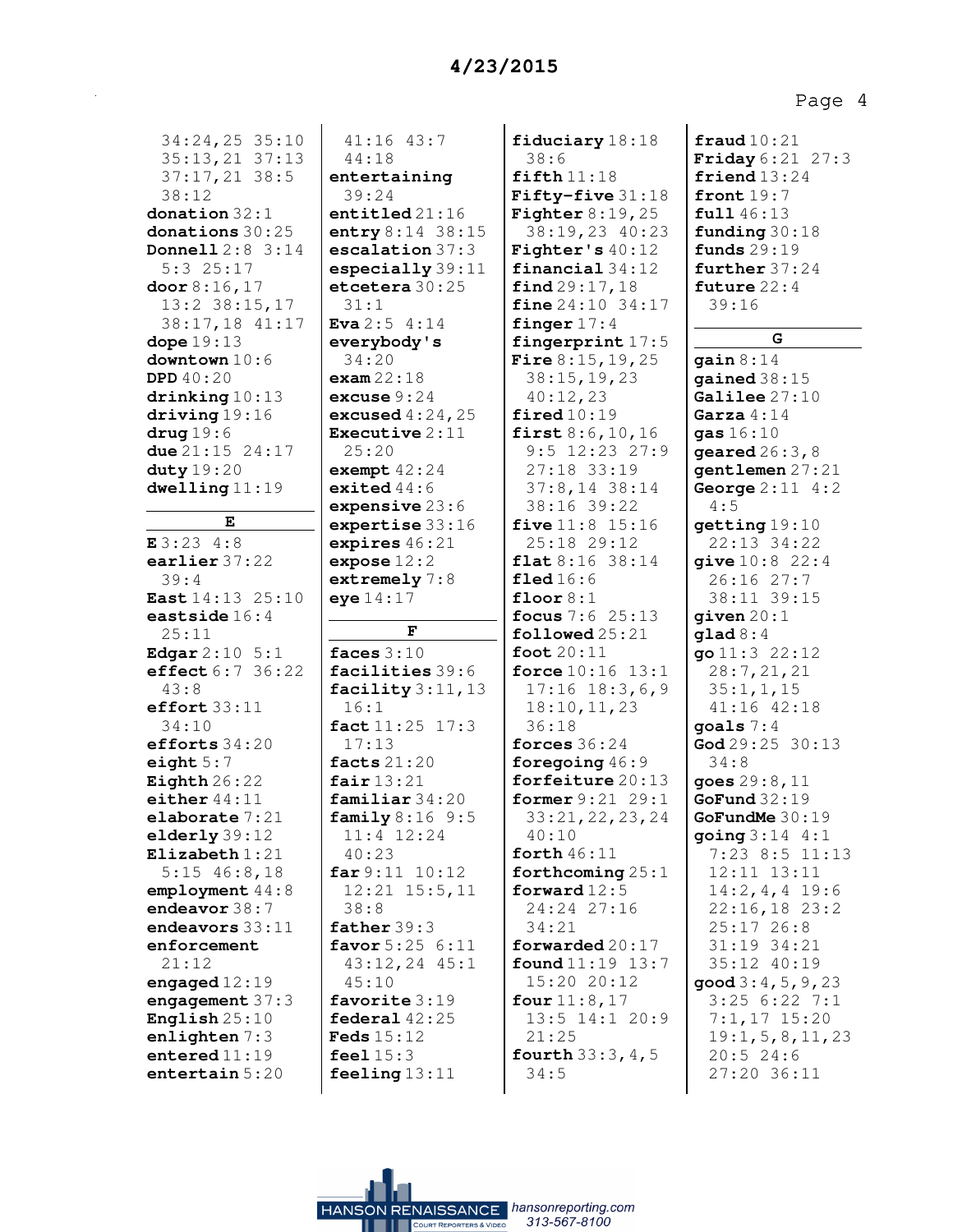38:10,11 **goods** 16:22 **governor** 33:21 **GPA** 28:25 **graduating** 6:21 22:10 **graduation** 23:6 **Granddaughter** 34:14 **grandmother** 27:20,22 29:20 **Granholm** 33:22 **grant** 18:18 38:6 **grants** 39:20 **great** 3:12 7:7 11:21 15:17 20:25 **Green** 27:12,13 27:13,14,18,21 27:22 29:10,21 30:3,6,10,12 30:20 31:2,9 31:13,14,15,17 31:20,21 32:3 32:13,20,24 33:4,5,13,18 34:4,8,13 **grew** 34:18 **Grosse** 17:16 18:17 37:15,19 **guess** 11:5,18,20 11:23 18:4,7 18:10 21:25 **guidance** 44:12 **guilty** 21:11 **gun** 10:11,15 40:1,2,5 **guy** 17:4 **guys** 9:16,16 14:3 16:23 39:2 **H half** 11:17 30:7 30:12 **hallway** 38:20 **Hamtramck** 17:17

17:20 **handle** 39:16 **handled** 37:11 **handling** 7:6 **hangs** 41:7

**Hanson** 5:16 **happened** 9:20,22 11:13 16:5 37:1 38:12 **happening** 9:9 **hard** 17:1,8 19:5 **Headquarter** 25:7 **headquarters** 1:17 3:11,12 **health** 37:3 39:11 **hear** 3:7 16:24 27:16 **heard** 14:15 43:5 44:17 **Hearing** 45:14 **held** 10:8 26:24 37:5 **Hello** 27:18 **help** 29:18 41:1 41:3 **helped** 29:14 **helpful** 25:22 **helps** 15:3 **hereinbefore** 46:10 **Hey** 34:16 **high** 25:14 **higher** 10:1,9 **Highland** 17:18 17:19,24 **highly** 12:25 **Hills** 35:9 **hire** 8:5 **history** 7:4 21:18 **hold** 10:1 30:8,8 **home** 16:18 17:4 **homicide** 16:17 **honoring** 27:19 **hope** 29:17 **hopefully** 8:21 10:23 24:21 25:15 26:15 34:11 40:24 **host** 3:13 **hour** 17:7 **hours** 8:9 20:1,7 20:9,9 **house** 3:25 10:20 11:9,15 19:7 **How's** 23:7

**Hubble** 26:23 **hum** 13:6 **hundred** 28:11 **I identified** 15:16 22:9 26:12 **ill** 37:8 39:25 40:17 **immediate** 3:18 **immunity** 10:8 **important** 22:25 **importantly** 12:3 **impounded** 20:12 **incident** 11:24 **incidents/ins...** 9:12 **including** 31:10 **indicted** 10:21 12:14 13:19 **individual** 8:18 9:3 10:13 11:4 11:15,19 12:24 13:8 16:6 20:15 38:8 39:2 **individuals** 9:21 19:16 20:15 35:3 **individual's** 30:25 **indulging** 41:4 **information** 14:19 19:25 20:18 **Inkster** 9:20 12:16 36:20 **innocent** 15:25 21:11 **insight** 22:4 **instance** 41:2 **instances** 10:19 40:14 **instructions** 41:21 **integrity** 11:11 11:22 **interact** 6:21 24:22 35:18 **interacting** 25:23 **interaction** 7:17

Page 5

7:25 **interest** 7:7 **interface** 39:22 **internal** 13:9 **interworkings** 33:12 **introduce** 4:2 5:9 23:19 **introduction** 3:20 **introductions** 5:17 **invasion** 16:18 17:4 **investigation** 11:10,12 12:6 13:9 14:2 40:19 **investigations** 11:22 14:11 **investigator** 5:13,13 6:20 6:25 7:5 24:3 24:4,19 **invited** 27:4 **invitees** 42:11 **involved** 20:20 **issue** 11:23,25 12:22 20:21 21:25 23:18 39:6,7,25 41:6 **issued** 11:5 **issues** 12:4 21:8 21:12,20 39:3 40:8 **item** 6:4,18 7:23 **J jail** 15:9 17:7 **James** 3:23 **Jessica** 4:25 **job** 12:25 20:25 35:21,22 **joined** 24:6 **joining** 6:16 **Jones** 5:13

**Judge** 14:14 15:11,14 **July** 29:23 **June** 46:21 **Junior** 28:17 **justice** 9:23

HANSON RENAISSANCE hansonreporting.com 313-567-8100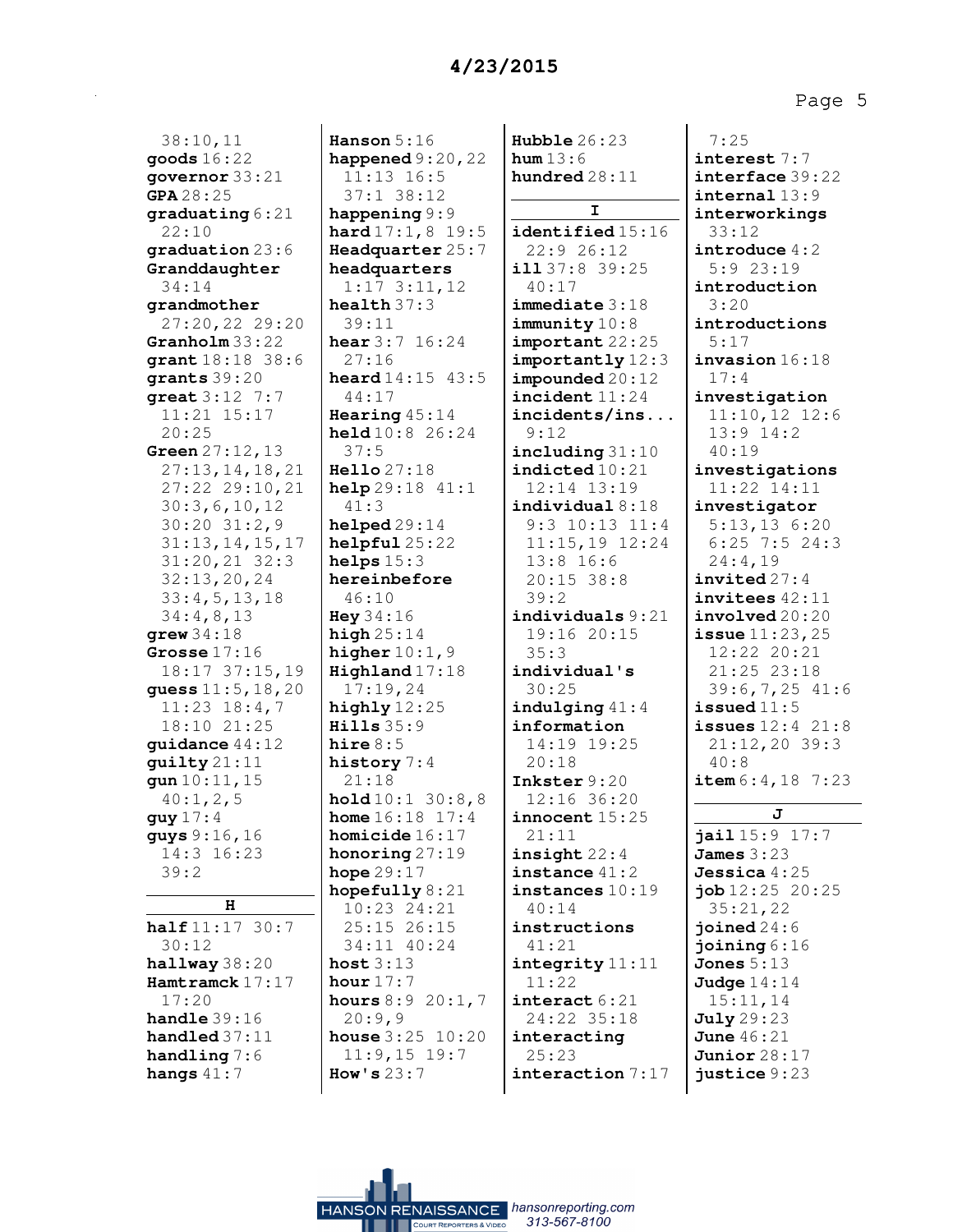| $15:19$ $16:1$              | 19:19                           | 33:24                              | $3:1$ $33:21$ $46:4$              |
|-----------------------------|---------------------------------|------------------------------------|-----------------------------------|
| juvenile $15:25$            | life 29:8,11                    | ma' am 6:17 32:17                  | 46:20                             |
| K                           | 38:24 40:1,12                   | MCL15.262B42:8<br>MCL15.268H 42:22 | Mile $14:13$                      |
| <b>keep</b> $21:10$ $28:25$ | light 36:19<br>limited 17:2     | mean $9:17$ $16:24$                | miles 30:7,12<br>mind 21:10 41:11 |
| 32:5,5                      | 42:10                           | 17:1,1                             | mindful10:16                      |
| kicking 16:23               | <b>Linda</b> $6:17$             | means $9:19$                       | minutes $6:5$ 24:6                |
| kickoff7:12                 | line 41:9                       | meant $9:8$                        | $25:19$ $27:8$                    |
| kids $31:9$                 | <b>Lisa</b> $2:3$ 4:6           | meat $8:19$                        | missed 38:9                       |
| Kilpatrick 33:23            | literally 16:23                 | medal28:16                         | mission18:10                      |
| kinds $39:21$               | <b>little</b> 7:21 12:9         | medals $34:4$                      | Missionary 27:11                  |
| kits $23:1$                 | 14:8 37:24                      | median 1:16 11:8                   | mistake 20:6                      |
| knew $12:11$                | live26:6                        | $11:16$ $12:23$                    | $mobilized 19:14$                 |
| knife 8:18 38:19            | lives $8:21$                    | 13:14,17,18                        | mom 29:4                          |
| 40:2                        | logistics 33:9                  | $16:25$ $21:13$                    | Monday 28:4 31:5                  |
| <b>know</b> $7:19$ $11:13$  | long 23:11                      | meet 38:19 42:23                   | money 8:24 15:18                  |
| $11:15$ $12:25$             | longer 3:12                     | meeting $1:3:3:7$                  | 39:7,15                           |
| $13:18$ $14:3,4$            | <b>look</b> $8:9$ 12:5          | $3:13$ $5:19,21$                   | Money's $15:14$                   |
| 14:11,20,25                 | 18:16,17 21:21                  | $9:25$ 16:16                       | months $17:5$                     |
| 18:720:14,22                | 38:7                            | 22:3, 425:5, 10                    | <b>Moore</b> $2:4$ 4:21           |
| 21:1, 12, 19                | $\texttt{looking}$ 7:25         | 25:11,13 26:18                     | $4:22$ 5:23 18:1                  |
| 23:10, 24, 25               | 24:24 37:24                     | 26:21,23 27:10                     | 30:17 31:23,25                    |
| 25:19 26:20                 | <b>looks</b> 10:21 19:1         | 29:20 35:16                        | 32:8 44:22                        |
| 28:19,23 29:22              | lost 38:24                      | $37:5$ 42:5, 13                    | $\text{moving } 6:22$             |
| 33:11 34:22                 | lot 9:8, 10, 19, 19             | 42:16                              | 28:9 29:23                        |
| $36:13,25$ 39:12            | $10:6$ 14:22                    | meetings $35:2$                    | 31:5                              |
| $39:14,17$ 40:2             | $15:7$ 19:15                    | $41:22$ $42:4$ , 4                 | motion 5:206:2                    |
| $40:10,18$ $41:3$           | love $30:13$                    | 42:22 43:6                         | $6:6, 14$ $41:16$                 |
| 41:5<br>knowledge 18:9      | lower 10:11<br>lowest 32:6      | meets $28:7$<br>Melanie $24:4$     | 43:3,8,14,19<br>$44:2,18$ $45:3$  |
| <b>Koller</b> 1:21 5:16     | Luckily $9:10$                  | member $12:24$                     | 45:12                             |
| 46:8,18                     |                                 | members $9:5$ 18:8                 | motivated 28:12                   |
| <b>Kwame</b> 33:23          | М                               | 18:19 23:24                        | move $5:22 \ 6:8$                 |
|                             | mail 31:25 32:9                 | 44:6                               | 23:527:6                          |
| L                           | 32:9,10                         | memorandum $18:3$                  | 35:10,12 43:9                     |
| ladies $16:10$              | maing32:2                       | 18:12 36:19,23                     | 43:21 44:20                       |
| 27:21                       | main 7:1,6                      | 37:22                              | 45:7                              |
| <b>lady</b> 27:10 36:12     | majority $42:25$                | Memorial 28:1                      | $\text{move} d 5:24 \quad 6:10$   |
| late $12:8$                 | $\texttt{making} 15:14$         | 31:5                               | 25:12 43:11,23                    |
| $l$ augh $8:9$              | Mallett 2:6 4:18                | men $9:17$                         | 44:23 45:9                        |
| law10:1421:12               | $24:6,8,10$ 43:9                | <b>Mendez</b> $12:9, 13$           | movement $26:4$                   |
| Lawrence $24:3$             | 43:22 44:20                     | mental $8:13,22$                   | moves $22:15$ , $15$              |
| leads $15:19$               | man 15:23 16:8,9                | 37:339:3,11                        | moving 5:18 36:3                  |
| <b>leave</b> $15:9$ $28:3$  | 25:23,25 39:25                  | 40:4                               | multiple 14:12                    |
| 31:3                        | 40:2,5                          | mentally 37:8<br>39:25 40:17       | $multi-jurisdi$<br>36:18,24       |
| leaving 31:4<br>left $3:18$ | manpower 23:18<br>Mary's $27:3$ | mentioned $18:2$                   | muster 34:11                      |
| $\texttt{legal} 18:17$      | $master 33:2$                   | 21:24 36:16                        |                                   |
| let's 10:16                 | material 42:24                  | message $10:23$                    | N                                 |
| 12:10                       | $matter$ 11:25                  | met 24:18,18                       | <b>NAACP</b> 25:20 26:1           |
| levels $39:17$              | $17:13$ $29:12$                 | 27:10                              | <b>name</b> $27:8,21$             |
| Lieutenant 10:6             | <b>Mayor</b> 33:22, 23          | Michigan $1:1$ , $18$              | names $23:4$                      |
|                             |                                 |                                    |                                   |

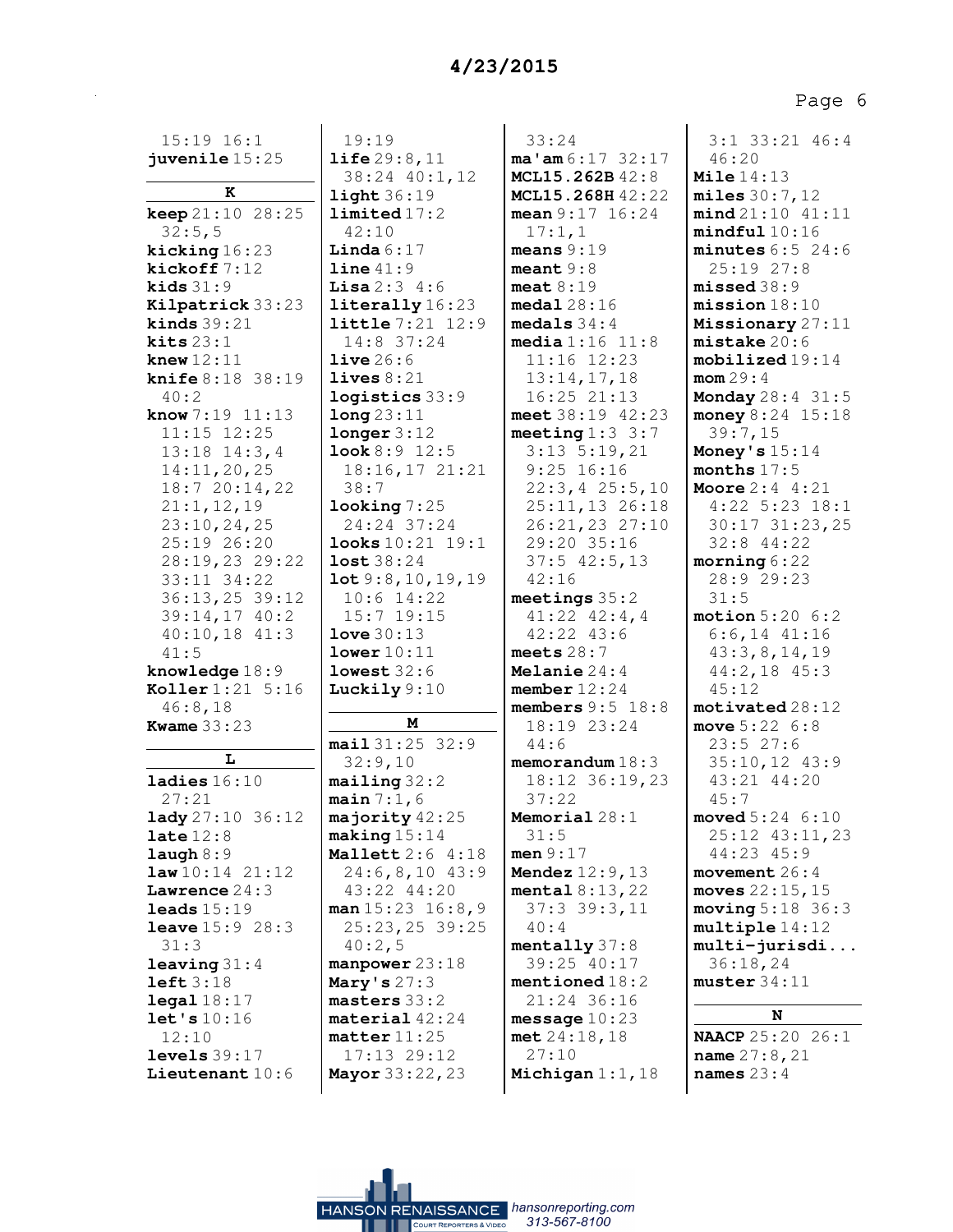Page 7

| $\verb narcotics 20:11 $                    | 10:19 12:9,19             | 34:15                     |
|---------------------------------------------|---------------------------|---------------------------|
|                                             | 13:20 18:20               |                           |
| $\mathtt{nations}$ 28:23                    |                           | order $43:3$              |
| $\mathtt{mationwide}$ $9:9$                 | 21:10 37:24               | organizations             |
| <b>natural</b> 11:20                        | 38:3 40:1                 | 39:19                     |
| Navy 29:4, 5, 5                             | Officers $8:13,20$        | over all 33:4,5           |
| $\bm{{\texttt{necessary}}}\,41\!:\!10$      | $9:2,22$ $10:21$          | OXENDINE 22:11            |
| need 8:99:25                                | 12:12,14,17               | Oxendine's $23:21$        |
| $10:22$ $21:10$                             | 13:22 16:3                |                           |
| $26:4,17$ 27:25                             | $17:15$ 19:5,25           | P                         |
| $31:16,19$ 32:24                            | 21:18 22:14               | <b>page</b> 1:14 32:19    |
| 39:25 41:3                                  | 35:1, 14, 19              | Paige $14:13$             |
| $\bm{{\sf needs}}$ $3\!:\!19$ $\,13\!:\!17$ | 38:13,20,25               | 15:13,15                  |
| neighbour14:14                              | 40:5, 10, 23              | Pamela $6:20$             |
| Neighborhood                                | $oh$ 15:16 17:21          | paper $13:3$              |
| 34:25 35:14                                 | 23:21 28:2                | Pardon $37:16$            |
| neighbours19:13                             | 30:3 32:24                | parents 25:15             |
| 19:14                                       | okay 10:23, 24            | 26:6 31:10                |
| New $25:4$                                  | 12:21 17:10               | Park 17:18, 19, 24        |
| news 13:14                                  | 22:7 23:22                | 18:18 37:15,19            |
| night 10:5 28:3                             | $27:5, 15$ 32:15          | parking 19:16             |
| 31:4                                        | 32:22 33:14,18            | part 14:14 19:10          |
| $\mathtt{Ninth}\,19\!:\!18$                 | 34:2,15 35:10             | 26:6 42:23                |
| 20:19                                       | 35:13,23,24               | participate               |
| $\tt normal 8:15$                           | 36:6 37:13                | 26:11                     |
| $\texttt{normally}\,26\,\text{:}24$         | 38:5 40:11                | participation             |
| $\texttt{North}\,28:1$                      | 41:13,24 44:13            | 36:10 45:13               |
| Northwest $7\colon\!11$                     | 44:16                     | particular 7:22           |
| Notary $46:19$                              | old25:429:12              | 11:9 16:10                |
| $\verb note 11:3 12:7$                      | Olympic $33:1$            | 33:11 39:24               |
| 19:525:9                                    | Olympics $28:17$          | particularly              |
| 44:16                                       | 28:24                     | 12:2,20                   |
| $\texttt{noticed19:15}$                     | OMA $42:5, 5, 9$          | pass 39:18 45:4           |
| <b>NPO</b> 35:4                             | once $12:5$ $14:2$        | path 26:1                 |
| NPOS34:25                                   | 34:11                     | <b>patient</b> $20:14,22$ |
| NSO 37:14 39:19                             | one's $40:4$              | patrol 23:1,6             |
| <b>number</b> 8:4 13:13                     | ongoing $7:20$            | <b>Paul</b> 22:24         |
| 17:24                                       | 11:11 14:11               | pause $23:19$             |
| numerous 13:16                              | open 16:17, 19            | 39:16                     |
|                                             | 25:16 26:14               | pay 21:17, 17, 19         |
| o                                           | 32:25 41:22               | 22:24                     |
| objection 42:17                             | 42:4,13,22                | people 10:7, 17           |
| objectives $7:4$                            | 43:6,20                   | 14:22 15:3,14             |
| obstructing 10:6                            | opening $3:15$            | $15:16,18$ 22:9           |
| obviously $27:4$                            | 26:15                     | 22:16 25:14,19            |
| occasions 13:4                              | operational $18:4$        | $26:5, 9$ 31:18           |
| 13:16,16                                    | opportunity 5:9           | 34:22 36:13               |
| $\verb occurred 11:5 $                      | $6:20$ 7:10,17            | 41:2, 4                   |
| $12:16, 18$ 37:9                            | 26:14                     | perception 14:22          |
| OCI $7:5$                                   | opposed $6:2$ , 14        | period 23:11              |
| offsetice 5:12,14                           | $43:14$ $44:2$            | person 8:13               |
| $6:25$ 7:5 40:20                            | 45:3,12                   | 23:25                     |
| Officer $9:21$                              | <b>Oral</b> $25:1$ $27:6$ | personal 12:7             |
|                                             |                           |                           |

| personnel 23:20                                                                  |
|----------------------------------------------------------------------------------|
| 24:25 41:17                                                                      |
| pertaining 17:15                                                                 |
| 18:3                                                                             |
| <b>Peter</b> 22:24                                                               |
| phone 19:12 35:2                                                                 |
| 35:16                                                                            |
| $pitch$ 8:6                                                                      |
| pitcher 8:6                                                                      |
| place 34:5,6                                                                     |
| 37:11 46:10                                                                      |
| plate 8:8                                                                        |
| play 26:6                                                                        |
| please 25:9 27:8                                                                 |
| pleased 23:16,16                                                                 |
| pleasure 6:6                                                                     |
| $\texttt{poignant}$ 14:9                                                         |
| point 23:9 39:12<br>41:15                                                        |
|                                                                                  |
| Pointe 17:16<br>18:18 37:15,19<br>police 1:2 3:8<br>6:24 7:3 9:9<br>10:5 11:8,17 |
|                                                                                  |
|                                                                                  |
|                                                                                  |
| $13:20$ $17:17$                                                                  |
|                                                                                  |
| $18:12$ 22:14<br>26:25 27:19                                                     |
| $33:13$ $34:25$                                                                  |
| 37:644:8                                                                         |
| policies 30:22                                                                   |
| 30:22                                                                            |
| Policing 35:14                                                                   |
| policy $42:8$<br>population 14:23                                                |
| 15:6                                                                             |
| position 40:10                                                                   |
| 44:21,24                                                                         |
| $\texttt{possible} 8\colon\!\!13$                                                |
| PowerPoint 6:23                                                                  |
| practice 28:8,9                                                                  |
| 29:16                                                                            |
| prayer 3:15, 16                                                                  |
| prayers 11:3                                                                     |
| praying 40:24                                                                    |
| precinct 12:8                                                                    |
|                                                                                  |
|                                                                                  |
| 16:16 19:18<br>20:19 22:24<br>26:22 35:5,7<br>35:13,15                           |
| preliminary                                                                      |
| 11:20                                                                            |
| Prep $25:10$                                                                     |

HANSON RENAISSANCE hansonreporting.com 313-567-8100 **ALL COURT REPORTERS & VIDEO**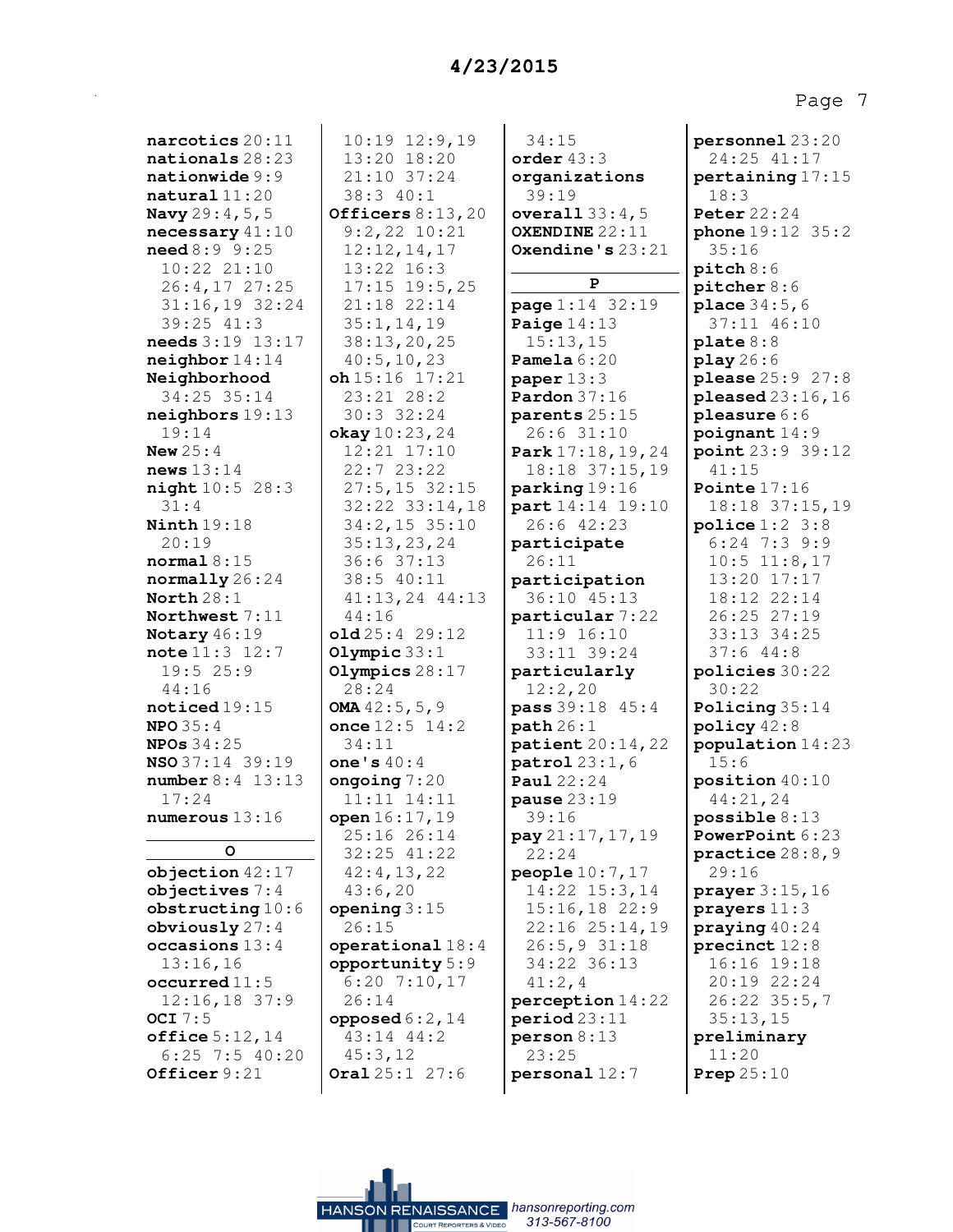**prepared** 25:18 41:24 44:18 **prepping** 26:19 **present** 4:7,10 4:13,16,22 5:2 5:5 25:18 26:2 26:8 42:6 **presentation** 6:24 **President** 7:15 25:24 **press** 23:15 **pretty** 7:20 15:7 16:17,22 40:18 40:22 **preyed** 16:9 **print** 17:4 **prior** 17:20,25 41:23 **prisons** 39:7 **probably** 16:14 20:12 32:20 **problem** 16:19 17:9 39:23 **problems** 8:17 **procedural** 12:4 **procedure** 8:15 **proceed** 18:24 **proceedings** 5:15 46:10,14 **process** 7:15 20:12 21:15 24:15,21 26:12 44:10 **program** 7:13 25:21 29:4 **program's** 26:8 **progress** 14:15 **proper** 40:12 41:1 **properly** 5:24 6:10 43:23 44:23 45:9 **proprietary** 14:19 **prosecutor** 17:14 **Prosecutor's** 40:20 **protecting** 34:21 **protocol** 13:1,7 **protocols** 37:2 37:10

**proven** 21:11 **public** 1:17 3:10 14:17 25:7,16 42:3,6,8,9,10 42:13,23 46:19 **publicly** 14:19 **pull** 22:22 **pulls** 40:24 **purpose** 42:7 43:2 **purposes** 42:11 **pursuant** 42:21 **pursue** 13:17 **pursuing** 15:19 **put** 19:2 22:16 **p.m** 1:19 25:7,12 26:24 43:16 45:14 **Q quarters** 9:6 **question** 5:25 6:11 17:3,13 17:25 21:23 30:18 31:8 39:9 43:12,24 44:25 45:10 **questions** 7:2 10:25 21:5 29:19 30:15 37:12 **quick** 38:25 **quickly** 20:20 23:17 **Quinn** 5:15 8:7 **quite** 3:24 6:23 **quorum** 5:7 42:6 43:1 **R R** 4:20 5:3 **radar** 23:3 **raised** 21:24 **raising** 21:8 **rapes** 15:24 **rapist** 15:21 **rapport** 9:13 **rate** 14:20 **rates** 16:15 **Ray** 10:20 **reach** 39:19 **reacted** 38:20

HANSON RENAISSANCE hansonreporting.com

313-567-8100

**read** 13:3 18:15 41:22 **reading** 43:6 **ready** 5:25 6:11 26:20 43:12,24 45:10 **realize** 11:10 **really** 8:25 11:12 20:21 34:19 44:25 **reasons** 13:13 **recall** 13:25 **receipt** 32:5 **receive** 18:11 **received** 29:2 32:7 **receptive** 19:20 **recess/adjour...** 41:16 **Recidivism** 15:10 **recommend** 44:11 **recommendation** 44:9,17,19 **reconvened** 44:3 **record** 4:5 6:17 36:16 41:23 42:15 **recording** 5:15 **recovery** 40:25 **recreating** 22:2 **Recreation** 32:14 **recreational** 27:23 29:3,14 **reduced** 46:11 **reference** 6:6,24 7:6,10,18,22 18:2 22:4 23:10 24:17 26:12 30:15 40:17 **referring** 36:15 **regarding** 44:7 **regardless** 40:4 **Reginald** 2:7 4:11 **regular** 1:3 22:22 **reimbursed** 32:6 **rejected** 42:19 **related** 36:17 37:3 **relationship**

23:12 36:24 **relative** 14:24 36:23,25 **released** 7:15 16:1 **relief** 8:5 **remarks** 26:3,15 26:16 40:7 **remember** 29:13 34:5 **rendering** 42:7 **report** 14:2 **reported** 11:7,16 46:9 **reporter** 13:15 13:24 46:1 **reporting** 5:16 6:18 24:22 **Reports** 24:13,14 **represent** 10:18 **represented** 33:20 **representing** 7:11 **request** 44:12 **required** 43:1 **rescheduled** 7:24 **resolved** 20:21 20:22 **resources** 17:2 **respect** 11:11 **respectfully** 44:12 **respond** 9:2 40:9 44:19 **responded** 8:14 21:19 22:1 40:2,13 **responders** 39:22 **responding** 40:8 **response** 4:19 21:10 22:24 36:22 38:14 **responsibility** 24:23 **resubmitted** 18:16 **result** 12:13 **results** 13:9 17:6 **return** 28:3 31:3 31:4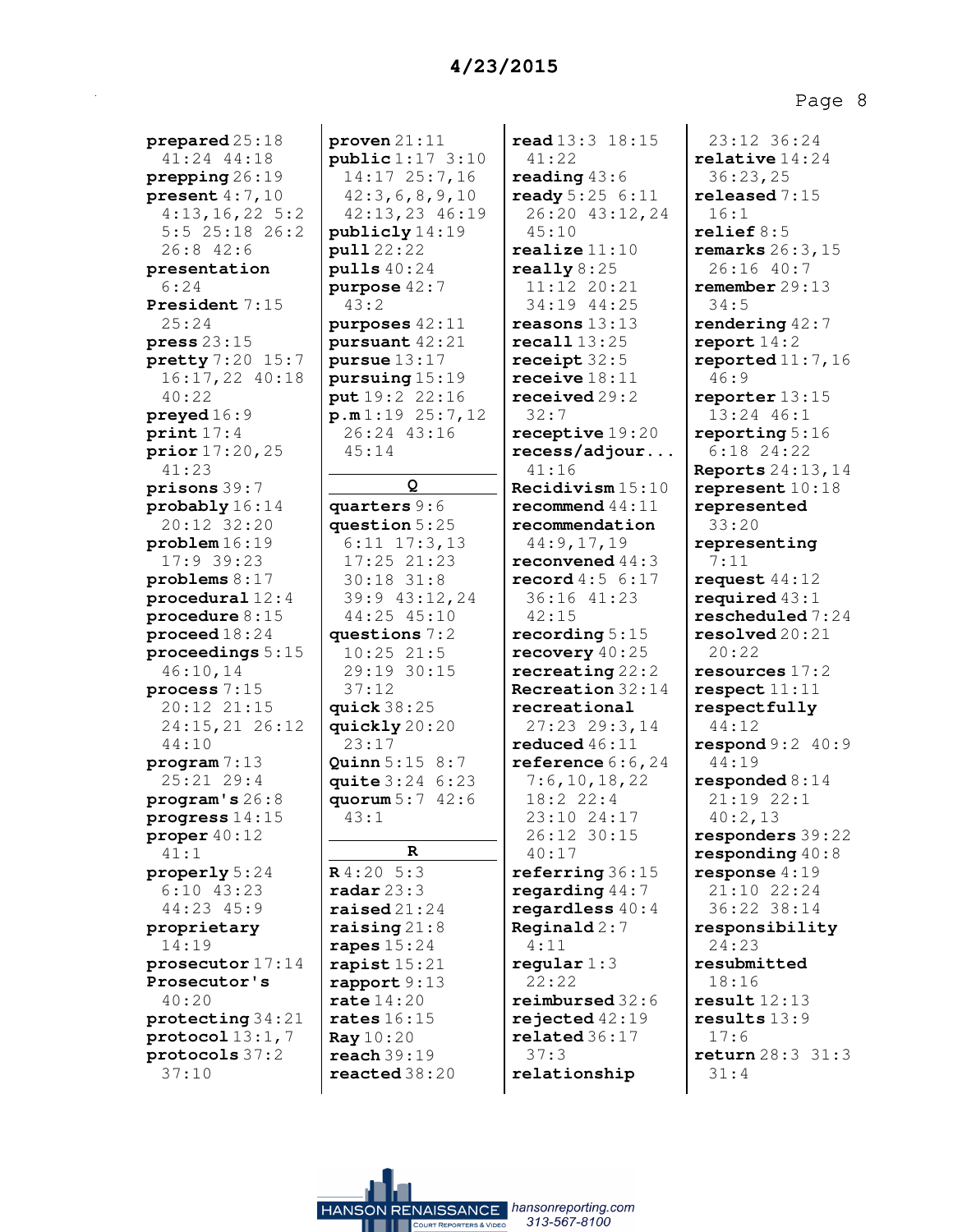| revamping $24:16$<br>revieved40:21<br>revisit 36:21<br>39:9                                                                    |
|--------------------------------------------------------------------------------------------------------------------------------|
| revisiting 39:24<br>Ricardo 2:4 4:20<br>Richard 4:23<br>$\verb ridiculed 8:8 $<br>right 5:14,19<br>$8:21$ 10:4                 |
| 13:20 15:11<br>22:6,19 23:9<br>$25:6$ 27:5,6,15<br>$31:19$ $32:22$<br>35:7,9 37:21<br>38:3                                     |
| <b>River</b> 29:24<br>robbery 16:18, 18<br>$\texttt{robbing}$ 22:24<br>Robert $5:14$<br>role 7:3 9:24<br>25:20 26:5            |
| roll4:3<br>$\texttt{room} 1:16 \quad 9:14$<br>$\texttt{routine} 16:4$<br>run 11:18 12:23<br>38:6<br>${\tt runs}$ $11:8$ , $17$ |
| $\mathbf s$                                                                                                                    |
| Sabatini 19:21                                                                                                                 |
| 19:22<br>$\texttt{safety1:17} \ 3:10$<br>$15:4$ 25:7<br>sane 41:3,5<br>Sanity 41:7                                             |
| saying $14:19$ , $21$<br>19:10 31:1<br>scene 8:12 39:1<br>scheduled 42:18<br>scholarships                                      |
| 29:2<br>$\texttt{school}~25\!:\!14$                                                                                            |
| 28:9 29:15<br>Scott 36:10, 11<br>37:16,19 38:11<br>39:8 41:7,10                                                                |
| scrutiny 9:10, 19<br><b>Seal</b> $29:4$ , $5$<br><b>Seals</b> 29:6<br>$\verb seated5:11 $<br>second 5:25 6:9                   |

6:11 8:11,17 34:5 38:8,17 38:18 43:22,24 44:22 45:8,10 **secondly** 36:25 **seconds** 40:14 **Secretary** 2:11 4:1,4,5,8,11 4:14,17,20,23 5:3,6,11 24:2 24:19 41:18,21 42:1,3 43:7,17 43:18 **section** 18:21 **sectionals** 28:18 28:20,23 **see** 3:9,23,24 9:20 18:24 23:24 24:6 25:25 36:21 37:10 39:9 **sellers** 19:17 **send** 32:2 **senior** 5:13 24:3 37:1 **sense** 15:3 **sent** 15:25 33:22 33:24 **separate** 13:4 **Sergeant** 5:14 20:1,18,19 22:21 38:2 **serial** 15:20 **service** 5:16 27:3 **session** 6:22 41:17 42:10,12 42:14,18,21,23 43:1,4,20 44:7 **set** 30:19 32:18 32:19 46:10 **seven** 12:13 14:13 **sexual** 16:5 22:25 **shaken** 8:25 38:24 **shame** 39:6 **shape** 26:17 **share** 26:19 **Shelby** 4:24 **shooter** 15:17,18

**shooting** 14:12 37:1 40:21 **shop** 14:12 **short** 12:9 **shot** 8:20 9:4 11:4 38:9 39:2 **shots** 10:19 **show** 16:19 **showed** 37:23 **sided** 13:14 **signed** 38:1 **simple** 42:25 **sir** 5:8,18 11:1 11:2 14:6 18:25 19:4,22 20:6 24:2,7 27:2 31:2,7,24 35:25 36:4,5 38:4 41:12,12 41:20 42:2 44:15 45:4 **sitting** 3:23 **situation** 13:1 37:9 39:15 **situations** 37:11 **six** 17:5 43:1 **size** 10:14 **small** 20:10 **smiling** 3:10 **snitch** 12:18 **social** 39:6,10 **solve** 16:21 **solved** 16:22 **Somebody** 33:16 **sorry** 17:21 18:14 20:4 29:8 **sound** 3:7 **source** 29:18 **Southgate** 17:20 **speak** 7:17 12:1 19:6 24:16 25:2 26:9 **SPEAKER** 15:22 22:20 32:10 38:4 **specific** 42:11 **specifically** 39:11 **speech** 38:10 **speeches** 38:11 **spiritual** 26:4

**sponsor** 32:23,24 33:16 **sponsors** 30:25 **Squad** 22:1,17,25 **SS** 46:5 **St** 27:3 **staff** 5:9 7:21 23:24 24:18 **Stalker** 14:13 15:13,15 **stand** 12:1 23:22 27:24 43:15 **standard** 10:1,9 10:9 **Standing** 24:13 24:13 **state** 1:1 28:17 28:21 33:21 39:5 40:5 41:10 42:25 46:4 **statement** 18:11 **states** 28:22 42:22 **station** 16:10 **statue** 42:25 **stay** 15:9 29:14 34:22 35:8,9 **stayed** 15:8 **stenographically** 46:9 **STEVE** 2:12 **stint** 12:9 **stood** 12:12 **stop** 16:4 29:13 38:21 **Street** 11:6 **stroke** 28:14 **students** 25:14 **study** 15:5 **studying** 29:16 **stuff** 17:8 39:5 **subject** 42:4 **submitted** 23:5 **Sunday** 22:1 **supervises** 18:6 18:9 **supervising** 18:5 24:3 **supervision** 46:12 **supervisor** 13:2

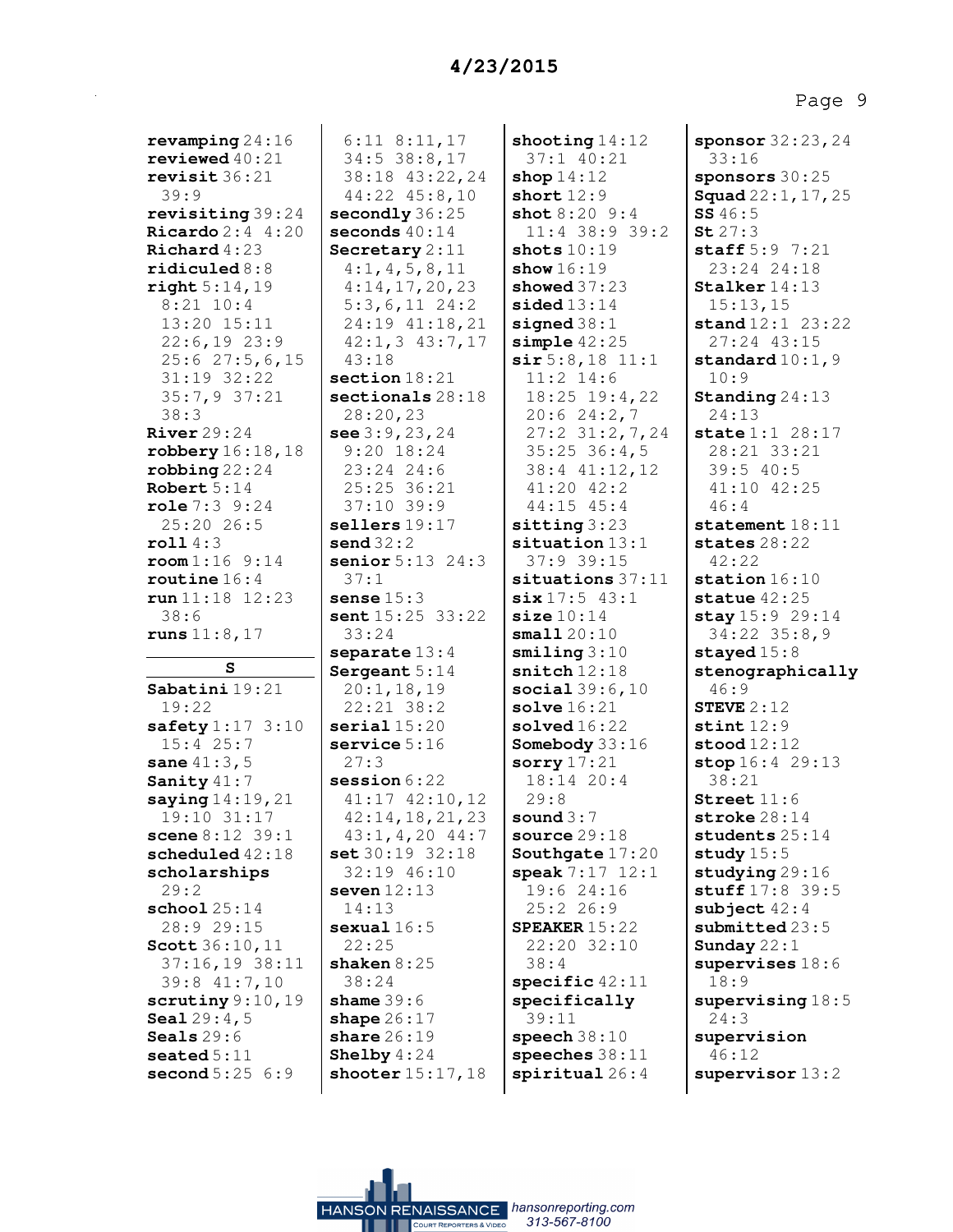23:24 **supervisory** 18:5 22:18 **support** 7:18 11:25 27:11 33:9 34:12 43:10 **supported** 5:23 43:12 44:21,24 **supporting** 9:15 9:16 **supportive** 34:10 **supposed** 41:5 **sure** 7:20 14:3 39:18 40:19,22 **surface** 19:1 **suspect** 12:19 **suspected** 12:10 **suspending** 21:18 **suspension** 21:16 21:17 **swears** 29:4 **swim** 27:23,25 28:2,15 29:1 29:14,23 30:8 30:9 32:14 33:1 **swimmer** 28:17,25 **swimmers** 28:6,7 28:11,12,14 29:7,10 32:25 33:2,19 **swimming** 27:12 29:24 30:3,15 33:1 **system** 9:23 21:13 **T table** 18:2 **take** 5:9 8:20 11:24 16:24 20:13 25:9 26:14 29:9 32:5 40:12 **Taken** 1:16 **takes** 17:7 20:23 21:14 **talk** 14:8 15:14 18:23 29:20 33:14 38:9 **talked** 9:3 13:15

13:15,25 24:21 38:23 39:1 **talking** 9:1 13:23 18:20 28:2,6,7 33:18 **taped** 8:7 **task** 17:15 18:3 18:6,7,8,10,11 18:22 36:18,24 **taught** 38:21 **Taylor** 4:25 **team** 27:12,23,25 29:14 30:16 32:14 38:3 **teammates** 29:1 **teams** 28:11 **tears** 9:1 **tell** 12:1,18,23 15:15 16:16 22:6 **tells** 28:15 **ten** 24:6 28:11 **terms** 7:2,6,8,14 12:17 18:2,4,9 19:5 21:9,22 23:17 24:23 25:14,18 26:1 26:3,13,19 33:9,15 39:14 40:9,15,21 **text** 20:18 **thank** 3:17 5:8 5:18 6:17 8:2 9:18 10:24 20:24 21:1,3,4 21:7 22:12 24:11,12 27:5 27:18 29:25 30:2 34:2,3,7 34:8,9,13 36:7 36:11 41:12 42:2 43:15 45:4,4,4,13 **thanked** 38:25 **thanking** 9:2 **theft** 18:21 37:25 **thin** 41:9 **thing** 8:10,11 12:22 15:2,20 19:8 29:11 38:8

**things** 8:3,23 12:2,11,18 13:12,17,18 19:2 24:10 34:23 36:20 39:21 **think** 3:6 9:10 9:12,14 16:15 22:21 23:10 25:22 26:4 31:17 34:9,12 37:14,25 38:7 39:15,16,21 41:15 **thinking** 28:19 **thinks** 18:21,22 **Third** 1:16 **thorough** 40:19 **thought** 13:6,23 18:14 **thousand** 28:11 **thread** 41:8 **threat** 38:21 **threatened** 40:1 40:13 **three** 13:4,4 16:10 20:9 21:25 25:13 28:8 30:6,6,11 30:12 35:14 36:13 **threshold** 10:12 **threw** 8:6 **thrust** 7:1,22 **Thursday** 1:20 6:5 25:5,6,8 28:3 31:4 42:16 **Tigers** 8:5 **tight** 9:6 **time** 7:24 9:1,5 11:11 20:23 21:14 22:14 23:11 24:14 25:3,4 27:6 28:21 29:9,15 36:17 37:4,8 41:15 46:10 **times** 18:1 28:8 30:6,11 **today** 9:24 17:3 20:16 27:25

**told** 9:25 15:24 22:8 33:24 **top** 28:10 **touch** 35:17 **tough** 9:1 **Township** 10:20 **traffic** 16:4 **tragic** 8:11 **Training** 7:23 **trains** 29:5 **transcript** 5:17 **transcription** 46:12,13 **travel** 28:1 **trial** 13:21 **tried** 13:18 **trouble** 29:15 **true** 46:13 **truth** 12:1 **try** 33:15 34:10 36:14 **trying** 37:10 **twice** 8:21 **two** 13:13 15:24 16:18 18:19 25:13 26:13 27:7 28:8 31:17,19,20 34:4 36:13 37:12 **two-story** 38:14 **type** 7:8,18,25 23:16 30:19 34:12 40:25 41:1 **U umbrella** 39:10 **unarmed** 16:18 **understand** 10:7 11:22 16:20 23:18 26:5 39:14,25 **understanding** 13:3 18:3,12

36:19,23 44:10 **understands** 25:23 **unfortunate** 9:22 15:18 37:1 39:17 **unfortunately**

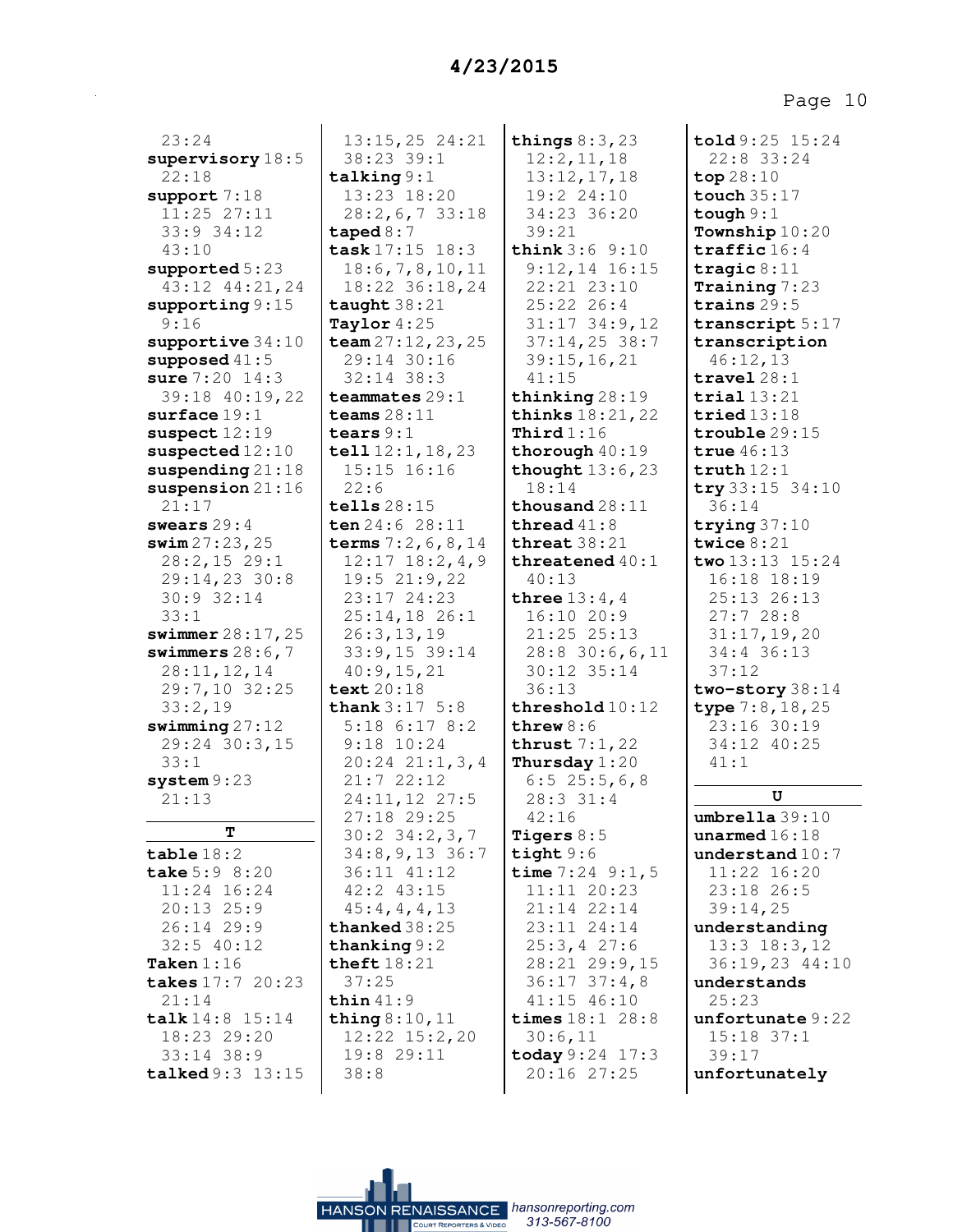| 8:7 12:14 15:7                      | watch $10:22$                    | willing 39:18                         | 13011:16            |
|-------------------------------------|----------------------------------|---------------------------------------|---------------------|
| $15:15$ 23:6                        | 29:23                            | Willy34:18                            | 14th 26:21          |
| 39:4                                | water $33:1$                     | Winters 20:1                          | 14-years-old        |
| unique $40:18$                      | way 10:17 16:24                  | wisdom $25:24$                        | 15:24               |
| <b>unit</b> $13:2,6$                | 36:14 38:21                      | witnessing $19:13$<br>women $9:17$    | 1622:13<br>16th 6:5 |
| upset $12:25$                       | <b>Wayne</b> 40:20 46:6<br>46:20 |                                       | 1722:13             |
| use $10:2,3,16$<br>utilizing 40:15  | weapon $40:15$                   | wondering $14:18$<br>work $12:8$ 17:8 | 1756726:23          |
|                                     | wear $10:7$                      | 21:14 26:10                           |                     |
| V                                   | <b>week</b> $7:13$ $11:6$        | 33:8,15                               | $\overline{a}$      |
| <b>Vann</b> $2:10 \ 5:1, 2$         | 15:20 17:9                       | worked $17:24$                        | 2.528:25            |
| 14:5, 721:7                         | 19:325:8                         | working $15:12$                       | 2:0025:12           |
| 26:2 29:9 35:8                      | 26:25,25 37:23                   | $17:1$ 19:6                           | 20151:203:2         |
| <b>vehicle</b> $20:2, 8, 8$         | weekend $28:1, 4$                | 24:17 26:1,18                         | $6:6$ 25:6 42:17    |
| 20:10, 10, 12, 17                   | weekly $3:7$                     | worthwhile 18:22                      | 2018 46:21          |
| 35:22                               | weeks $21:25$                    | 34:10,13 38:1                         | 21 16 : 8           |
| viable 18:22                        | weigh $21:20$ $40:4$             | 38:7 39:21                            | 22nd28:531:3        |
| <b>Vice</b> $2:3$ $24:20$           | Weise $42:19$                    | <b>wrong</b> $16:11, 24$              | 231:203:2           |
| 32:16, 18, 22                       | welcome $3:7$ $36:7$             | wrongdoing $12:20$                    | 23rd 42:16          |
| $\texttt{victim}$ 40:24             | 36:8                             |                                       | 248:9               |
| victims $7:12,14$                   | well-being $8:12$                | Y                                     | 25 29:13            |
| $7:16,18$ 15:25                     | 38:13                            | yeah 17:21 30:23                      | 26th 28:4, 5 31:3   |
| $16:9$ $23:10,14$                   | went 7:8 8:19                    | 32:24 37:19                           |                     |
| Village $25:10$                     | 19:18 38:14,16                   | year 30:7 32:25                       | 3                   |
| $violated 12:5$                     | 38:17,18                         | 33:5                                  | 3rd11:7             |
| $\texttt{violating} 10:14$          | Westminster                      | years $12:15$                         | 3:0025:7            |
| visibly $8:25$                      | 26:22                            | yesterday 8:6, 11                     | 3:031:193:3         |
| 38:23                               | westside $16:6$                  | $11:4$ 37:2                           | 3:5343:16           |
| <b>vote</b> 42:25 44:11             | 26:23 37:2                       | young 15:23 16:9                      | 30th 22:19 25:6     |
|                                     | Wethers $20:3, 4$                | $16:10$ $23:25$                       |                     |
| W                                   | we'1124:2125:2                   | 25:14,19,22,25                        | 4                   |
| wake $28:8$                         | 29:23 31:21                      | 26:5,927:9                            | 43:9                |
| want 6:19 7:21                      | 38:7                             | 36:12                                 | <b>4th</b> $12:8$   |
| $9:18,23$ $11:12$<br>$12:1$ $15:18$ | we're $7:24$ 10:3                | youth 25:21 26:3                      | 4:5543:19           |
|                                     | 14:20 15:1<br>$16:12, 16$ 22:13  | z                                     | 4:5745:14           |
| 20:18 21:7,15<br>23:5, 11, 19, 22   | 22:18 24:15,23                   | <b>zone</b> $28:18, 20$               | 461:14<br>482261:18 |
| 24:15 26:7,10                       | $25:9,13$ 26:14                  | 33:19,20 34:5                         |                     |
| 26:11, 13, 18                       | 26:1727:2                        |                                       | 5                   |
| 27:16,18 28:16                      | 28:2,6,7,9                       | \$                                    | 5K30:6              |
| 29:22 32:4                          | $31:4$ 40:24                     | \$150,00015:13                        | 502025:10           |
| 34:19 36:7                          | we've 9:11 10:18                 | \$5,00031:13                          | 5531:9              |
| 38:9                                | 10:20 16:22                      | \$50,00015:13                         |                     |
| wanted $3:11$                       | whistleblower                    |                                       | 6                   |
| 18:16 27:11                         | 11:24 12:22                      | 0                                     | 6:3026:24           |
| $32:8$ 36:15                        | <b>white</b> $2:8$ 3:15          | 08 15:23                              |                     |
| wants $18:24$                       | $3:16, 18$ 5:4,5                 | 0915:23                               | 7                   |
| 31:25 37:23                         | $19:17$ $24:4$                   |                                       | 7th 22:10 25:9      |
| Warren $10:5$                       | 25:1731:6,8                      | 1                                     | 7042 46:18          |
| Washington 29:3                     | 31:11 43:10,21                   | $11:14$ 46:21                         |                     |
| wasn't $12:14$                      | <b>Willie</b> $2:2,9$ 3:8        | 1:0520:16                             | 8                   |
| 17:22 20:15                         | 4:8                              | 13003:12                              | 8th 22:11, 12, 13   |
|                                     |                                  |                                       |                     |